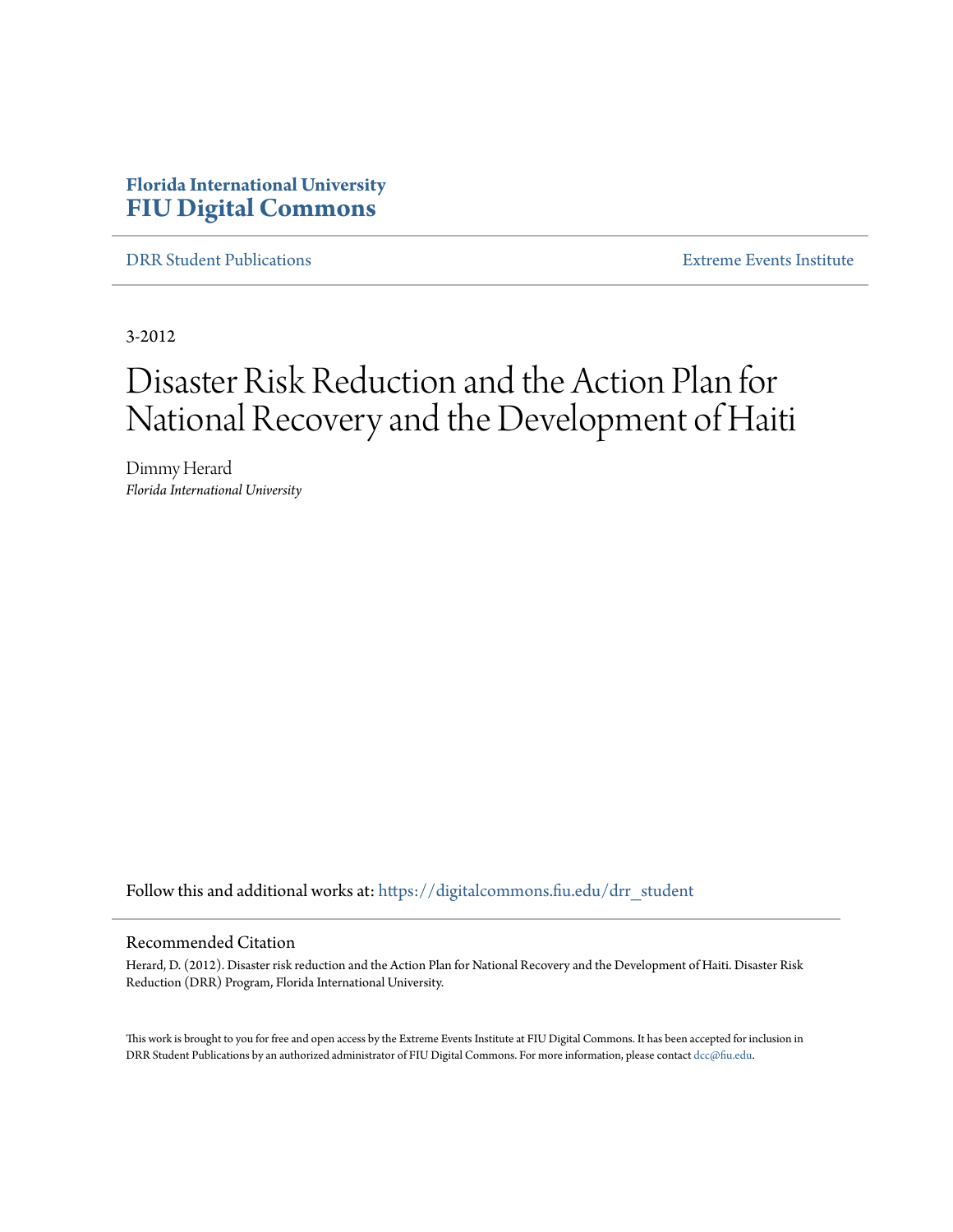# **Disaster Risk Reduction and the Action Plan for National Recovery and the Development of Haiti**

*Dimmy Herard*

Disaster Risk Reduction Program Florida International University

March 2012

Submitted to: Dr. Richard S. Olson Dr. Juan Pablo Sarmiento Dr. Gabriela Hoberman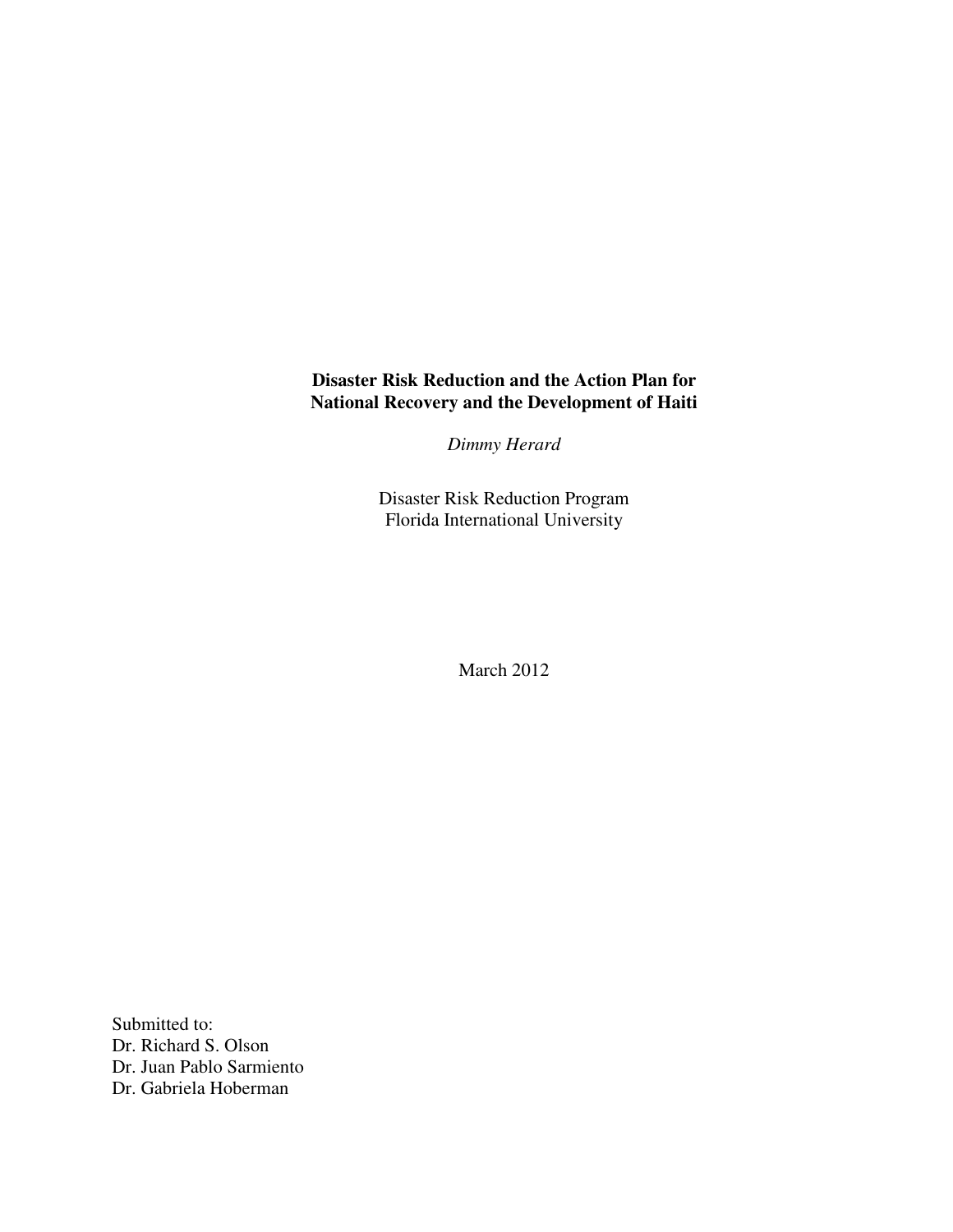## *Introduction: Port-au-Prince Reduced to Rubble*

On January 12, 2010 a devastating magnitude 7.0 earthquake rocked Haiti's capital city, Port-au-Prince, killing an estimated 230,000, injuring 300,000, and displacing nearly 1.5 million people.<sup>1</sup> While this tragedy marks one of the country's lowest points in its over 200 years of history, for many it presented a unique opportunity for Haiti to rise from the ashes of despair and rebuild itself anew. On March 31, 2010, the Government of Haiti announced its *Action Plan for National Recovery and Development of Haiti* (*Action Plan*) outlining how, with the support of the International Community, it would tackle the fundamental causes of Haiti's overwhelming underdevelopment and vulnerability to disaster, and thus "Build Back Better." This research project will provide an analysis of the Haitian government's progress in keeping with the objectives of the *Action Plan*, primarily focusing on its efforts to reduce vulnerabilities to disaster while moving forward in the reconstruction process.

#### *Haiti's Vulnerabilities*

 $\overline{a}$ 

For a number of observers, the devastating impact of natural hazards on Haiti, traditionally tropical storms and hurricanes, has always been understood as the result of the disturbingly high levels of vulnerability found throughout the society. That countries nearby, particularly Cuba, Jamaica, and the Dominican Republic, generally face similar hazards but experience drastically different outcomes, seems quite telling.<sup>2</sup> This was further underscored by the lack of devastation in Chile following a magnitude 8.8 temblor 500 times stronger than Haiti's magnitude 7.0 quake only a month or so prior.<sup>3</sup> This natural foil for the Haiti disaster

<sup>1</sup> (2011, January 5). Haiti earthquake facts and figures. *World Concern*. Retrieved from http://reliefweb.int/node/380897.

<sup>&</sup>lt;sup>2</sup> (2010, January 13). Poverty is behind Haiti's vulnerability to natural disasters. *UN Radio*. Retrieved from http://reliefweb.int/node/340272.

<sup>&</sup>lt;sup>3</sup> Padgett, T. (2010, March 01). Chile and Haiti: A Tale of Two Earthquakes. *Time*. Retrieved from http://www.time.com/time/world/article/0,8599,1968576,00.html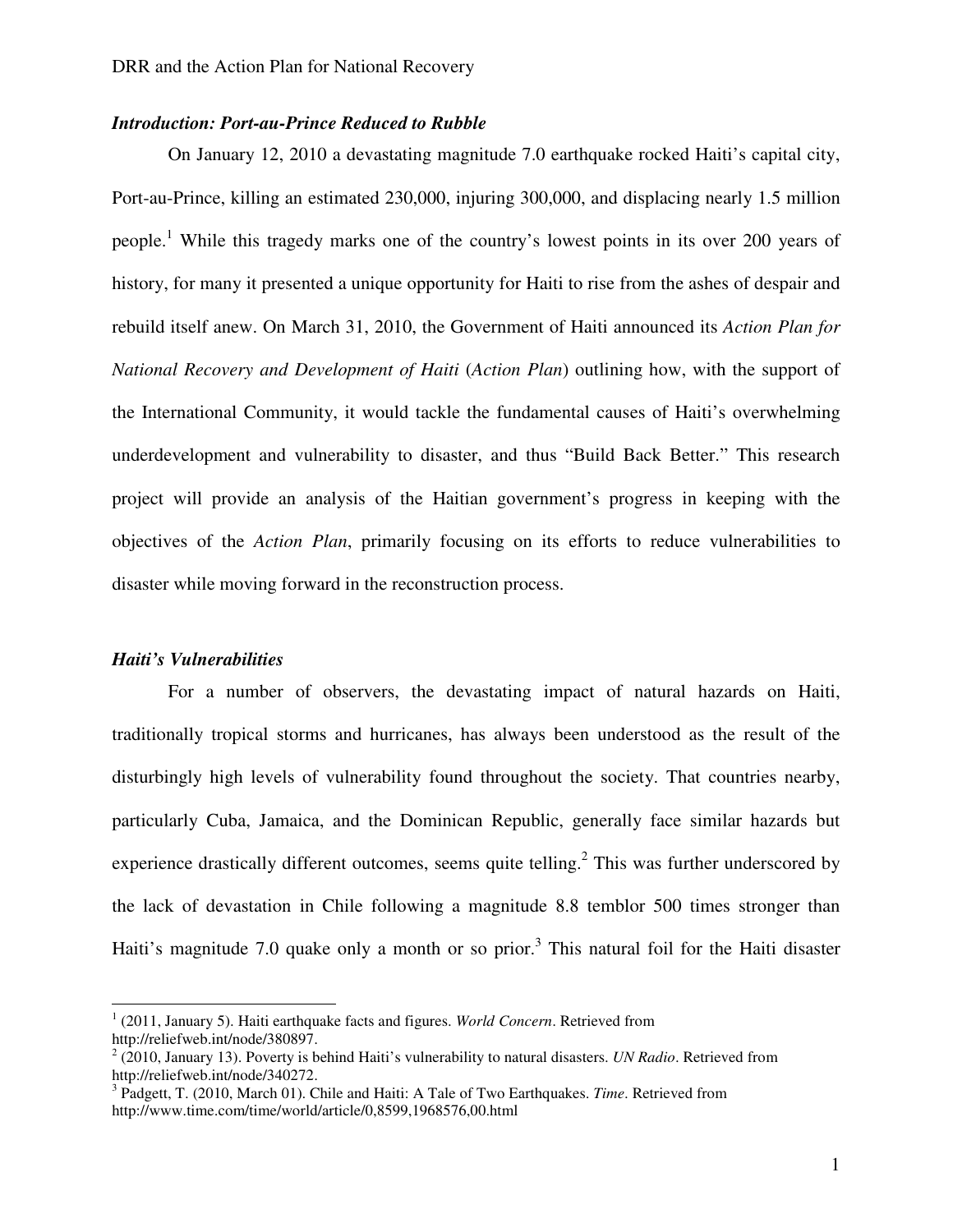emphasized how Haiti's specific vulnerabilities fundamentally exacerbated and amplified the impact of natural hazards. This was something immediately acknowledged in the *Action Plan*. In fact, "very soon after the earthquake it was obvious that such a toll could not be the outcome of just the force of the tremor,"<sup>4</sup> but that the magnitude of destruction was the result of the convergence of many underlying and often compounding vulnerabilities.

The *Action Plan* identified five factors that have increased the vulnerability of the Haitian people to disasters over the country's history, culminating with the tragedy of the January  $12<sup>th</sup>$ earthquake.<sup>5</sup> The first was the excessive density of Port-au-Prince. While historically Haiti has been a predominantly agricultural society, with a rural to urban demographic ratio of 80% to 20% as late as the 1970s, today that ratio has shifted dramatically with nearly 45% of Haitians living in the country's various cities.<sup>6</sup> Port-au-Prince, in particular, has grown exponentially from about 250,000 inhabitants in the 1950s to over 2 million just before the earthquake.<sup>7</sup> Worse yet, it lies along the Enriquillo-Plantain Garden fault responsible for the recent earthquake, and is built on soft soils with much of its building stock either lying below sea level or along steep and unstable hillsides, thus making the city vulnerable to flooding, storm surge, and massive landslides during the rainy season.<sup>8</sup> A 1997 study found that 67% of the city's population lived

7 (2010, January 12). Haiti was 'catastrophe waiting to happen.' *CNN World*. Retrieved from http://articles.cnn.com/2010-01-12/world/haiti.earthquake.infrastructure\_1\_building-poverty-linecatastrophe/2?\_s=PM:WORLD.

<sup>4</sup> (2010). *Action plan for national recovery and development of Haiti: immediate key initiatives for the future.* Government of the Republic of Haiti. p. 5. Retrieved from

http://www.haitireconstructionfund.org/hrf/sites/haitireconstructionfund.org/files/Haiti%20Action%20Plan.pdf. <sup>5</sup> *Action plan*, 2010, p. 5.

<sup>6</sup> Maguire, R. (2010). *Reconstruction to Rebalance Haiti after the Earthquake*. Government of the United States of America. Retrieved from http://www.foreign.senate.gov/imo/media/doc/MaguireTestimony100204p2.pdf P. 2

<sup>8</sup> Clermont, C., Sanderson, D., Sharma, A., & Spraos, H. (2011). *Urban disasters—lessons from Haiti: study of member agencies' responses to the earthquake in Port-au-Prince, Haiti, January 2010* (p. 27). Disasters Emergency Committee. Retrieved from

http://reliefweb.int/sites/reliefweb.int/files/resources/7DF0911A3489BB2BC125784C00374515-Full\_Report.pdf.; (2010). *Haiti earthquake reconstruction: knowledge notes from DRM global expert team for the government of Haiti.* The World Bank, Government of Haiti, and Global Facility for Disaster Reduction and Recovery (GFDRR). Retrieved from http://reliefweb.int/node/368515. p. 24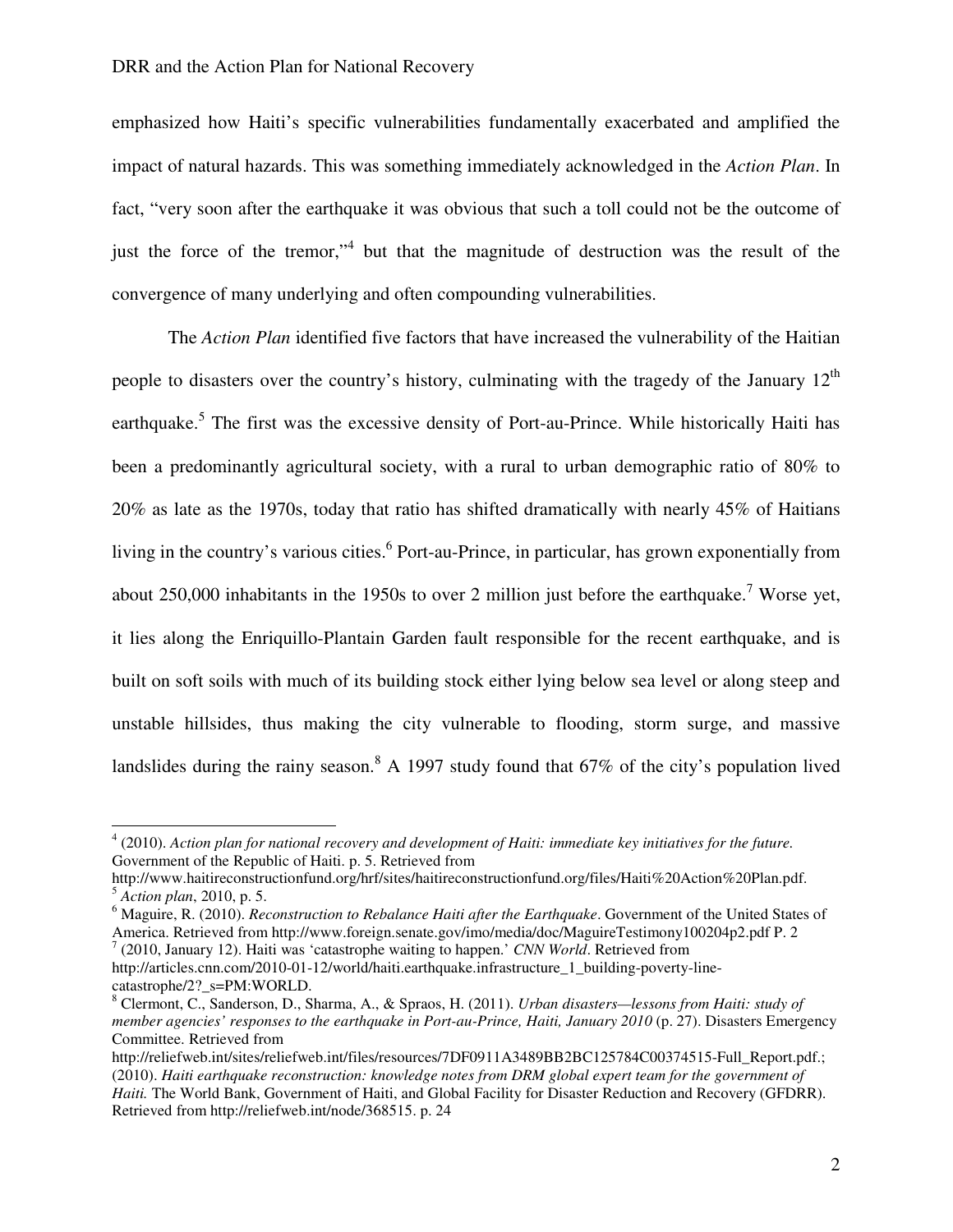in spontaneous slums, half located on these unstable hillsides or at the bottom of drainage ravines and catchment zones,<sup>9</sup> essentially concentrating large numbers of the most vulnerable people in locations plagued by multiple hazards, a recipe for catastrophes of monumental proportions.

More importantly, the concentration of vulnerable people in Haiti's national capital is the result of what the *Action Plan* recognizes as the unbalanced division of economic activity. In Haiti, nearly 90 percent of total investments and formal jobs,  $^{10}$  85 percent of fiscal revenue,  $^{11}$  and over 65 percent of the country's gross domestic product (GDP) is concentrated in Port-au-Prince and the *Ouest* Department, the jurisdictional seat of the capital.<sup>12</sup> This level of concentrated economic activity in a city as highly susceptible to catastrophe as Port-au-Prince, is highly problematic for the long term sustainable development of Haiti.

A third variable of vulnerability highlighted in the plan is Haiti's lack of adequate building standards. The magnitude of devastation makes that very clear. The earthquake left 105,000 homes completely destroyed, and another 208,000 severely damaged, representing about 40 percent of damages wrought by the earthquake.<sup>13</sup> On top of the destruction of housing, another 1,300 educational institutions and more than 50 hospitals and health centers either collapsed or were in near collapse.<sup>14</sup> This level of devastation, along with previous building collapses prior to the earthquake, all point to a significant failure to regulate the Haitian

<sup>9</sup> (2010). *Haiti earthquake PDNA: assessment of damage, losses, general and sectoral needs*. Government of the Republic of Haiti. Retrieved from http://siteresources.worldbank.org/INTLAC/Resources/PDNA\_Haiti-2010\_Working\_Document\_EN.pdf. (p. 73).

<sup>&</sup>lt;sup>10</sup> McCoy, C. (2012). *Removing barriers to land security in Haiti*. Woodrow Wilson International Center for Scholars. Retrieved from http://www.wilsoncenter.org/publication/removing-barriers-to-land-security-haiti. p.4 <sup>11</sup> Ferris, E., Petz, D. (2010). *Haiti Six Months On*. The Brookings Institution. p 4

<sup>12</sup> *Haiti earthquake PDNA*, 2010, p. 25.

<sup>13</sup> *Action Plan*, 2010, p. 8.

<sup>14</sup> *Action Plan*, 2010, p. 7.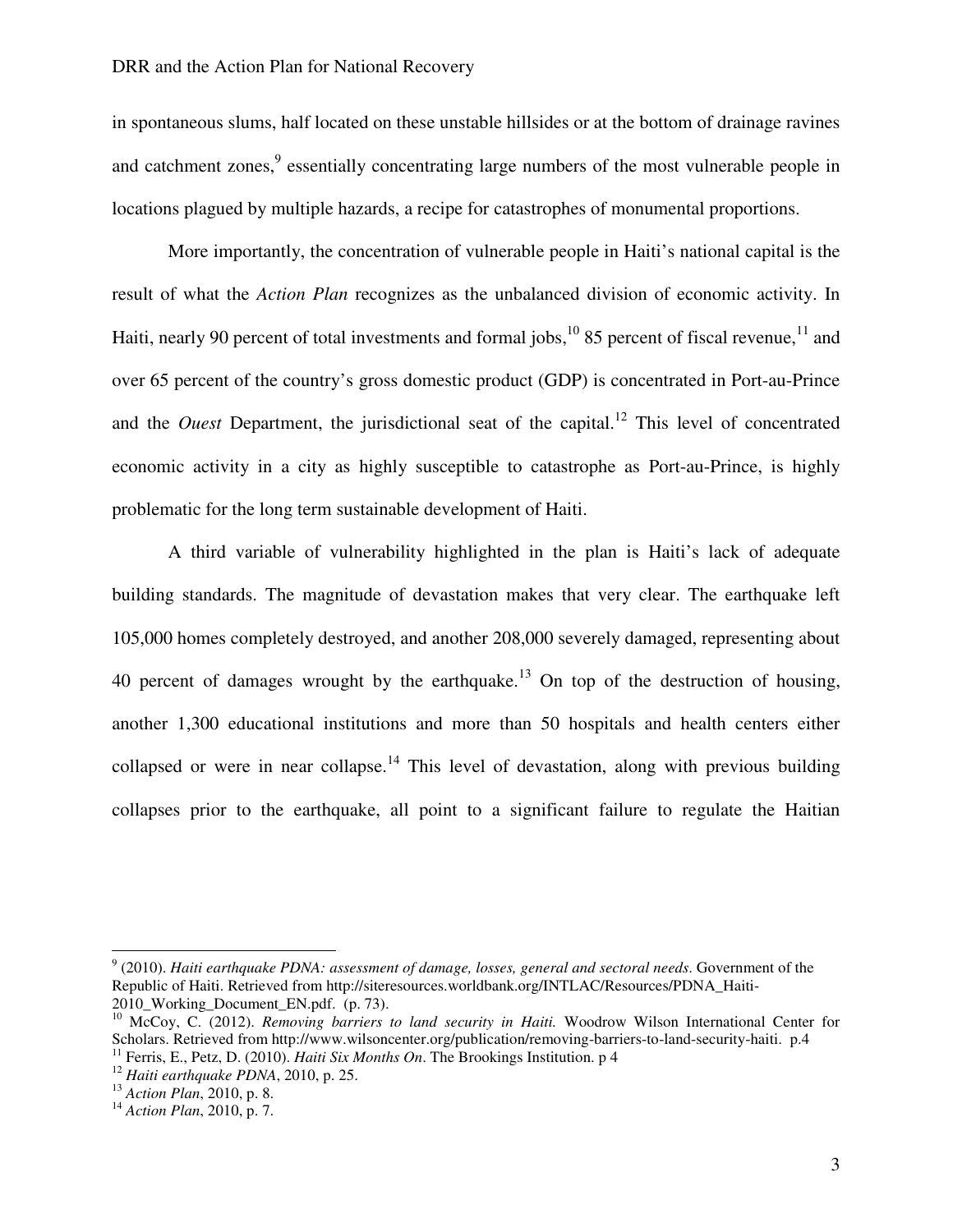construction sector.<sup>15</sup> "There was an absence of modern building codes and a lack of oversight or enforcement of existing codes due to limited governance capacity."<sup>16</sup> Economic hardships also play a role. In Haiti, construction is primarily done with poured concrete and cement blocks, but because concrete is expensive, many contractors add greater quantities of sand to their mixtures, producing structurally weaker material that crumbles easily under stress. Steel reinforcement is also often neglected as a result of costs.<sup>17</sup> This is particularly problematic in poor urban neighborhoods where housing can be up to three stories high, exposing greater proportions of the population to potential disaster.<sup>18</sup>

Fourth on the list of factors is the utter absence of a land-use planning regime. Establishing such a regime is particularly hampered by the uncertainty concerning land ownership throughout much of Haiti. Poor land administration has meant a complex and ambiguous land titling system, where titles often overlap, are invalid, or improperly documented, making land disputes a common facet of Haitian life. The heavily bureaucratized and costly process of titling made it relatively inaccessible to a significant proportion of Haiti's population, pushing most property transactions outside the public domain.<sup>19</sup> With extensive informal settlement in Port-au-Price over the past few decades, the land tenure issue has become even more fraught with conflict and tension.<sup>20</sup> "Given the impoverished state of the large majority of the population, people built where, how, and with what they could, with complete disregard for

<sup>16</sup> (2010). *Haiti: stabilization and reconstruction after the quake*. Latin America/Caribbean Report N˚ 32.

<sup>15</sup> (2010). *Disaster risk management in Latin America and the Caribbean region: GFDRR country notes*. The World Bank; Global Facility for Disaster Reduction and Recovery (GFDRR). Retrieved from http://www.gfdrr.org/gfdrr/sites/gfdrr.org/files/DRM\_LAC\_CountryPrograms. pdf P.5

International Crisis Group, p. 3 Retrieved from http://www.crisisgroup.org/~/media/Files/latinamerica/haiti/32 haiti\_\_\_stabilisation\_and\_reconstruction\_after\_the\_quake.ashx.

<sup>17</sup> Fountain, H. (2010, January 14). Flawed building likely a big element. *The New York Times*. Retrieved from http://www.nytimes.com/2010/01/14/world/americas/14construction.html?ref=world.

<sup>18</sup> *Haiti earthquake PDNA*, 2010, p. 73.

<sup>19</sup> *Haiti earthquake reconstruction*, 2010, p. 38.

<sup>20</sup> *Haiti earthquake reconstruction*, 2010, p. 39.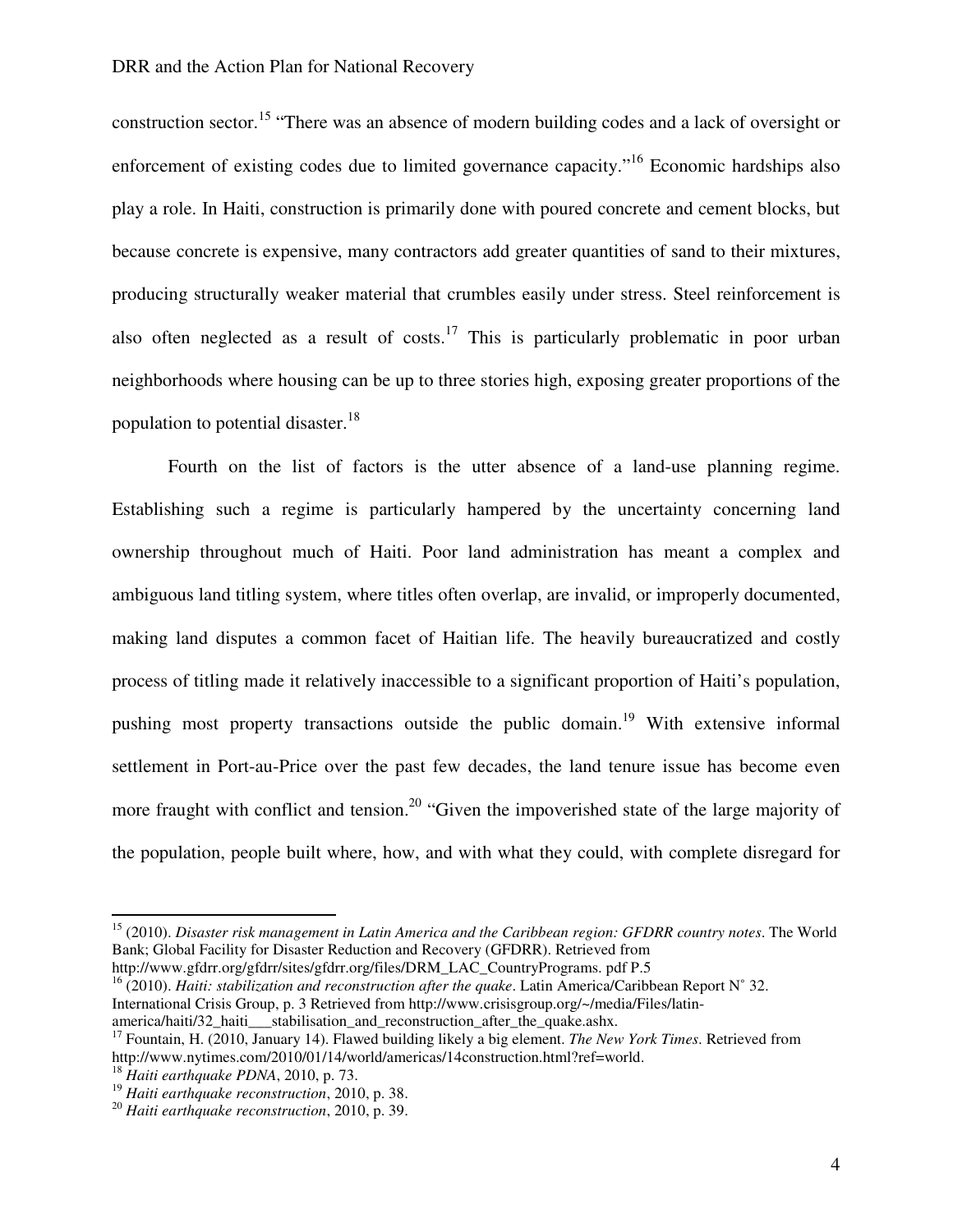safety or the environment."<sup>21</sup> These were all symptoms of a more general problem, the lack of government capacity to regulate development.

As the population of Port-au-Prince essentially tripled between the early 1980s and the mid 1990s, the Government of Haiti was simply unable to provide the housing, infrastructure, or services necessary to match this rapid rate of urbanization. This was partly a function of how the city of Port-au-Prince was administered. Not only did the eight separate municipalities that shared responsibility for managing the city alongside various central government bodies not have clearly defined mandates, responsibilities, jurisdictions, or a coordinating mechanism, they increasingly faced competition from a parallel and more powerful Non-Governmental Organization (NGO) sector.<sup>22</sup> When the city's growing problem was addressed between 2004 and 2007 through slum upgrading initiatives, it was mostly carried out by the NGOs, which failed to integrate local municipalities or other local governments in their activities, and thus failed to follow any urban planning or zoning regulations.<sup>23</sup>

A fifth element of Haitian vulnerability is environmental degradation. As a result of the significant deforestation that has occurred over the past century, today the country has only  $2\%$ forest coverage. In the decade 1990 to 2000 alone, Haiti lost nearly 44 percent of its forest cover.<sup>24</sup> "According to Yale University, Haiti ranks 155<sup>th</sup> out of 163 countries when it comes to general environmental degradation."<sup>25</sup> Much of this is the product of pressures related to rapid population growth, such as overharvesting and overgrazing to meet food consumption needs, and

<sup>21</sup> *Haiti: stabilization and reconstruction*, 2010, p. 3

<sup>22</sup> McCoy, 2012, p. 3.

 $23$  McCoy, pp. 2-3.

<sup>24</sup> (2009). *Haiti: 'a gathering storm': climate change and poverty*. Oxfam International. Retrieved from http://www.oxfam.org/en/policy/haiti-gathering-storm. p. 18.

<sup>&</sup>lt;sup>25</sup> Crane, K., Dobbins, J., Miller, L.E., Ries, C.P., Chivvis, C.S., Haims, M.C., Overhaus, M., Schwartz, H.L., Wilke, E. (2010). *Building a More Resilient Haitian State.* The Rand Corporation. Retrieved from http://www.rand.org/pubs/monographs/MG1039.html. P. 14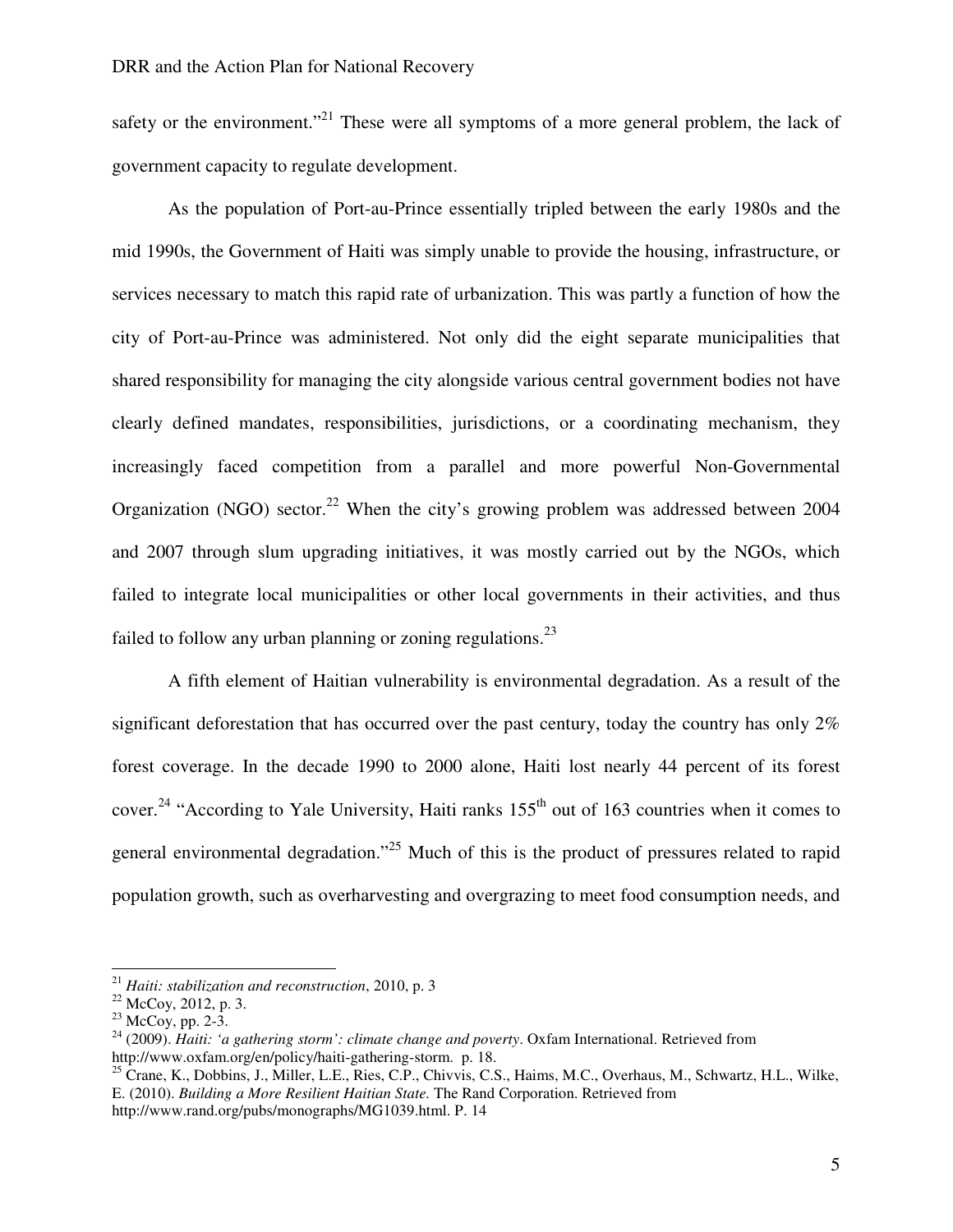the felling of trees for charcoal production to meet rising energy demands.<sup>26</sup> This reduction in wooded land has led to drastic soil erosion throughout the country, increasing the frequency and magnitude of floods and mudflows, which disproportionately affect the most vulnerable, populations living along the unstable hillsides of Port-au-Prince or the water catchments of Gonaives.<sup>27</sup> These environmental vulnerabilities are further exacerbated by climate change, experienced notably through a particularly extensive and tragic history of hydrometeorological disasters. Haiti is classified as one of the 10 global climate change hotspots,  $28$  with 20 major disasters in the twentieth century, four in the past decade alone, and 96% of the population facing 2 or more climate-related risks.<sup>29</sup> Scientists have noted significant increases in the wind speeds and precipitation intensities of Atlantic hurricanes over the past three decades as a result of rising ocean temperatures, and predict more destructive storms in the future as climate change persists.<sup>30</sup> Any plans to build Haiti "back better" must acknowledge these outlined risks and incorporate measures to comprehensively reduce them.

#### *Plans to Build Back Better*

 According to the Government of Haiti's *Action Plan*, "rebuilding Haiti does not mean returning to the situation that prevailed before the earthquake. It means addressing all these areas of vulnerability, so that the vagaries of nature or natural disasters never again inflict such suffering or cause so much damage and loss."<sup>31</sup> Rebuilding Haiti means building Haiti "back" better" than it was prior to the earthquake. The *Action Plan* presents a number of solutions to

<sup>26</sup> *Disaster risk management in Latin America*, 2010, p. 6.

<sup>27</sup> *Action Plan*, 2010, p. 22.

<sup>28</sup> *Disaster risk management in Latin America*, 2010, p. 7.

<sup>29</sup> *Haiti earthquake PDNA*, 2010, p. 25.

<sup>30</sup> *Haiti: 'a gathering storm*,' 2009, p. 17.

<sup>31</sup> *Action Plan,* 2010, p. 5.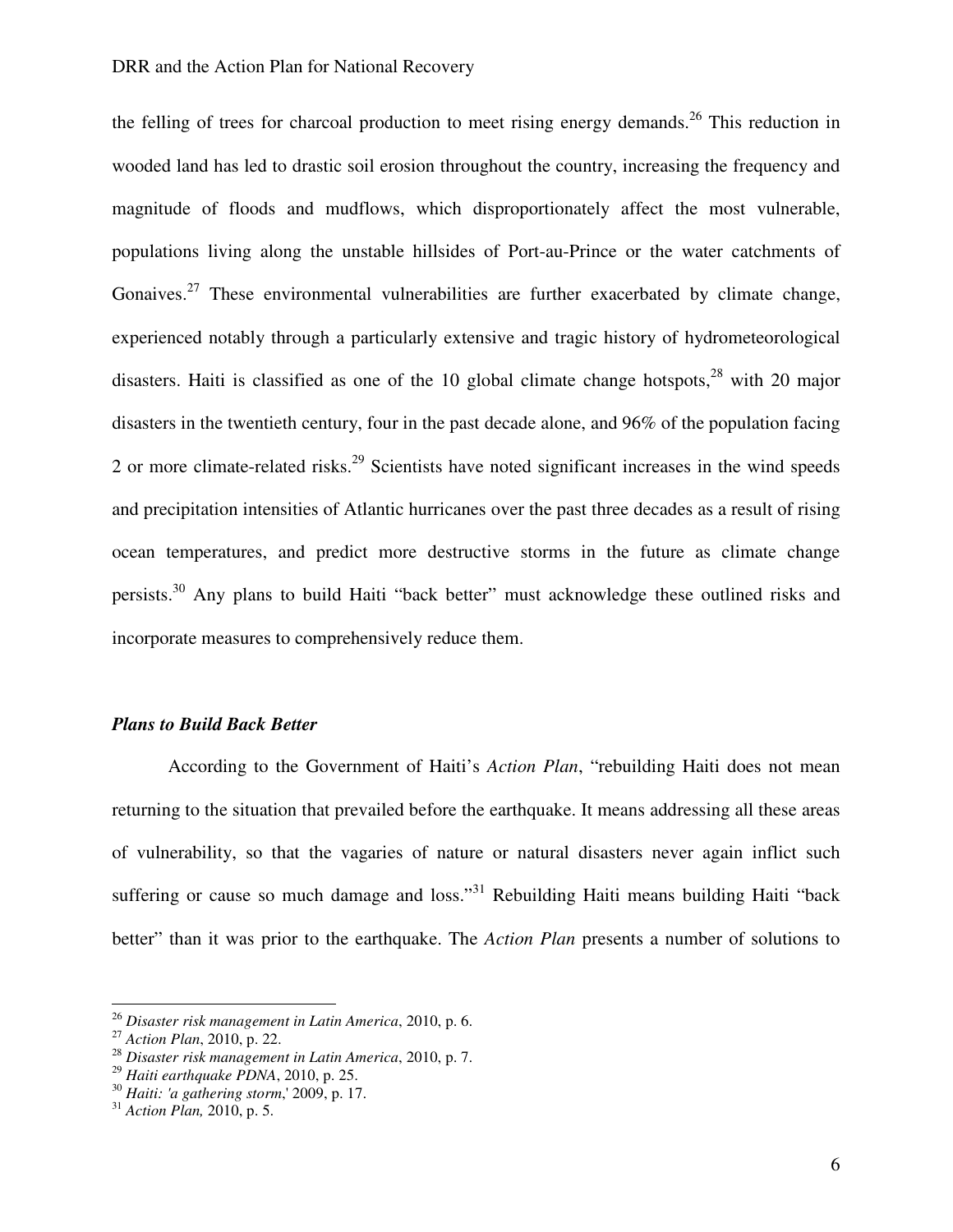move towards this objective. The first is a strong commitment to de-concentration and decentralization<sup>32</sup> in order to reduce the excessive population density and concentration of economic activity in Port-au-Prince. This is to be done through the economic revitalization of potential development centers throughout Haiti, identified as Cap Haïtien, Gonaïves, St-Marc, Hinche, Port-au-Prince, and Les Cayes.<sup>33</sup> This calls for the establishment of local development infrastructures and regional development strategies.<sup>34</sup> The Government of Haiti is particularly focused on channeling investments towards developing infrastructure for production, which entails building and upgrading seaports and airports, along with energy and telecommunications infrastructures throughout these various regions. According to the document, the Haitian government plans on actively fostering a relationship between the public sector and private sector in order to generate industrial and business free trade zones throughout Haiti, thus spreading development across the country.<sup>35</sup>

The *Action Plan*'s shelter strategy will focus predominantly on redistributing population more evenly throughout the country, particularly moving communities away from at-risk regions while still acknowledging the links between location and access to economic opportunities and services. It calls for the provision of support to secondary towns receiving populations displaced from Port-au-Prince and the surrounding areas affected by the 2010 earthquake. Through the development of temporary and permanent housing strategies around the efforts to expand economic development in these secondary regions, the plan hopes to keep new residents in these regions and to attract more from an overpopulated Port-au-Prince.<sup>36</sup> Thus the shelter strategy is tied to the plan for industrial and business development. The *Action Plan* specifically states that

<sup>32</sup> *Action Plan*, 2010, p. 8.

<sup>33</sup> *Action Plan*, 2010, p. 17.

<sup>34</sup> *Action Plan,* 2010, p. 18.

<sup>35</sup> *Action Plan*, 2010, p. 17.

<sup>36</sup> *Haiti earthquake PDNA*, 2010, p. 75.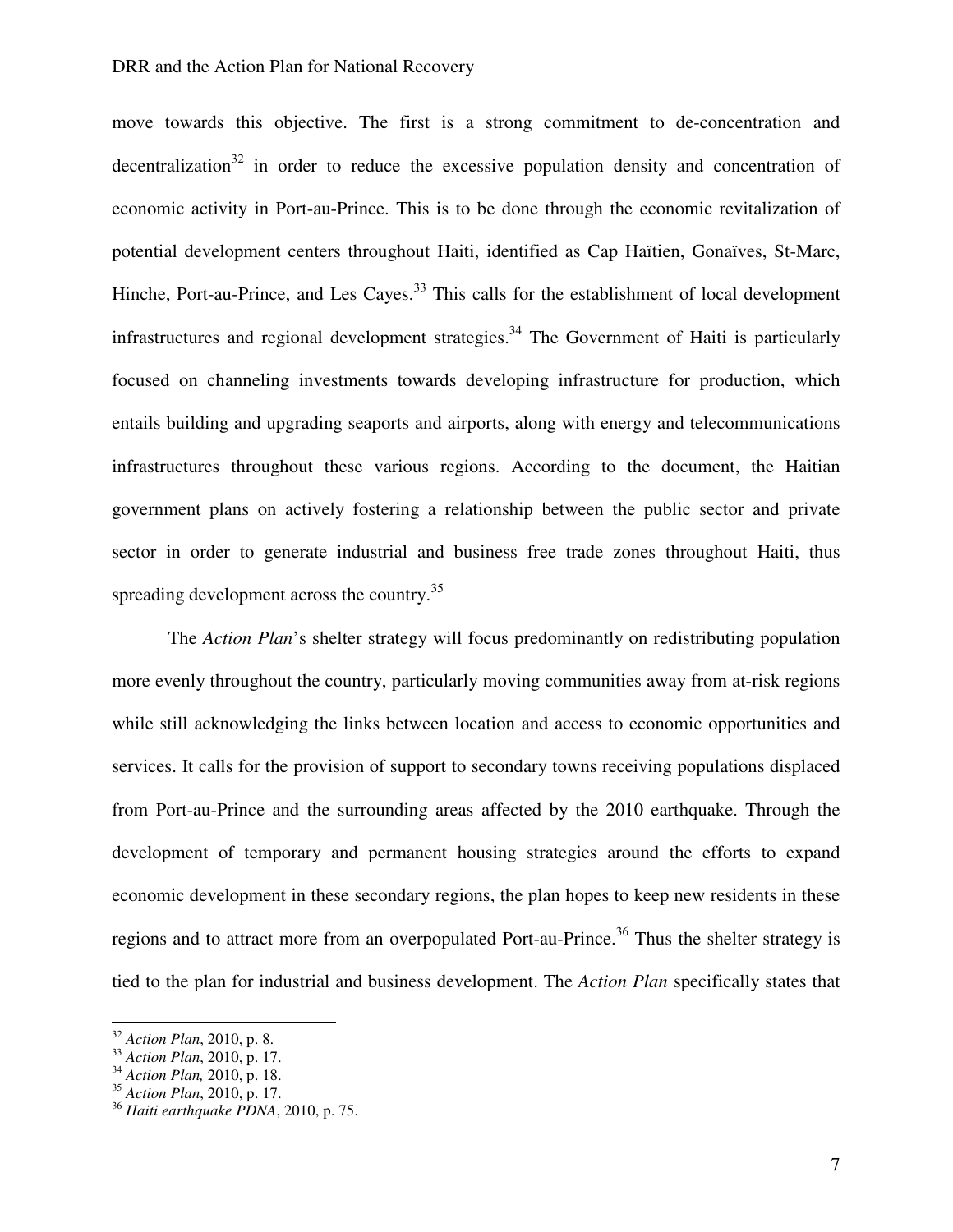100,000 inhabitants of Port-au-Prince are to be transferred to five sites identified by the government as safe areas for future development. "It is planned for these sites to become new, permanent neighborhoods in which shelters are gradually replaced by permanent housing along with sustainable infrastructures and basic services" (*Action Plan*, 32).

The second priority of the *Action Plan*'s recovery strategy is focused on the professionalization of Haiti's construction sector, and the establishment of building standards and zoning regulations that promote the use of earthquake and hurricane-resistant materials and construction methods.<sup>37</sup> This means setting up mechanisms for monitoring construction and development more broadly. The document believes that municipalities have a central role in this process and thus must receive the adequate resources, in terms of personnel, equipment, and money, to partake in the regulation of construction and development.<sup>38</sup> It also calls for the establishment of centers that will provide standardized training for major stakeholders in the construction process. Such training will focus on construction techniques that account for the various forms of risk facing Haiti, local building materials, quality control of building materials, and culturally appropriate measures for improving housing. Another component of the government's efforts will be an information campaign focused on how critical it is to build with high-quality construction materials and to use hurricane and earthquake-resistant designs.<sup>39</sup>

A third component of the Government of Haiti's recovery plan addresses the country's progressive environmental devastation. The theme of environmental rehabilitation and sustainability runs throughout the *Action Plan*, particularly in its discussion of intended interventions in farming, watershed management, and regional development.<sup>40</sup> The *Action Plan* 

<sup>37</sup> *Action Plan*, 2010, p. 8.

<sup>38</sup> *Action Plan*, 2010, p. 13.

<sup>39</sup> *Haiti earthquake PDNA*, 2010, p. 75.

<sup>40</sup> *Action Plan*, 2010, p. 10.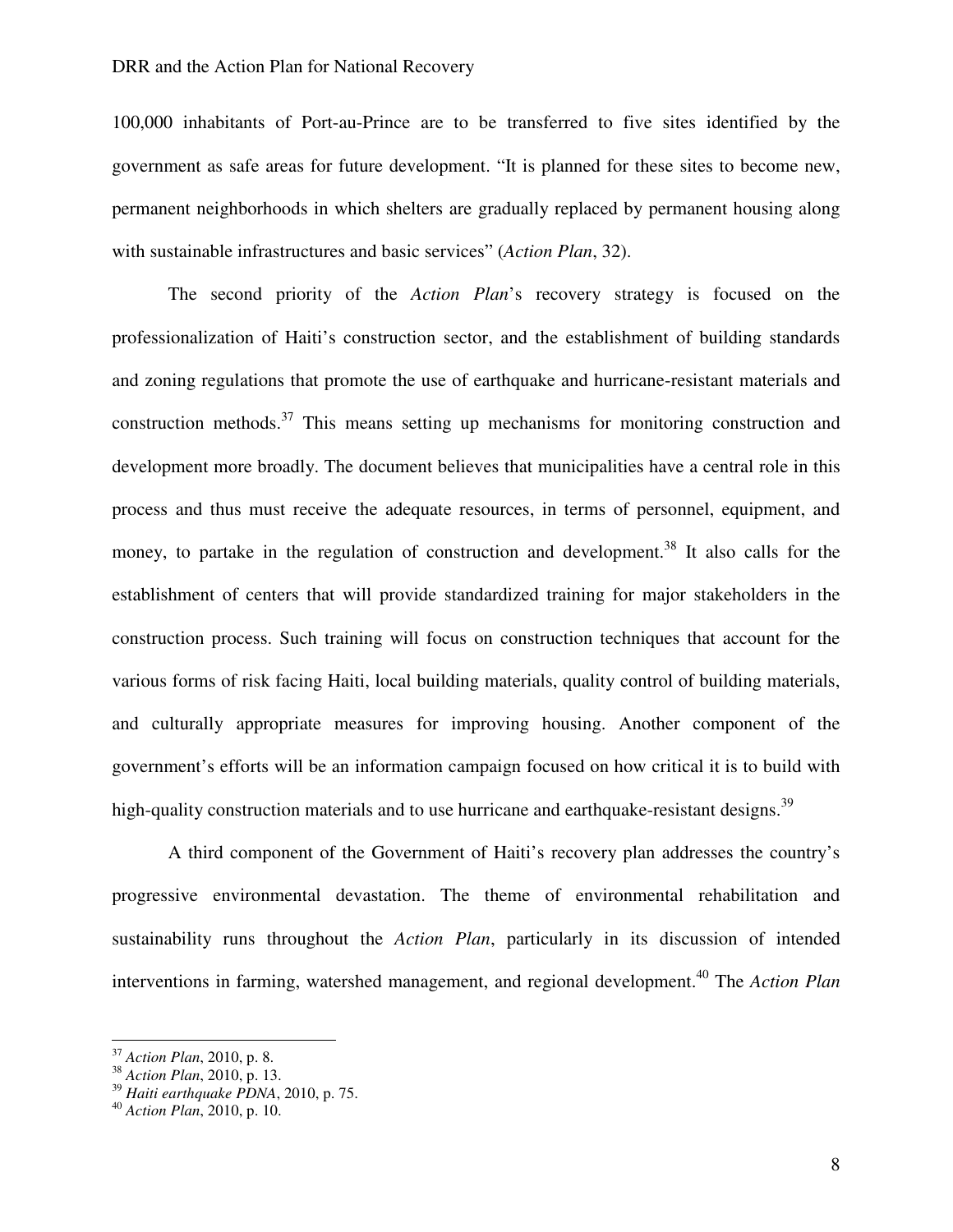states that a major component of disaster risk management for Haiti involves reducing the deterioration of the environment and increasing the resilience of the country's eco-systems (*Action Plan*, 15). One of the priorities is to address the link between the country's water resources, environmental deterioration, and disasters through the sustainable management of river basins, sites where these factors often intersect. Their administration is to be incorporated within the framework of national planning and risk management. This will entail addressing flood risks through river basin development projects, corrections to ravines and riverbanks, construction of dykes and hill retaining walls to control the flow of water, and other measures to protect populations, facilities, and infrastructures downstream. It also means working with rural communities on reforestation and soil conservation projects, addressing agricultural needs while ensuring environmental sustainability. This involves moving the population away from farming practices that overload ecosystems, towards practices and techniques that promote sustainable development.<sup>41</sup>

A fourth central plank of the plan focuses on addressing long-standing land management and land tenure issues found throughout Haiti.<sup>42</sup> "The State wants to assert its leadership in [the territorial rebuilding] to avoid reconstruction that thwarts urban planning," examining land to ensure its use aligns with long-term sustainable development and disaster risk reduction objectives.<sup>43</sup> A decree was issued on March 19, 2010 after the earthquake declaring certain areas of public interest. This included the metropolitan area of Port au Prince, Croix de Bouquets, and Léogâne. While in the short term this will be vital for requesting land to relocate families affected by the earthquake, in the long term this will be a vital component in new territorial planning initiatives. According to the *Action Plan*, this decree is an illustration of the State's

<sup>41</sup> *Action Plan*, 2010, p. 19.

<sup>42</sup> *Action Plan*, 2010, p. 8.

<sup>43</sup> *Action Plan*, 2010, p. 12.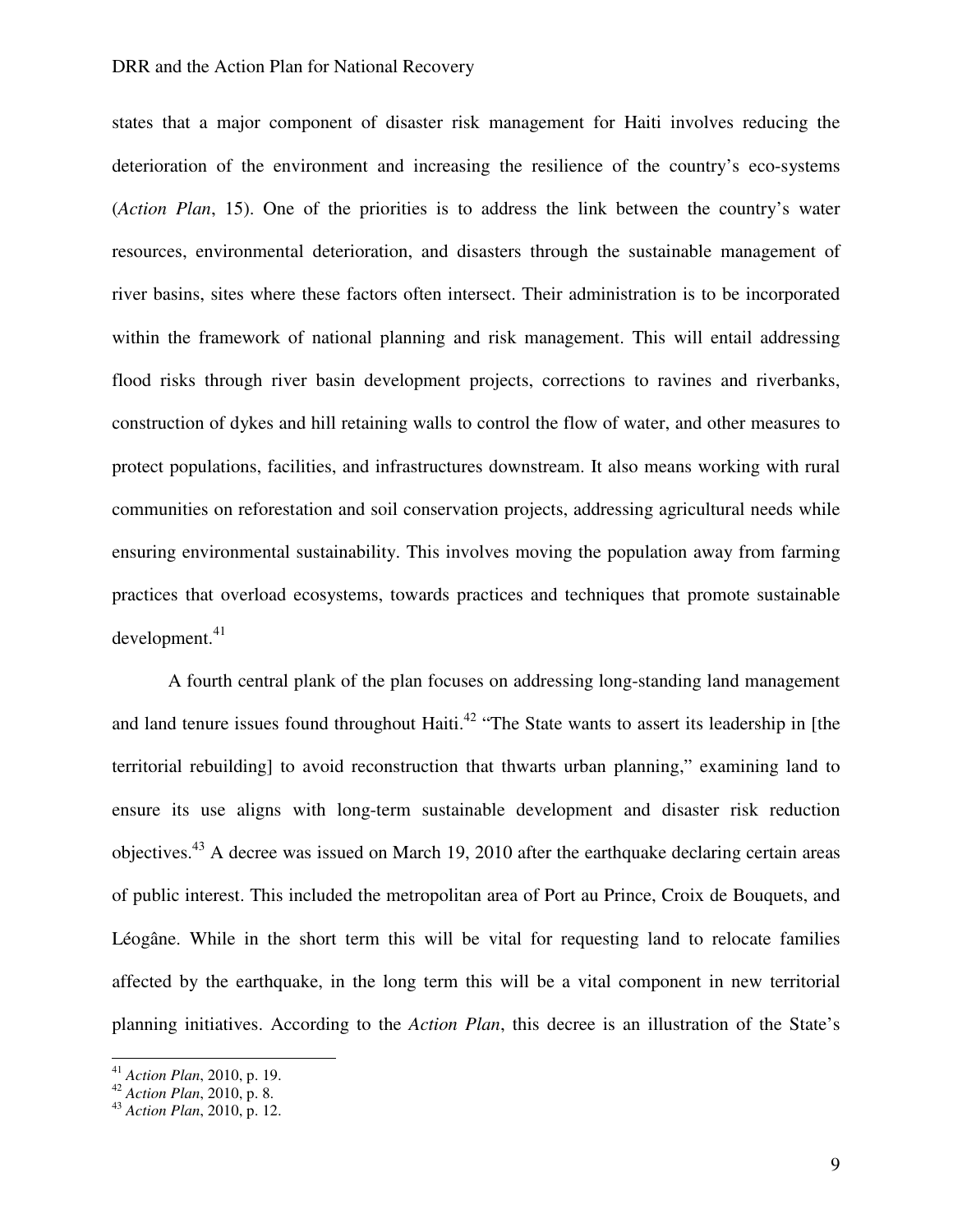determination to be the major actor in implementing the rational reconstruction of Haiti.<sup>44</sup> Another significant objective of the Haitian government is the regularization of property ownership through the development of a land and property registry.<sup>45</sup> This will involve the central government helping local authorities improve their capacity to manage the rebuilding process in a way that fosters sustainable development and reduces vulnerabilities. Technical assistance will be provided to these local authorities, particularly for planning, land tenure, and quality control of construction.<sup>46</sup>

The *Action Plan* also seeks to ensure that infrastructure is not neglected in the process of rebuilding. It places critical attention on developing basic infrastructure as part of the process of improving land-use management in Haiti. This means developing a land-use plan that addresses rainwater drainage, wastewater treatment, sanitation, drinking water, and an electricity network as critical components of the rebuilding process.<sup>47</sup> Many of the barriers to an effective response involved the failure of many vital transportation, power, and communication infrastructures. After the earthquake, the cities main seaports and the Toussaint Louverture International airport were inaccessible, many highways and roads were blocked and damaged due to fallen debris, much of the country was without power, telephone and cell phone services were not functioning, and the country's radio stations went silent.<sup>48</sup> Had these structures been built with risks to natural hazards in mind, they would have been secured from damage during the earthquake and thus contributed greatly to the response and recovery effort. While the *Action Plan* produced by the Government of Haiti outlines steps to address the country's vulnerabilities to disaster, a critical

<sup>44</sup> *Action Plan*, 2010, p. 12.

<sup>45</sup> *Haiti earthquake PDNA*, 2010, p. 75.

<sup>46</sup> *Action Plan*, 2010, p. 32.

<sup>47</sup> *Action Plan*, 2010, p. 12.

<sup>48</sup> Kovacs, P. (2010). *Reducing the risk of earthquake damage in Canada: Lessons from Haiti and Chile.* Institute for Catastrophic Loss Reduction. Retrieved from http://www.davidhyde.ca/admin/pdf/73.pdf.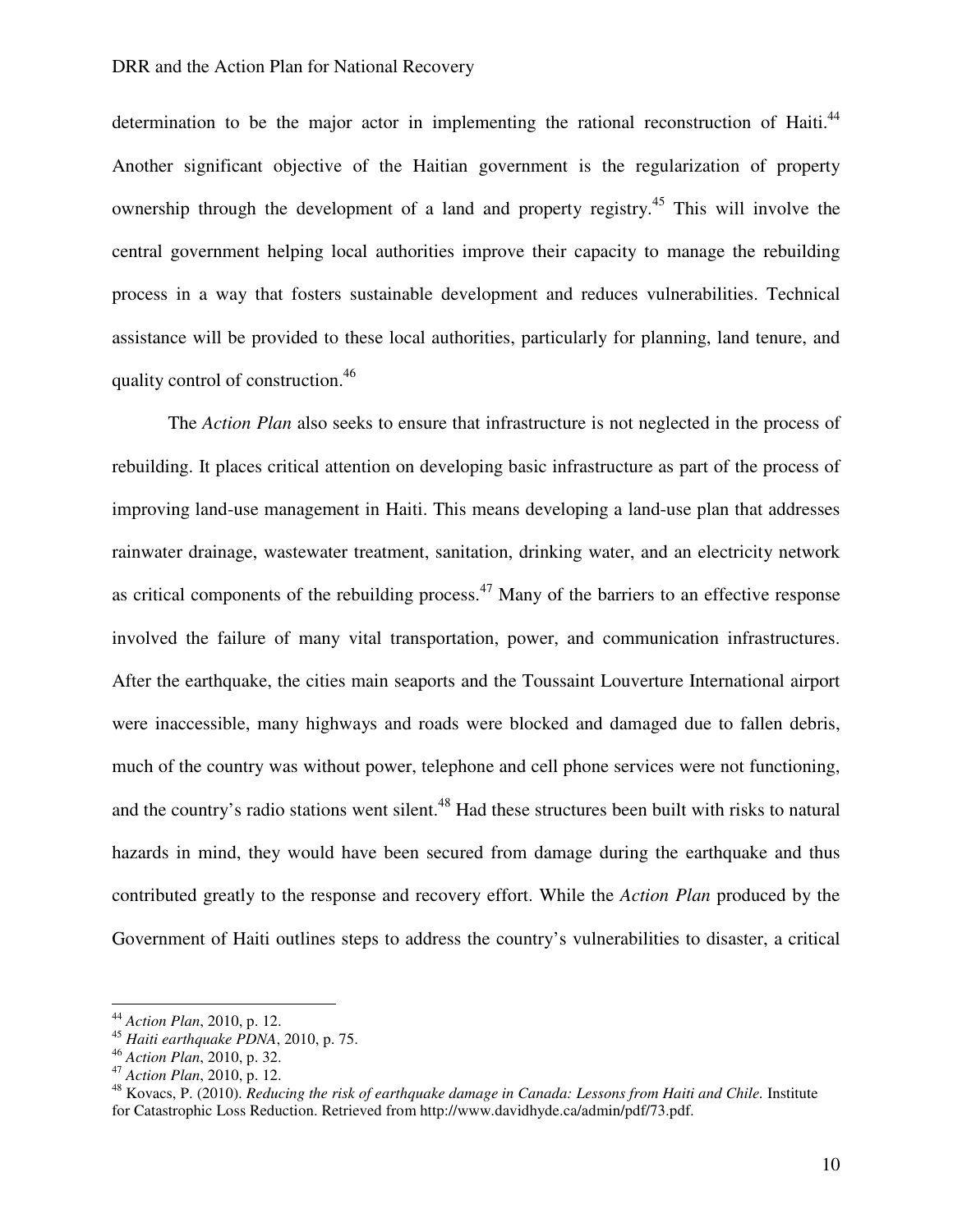variable that cannot be ignored in the reconstruction process is the fundamental weakness of the Haitian state. Without addressing the incapacity of the Haitian state, 'building back better' simply cannot occur.

## *The Absent Haitian State*

 While the earthquake was at the center of the devastation of Port-au-Prince, the disaster itself cannot be understood as having natural causes. It is important to acknowledge many of the Haitian state's well-recognized limitations prior to the earthquake and how these have not only impacted the capacity of the Haitian government to respond to the earthquake, but also negatively affecting reconstruction and recovery processes. The Haitian state's long history of fragility is a central component of the spectacular destruction of lives and infrastructure wrought by the earthquake. States are "expressions of collective action in response to contingencies, which, left unattended, tend to destabilize social order." They are thus expected to protect citizens against adverse conditions that cannot readily be protected against through individual action.<sup>49</sup> These contingencies include economic collapse, epidemics, internal instability, external attack, and disaster. The calamity produced by the 2010 earthquake was directly related to the failure of the Haitian state and its institutions to address the various risks plaguing the country, and Port-au-Prince most specifically. The poor quality of construction in the city, the various impediments to a more effective response (poor roads, poor ports, and poor airports) are all related to the inability of the Haitian state to regulate and manage the country's development processes in a sustainable manner.<sup>50</sup> While Haiti is plagued by various natural hazards, it is the states' failures to address these hazards as the country attempts to undergo development that

<sup>49</sup> Gros, J.G. (2011). Anatomy of a Haitian tragedy: when the fury of nature meets the debility of the state. *Journal of Black Studies*, XX (X), 1-27. P. 6

<sup>50</sup> *Building a More Resilient Haitian State*, 2010, p. 1.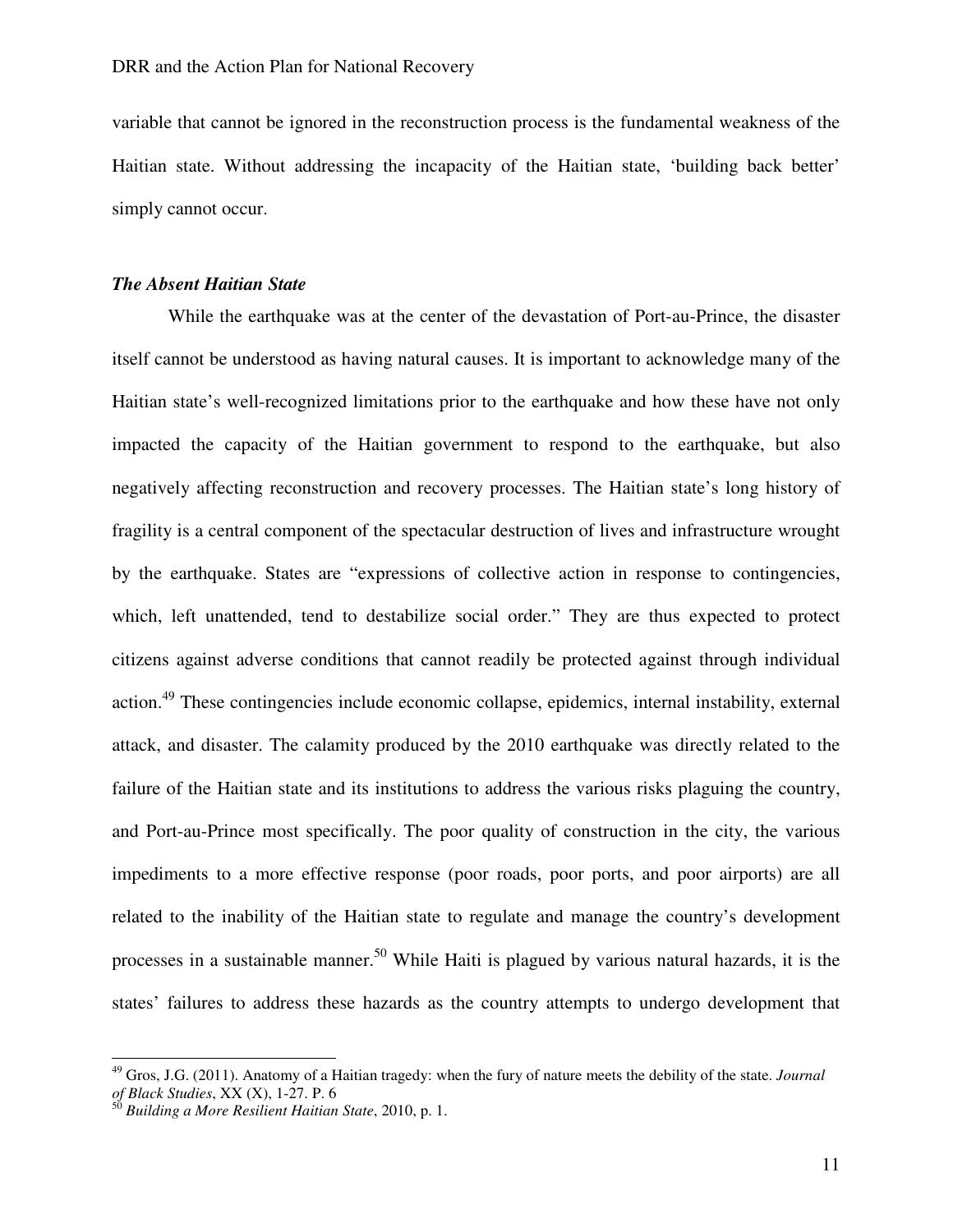caused the magnitude of the disaster. "The precariousness of Haitian life cannot be attributed to bad geography alone; it is also due to how the risks imposed by geography are managed by Haitian institutions."<sup>51</sup>

 The weakness of the Haitian state is a consequence of an extended history of political instability and economic deterioration. Born of a slave revolution in 1804, Haiti suffered both from internal strife and external assaults on its newfound independence. During its first few decades of existence, Haiti became a highly militarized society as a means of staving off potential invasion by any one of the major slave-holding powers, including its former colonial master, France. The United States inevitably invaded and occupied the country from 1915 to 1934, not so much to reestablish slavery, but to ensure its particular conception of political stability. During the occupation, the U.S. marines created the Haitian Constabulary that would later become the Haitian Army, and succeeded in centralizing power in Port-au-Prince. These developments would be the basis for the emergence of the Duvalier family dictatorship that began in 1957 and finally fell in 1986.

At the same time, Haiti's small but highly reactionary political and economic elite continued the colonial tradition of excluding Haiti's majority from politics and the benefits of the nation's wealth, mostly fighting amongst themselves for control over the state. "The Haitian state has [historically] served as an apparatus by which elites extract rents from the impoverished population, not as a means of serving Haiti's citizens."<sup>52</sup> The nearly 30-year Duvalier dictatorships were the height of political predation, built on the back of the centralizing effects of the U.S. occupation. Still to this day, corruption is a significant barrier to progress in Haiti,

 $<sup>51</sup>$  Anatomy of a Haitian tragedy, 2011, p. 5.</sup>

<sup>52</sup> *Building a More Resilient Haitian State*, 2010, p. 16.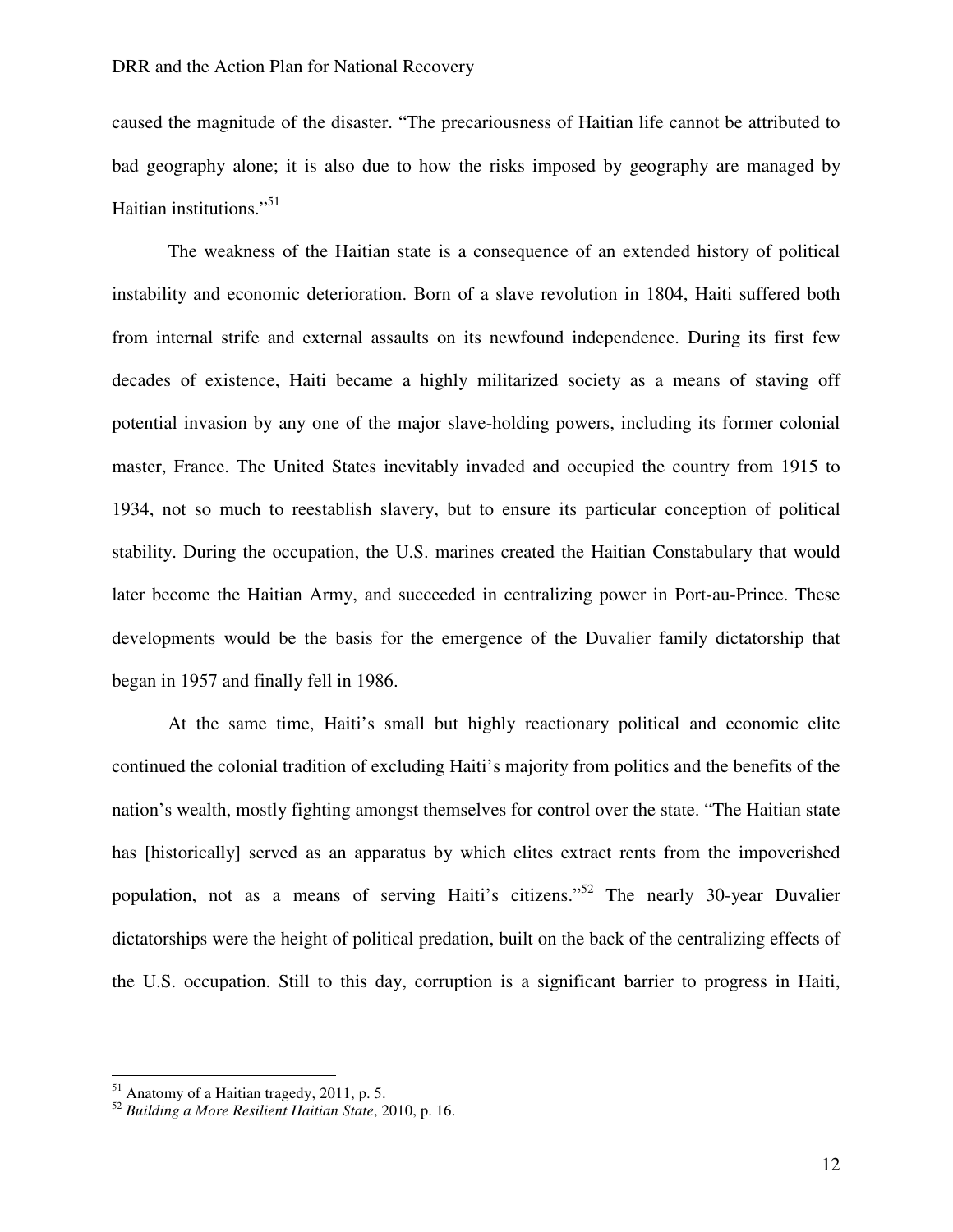ranked the second-most corrupt country in the world in 2002 by the World Bank,<sup>53</sup> and 168 of 180 in Transparency International's *Corruption Perceptions Index* in 2008.<sup>54</sup> In Haiti, those who ascend to political power see control of the state as an opportunity to enrich themselves, and thus rarely give it up voluntarily.

Jean-Bertrand Aristide's election in 1991 was the first time a historically disenfranchised people were allowed to fully participate in the politics of Haiti. The subsequent election of René Préval in 1996 was equally important, being the first transition between two democratically elected presidents in Haiti's close to 200 years of history.<sup>55</sup> Despite these tepid steps towards democracy, the past twenty or so years have been witness to a deterioration of the state's capacity to sustain the conditions for democracy. Per capita gross domestic product (GDP) has declined by more than one-third during this period, as has nearly all other basic development indicators.<sup>56</sup> Political instability has also been chronic. After reelection in 2001, Aristide was forced out of power in 2004 by an armed insurrection, leading to the establishment of the United Nations Stabilization Mission in Haiti, also known by the French acronym MINUSTAH, which became responsible for maintaining security throughout the country.<sup>57</sup> As tensions between Aristide and segments of the domestic and international community escalated, donors shifted aid from the Haitian government towards non-governmental organizations (NGOs). Many sited corruption and mismanagement of aid as the primary reasons for this transition.<sup>58</sup> Just prior to the earthquake, it was believed that Haiti had at least 10,000 NGOs, second in the world only to Afghanistan. Though these NGOs have stepped in to provide many desperately needed services

<sup>53</sup> *Building a More Resilient Haitian State*, 2010, p. 11.

<sup>54</sup> *Building a More Resilient Haitian State*, 2010, p. 16.

<sup>55</sup> Margesson, R., Taft-Morales, M. (2010). *Haiti earthquake: crisis and response*. Congressional Research Service. Retrieved from http://www.fas.org/sgp/crs/row/R41023.pdf. 19.

<sup>56</sup> *Building a More Resilient Haitian State*, 2010, p. 13.

<sup>57</sup> *Building a More Resilient Haitian State*, 2010, p. 2.

<sup>58</sup> *Building a More Resilient Haitian State*, 2010, p. 17.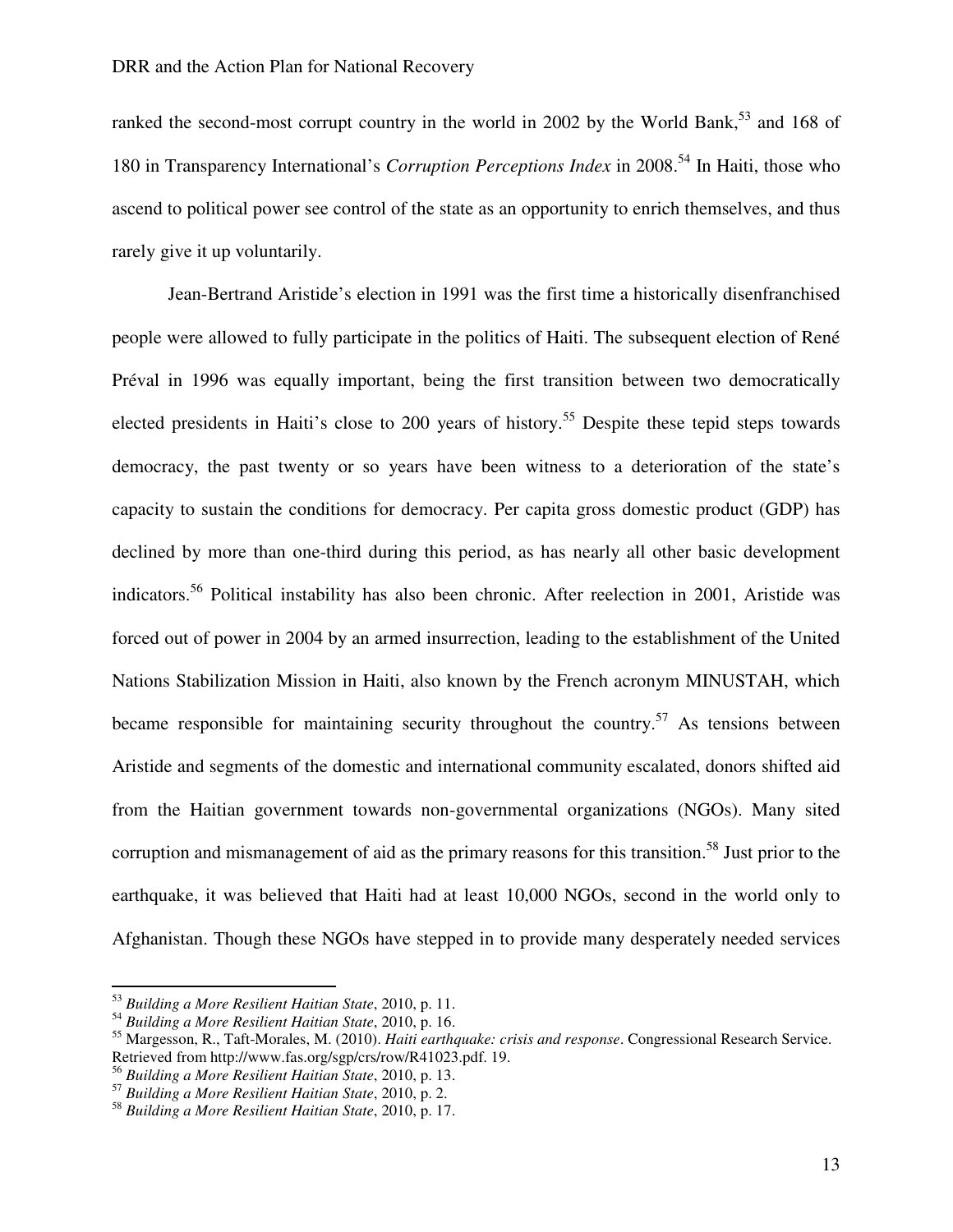to a distressed Haitian population, they simultaneously exaggerate one of the signature factors in the society's underdevelopment, the absence of a functioning state. NGOs "function independently of local control…essentially operate as parallel bureaucracies, rather than in support of the agencies of the Haitian government...with little coordination among them."<sup>59</sup> It is argued by some that the disaster was partly the result of international donors essentially subcontracting the management of risks to the NGO sector, a sector without the capacity to address risk in the systematic and comprehensive way that states have been able to do historically.<sup>60</sup>

The pervasiveness of NGOs throughout Haiti is one facet of a larger trend, Haiti's near total dependency on outside assistance. According to data gathered from the UN Office of the Special Envoy for Haiti, bilateral and multilateral aid accounted for over half of the Haitian government's total revenues for 2009. The January quake exacerbated this trend, with aid as a percentage of government revenues climbing to approximately eighty percent.<sup>61</sup> On top of the government's heavy dependence on international aid, "a United Nations analysis showed that…almost all the money [donated following the earthquake] has gone to nongovernmental organizations and private contractors,"<sup>62</sup> continuing the process of delegitimizing Haitian state. Beyond the economic debility of the Haitian state, a lack of human capital is also evident. While it has been a tradition for over half a century for university graduates and skilled professionals to leave Haiti for better wages and working conditions abroad,  $63$  the loss of this critical population was greatly aggravated by the earthquake. According to the United Nations Development

<sup>59</sup> Anatomy of a Haitian tragedy, 2011, p. 16-17.

<sup>60</sup> Anatomy of a Haitian tragedy, 2011, p. 18.

<sup>61</sup> (2011). *Haiti reconstruction: factors contributing to delays in USAID infrastructure construction.* United States Government Accountability Office. Retrieved from http://www.gao.gov/products/GAO-12-68. p. 23.

<sup>62</sup> (2012, January 8). Haiti's slow recovery. *The New York Times*. Retrieved from

http://www.nytimes.com/2012/01/09/opinion/haitis-slow-recovery.html.

<sup>63</sup> *Building a More Resilient Haitian State*, 2010, p. 31.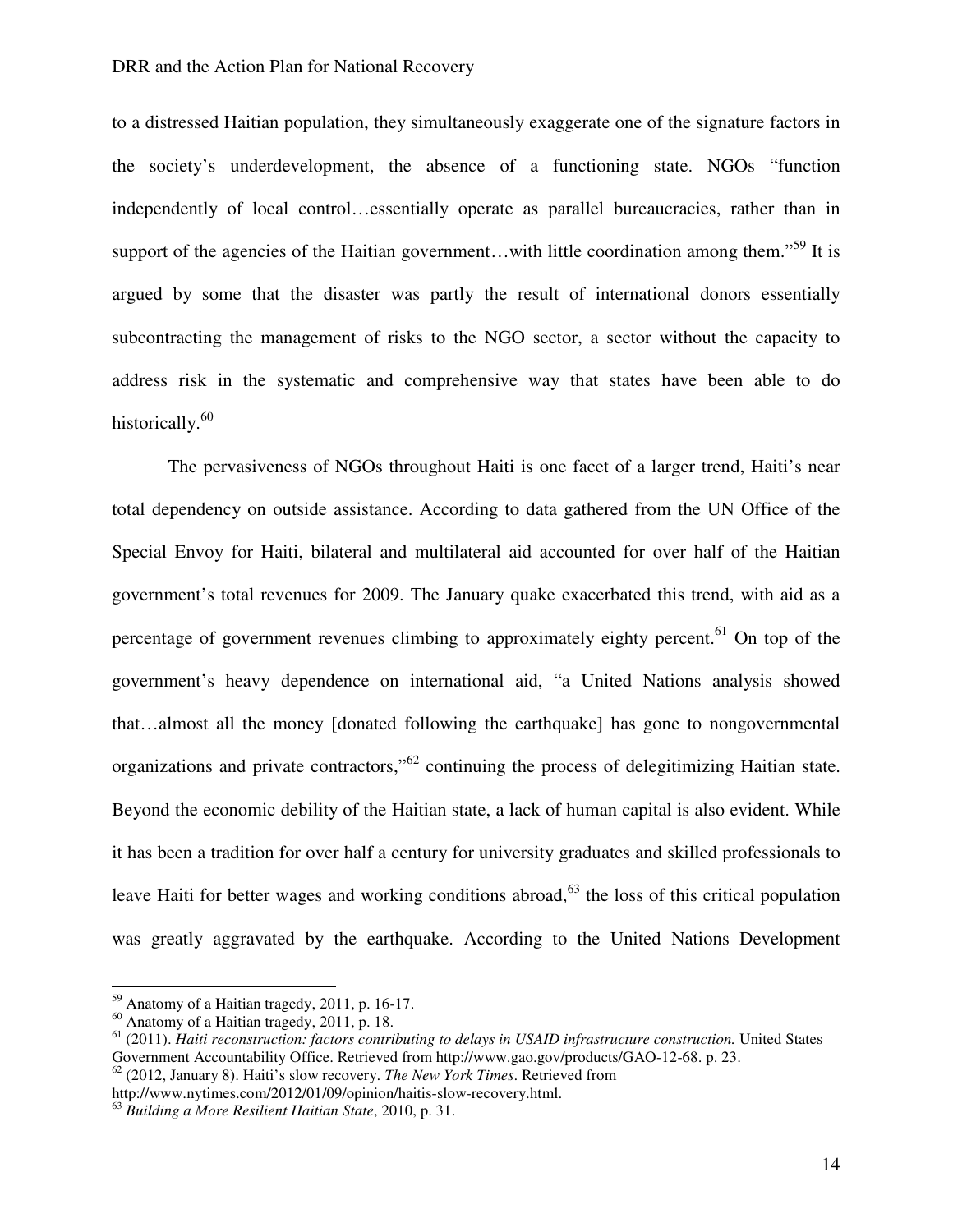Program, the Haitian government's workforce has decreased by a third with over 16,000 civil servants dying in the quake while another significant proportion left the country in fear.<sup>64</sup> The disaster also greatly impacted the University of the State of Haiti (Université d'Etat d'Haïti or UEH), the oldest and most important institution of higher learning in the country, destroying nine of eleven of its facilities in the capital, and killing three hundred and eighty students and more than 50 professors and administrative staff. More broadly, at least 2,000 students and 130 professors died from all institutions of higher learning combined.<sup>65</sup> The earthquake also left many of the most visible symbols of the Haitian state, the Presidential Palace, Parliament, courts, along with ministerial and public administration buildings, completely decimated.<sup>66</sup>

Even more troubling, the President of Haiti at the time, Réne Préval, seemed completely unprepared to provide the leadership needed for an effective response to the devastation. "In the immediate aftermath of the quake, Mr. Préval seemed to wander around in a daze, lapsing into moments of disorientation…Privately, United Nations and American officials said they did not believe he was up to the task."<sup>67</sup> Many Haitians complained that they had neither heard nor seen much of the president following the quake.<sup>68</sup> Though Haiti's seismic risks had been known, nothing had been done by the Haitian state prior to the earthquake to reduce such risks, or develop the capacity to respond adequately should such a disaster occur. "The inability to provide a timely and adequate response to the desperation and chaos that followed the quake

<sup>64</sup> *Haiti Reconstruction-Factors Contributing to Delays*, 2011, p. 23.

<sup>65</sup> (2012, February 22). The non-reconstruction of the State University. *Haiti Grassroots Watch*. Retrieved from http://haitigrassrootswatch.squarespace.com/haiti-grassroots-watch-engli/2012/2/21/the-non-reconstruction-of-thestate-university.html.

<sup>66</sup> *Action Plan*, 2010, p. 7.

<sup>67</sup> Thompson, G., Lacey, M. (2010, January 31). In Quake's Wake, Haiti Faces Leadership Void. *The New York Times*. Retrieved from http://www.nytimes.com/2010/02/01/world/americas/01haiti.html?ref=renePréval. <sup>68</sup> *Haiti earthquake: crisis and response*, 21.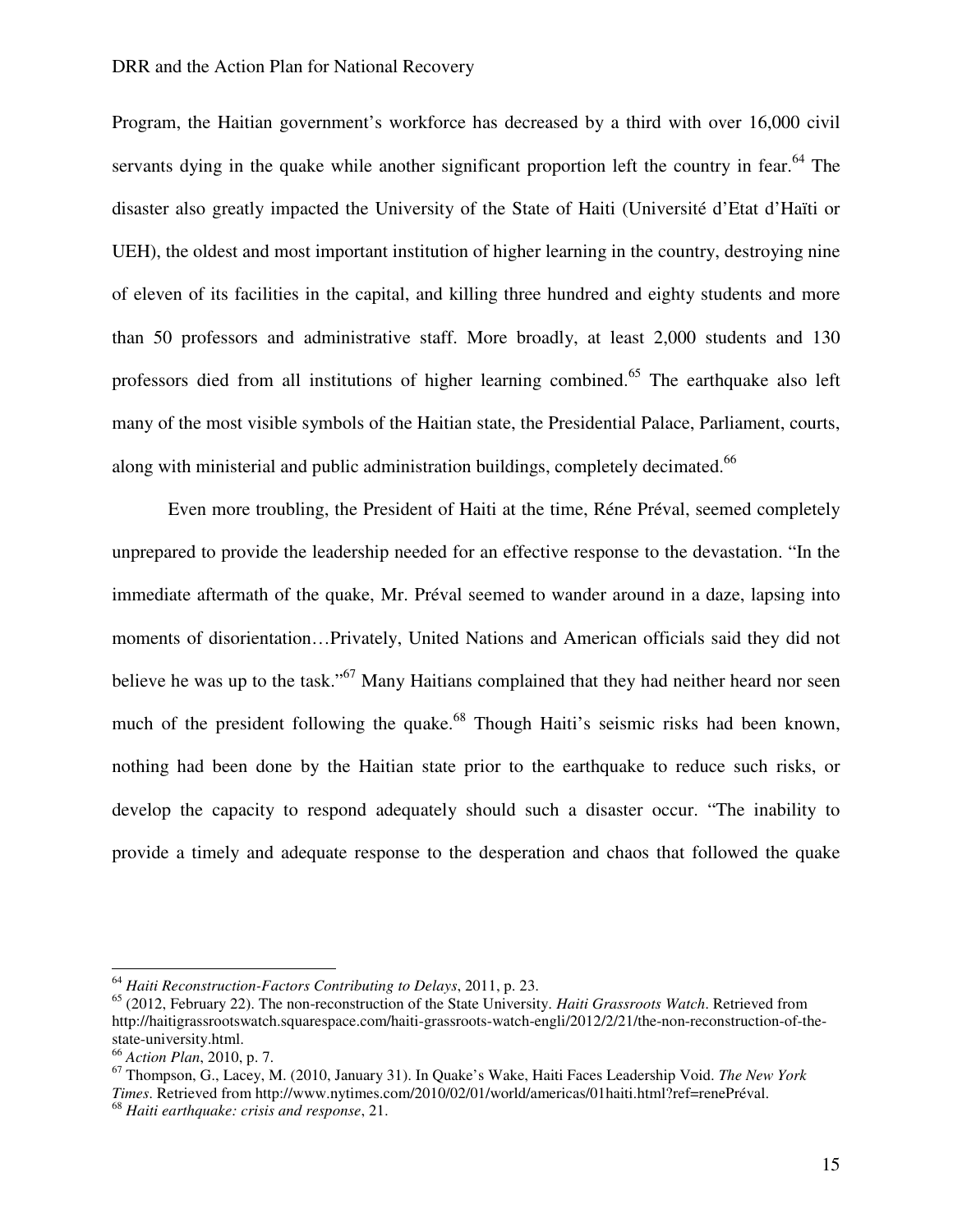was, therefore, no surprise. For decades, governments had been barely capable of providing minimum basic services to the population in normal times."<sup>69</sup>

Compounding the lack of state capacity to respond to the devastation of the January 2010 earthquake was the crisis of legitimacy facing the Préval administration both prior to the disaster and after. The quake occurred while Préval's government was entering its final year in power and was dealing with serious condemnation by the opposition. His administration was on its third prime minister in two years, and the current prime minister, only in office for three months, was completing a six-hour interrogation session before the senate just hours prior to the quake.<sup>70</sup>/<sup>71</sup> Much of the conflict between the Préval administration and opposition parties revolved around what they perceived as Préval's manipulation of the *Conseil Electoral Provisoire* (CEP), the electoral body set to decide the rules of the upcoming presidential, parliamentary, and local elections. The electoral council had disqualified a dozen or so opposition parties, preventing them from taking part in the upcoming Parliamentary elections scheduled for February 28 and March 3, 2010, a move many believed would pave the way for candidates of Préval's newly formed party,  $INITE<sub>1</sub><sup>72</sup>$  to take control of Parliament. After which constitutional amendments could be pushed through to allow him to run for a third term, currently forbidden under the Haitian constitution of 1987.<sup>73</sup> Others believed that if he could not secure his own reelection, he was using the CEP as a means to manipulate the election so as to retain his influence over Haitian politics after his mandate ended.<sup>74</sup> The CEP itself is not viewed as particularly legitimate.

l

<sup>69</sup> *Haiti, Stabilization and Reconstruction after the Quake*, 2010, p. 2.

<sup>70</sup> *Haiti, Stabilization and Reconstruction After the Quake*, 2010, p. 6.

<sup>71</sup> *Haiti earthquake: crisis and response*, 2010, p. 19.

<sup>72</sup> *Haiti earthquake: crisis and response*, 2010, 19.

<sup>73</sup> Thompson, G., Lacey, M. (2010, January 31). In Quake's Wake, Haiti Faces Leadership Void. *The New York Times*. Retrieved from http://www.nytimes.com/2010/02/01/world/americas/01haiti.html?ref=renePréval.

<sup>74</sup> (2010). *Haiti: the stakes of the post-quake elections*. Latin America/Caribbean Report N˚ 35. International Crisis Group. Retrieved from http://www.crisisgroup.org/~/media/Files/latin-america/haiti/35%20Haiti%20- %20The%20Stakes%20of%20the%20Post-Quake%20Elections.ashx. P. 3.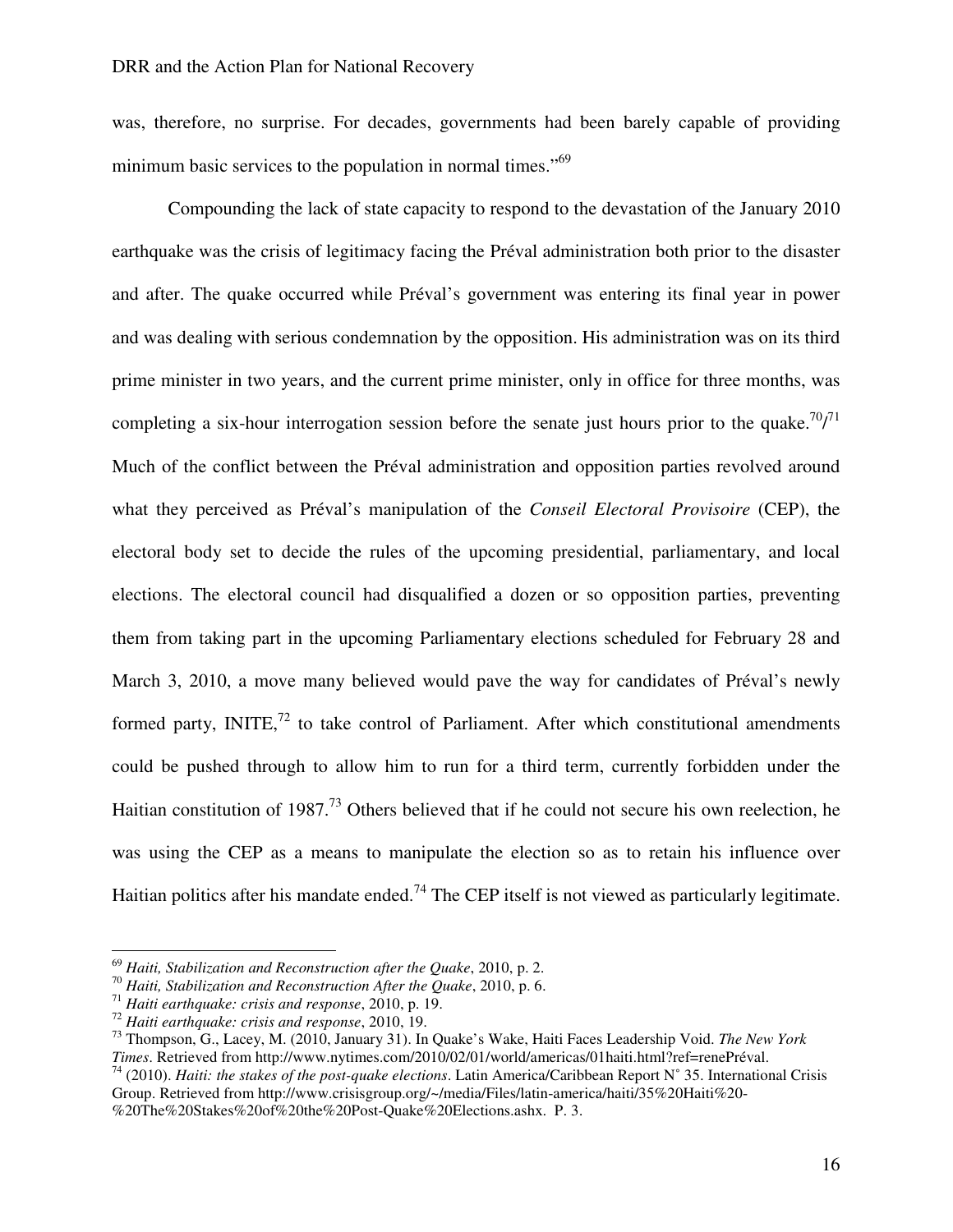While the Haitian Constitution of 1987 calls for a Permanent Electoral Council, the current CEP members were all hand-picked by Préval during his term, which is particularly problematic considering the CEP excluded opponents of his INITE coalition from running in the upcoming elections.<sup>75</sup>

Soon after the quake, conflicts emerged around the question of holding elections. While lawmakers in the lower house of Haiti's Parliament called for President Préval to postpone the upcoming elections and extend their terms past the constitutional deadline by two years,  $^{76}$ members of the senate felt otherwise.<sup>77</sup> On January  $23<sup>rd</sup>$  Préval made the decision to postpone the February legislative elections indefinitely.<sup>78</sup> While having credible elections would be imperative for the reconstruction process, providing the government in power with the legitimacy necessary to lead the recovery process,<sup>79</sup> elections in Haiti have never been a straightforward affair. "Haiti has held thirteen elections since the 1987 constitution, the majority of which have been marred by delays, suspensions, widespread irregularities, fraud or accusations of fraud, boycotts, unrest, violence and post-electoral instability."<sup>80</sup> The earthquake made certain that Haiti's tradition of flawed elections would continue. The central elections office was in rubbles; United Nations workers in Haiti to support the electoral process had died in the quake; voting machines and voter records were beneath collapsed buildings; and hundreds of thousands of registered voters

l

<sup>75</sup> (2010, March 18). Coverage of elections overlooks serious flaws in postponed election. *Center for Economic and Policy.* Retrieved from http://www.cepr.net/index.php/blogs/relief-and-reconstruction-watch/coverage-of-electionsoverlooks-serious-flaws-in-postponed-election.

<sup>76</sup> Cave, D. (2010, January 29). Haitian Lawmakers Seek to Delay Elections. *The New York Times*. Retrieved from http://www.nytimes.com/2010/01/30/world/americas/30haiti.html?ref=renePréval.

<sup>77</sup> *Haiti: stabilization and reconstruction after the quake*, 2010, p. 7.

<sup>78</sup> *Haiti: stabilization and reconstruction after the quake*, 2010, p. 12.

<sup>79</sup> *Haiti: the stakes of the post-quake elections*, 2010, p. 4.

<sup>80</sup> *Haiti: the stakes of the post-quake elections*, 2010, p. 1.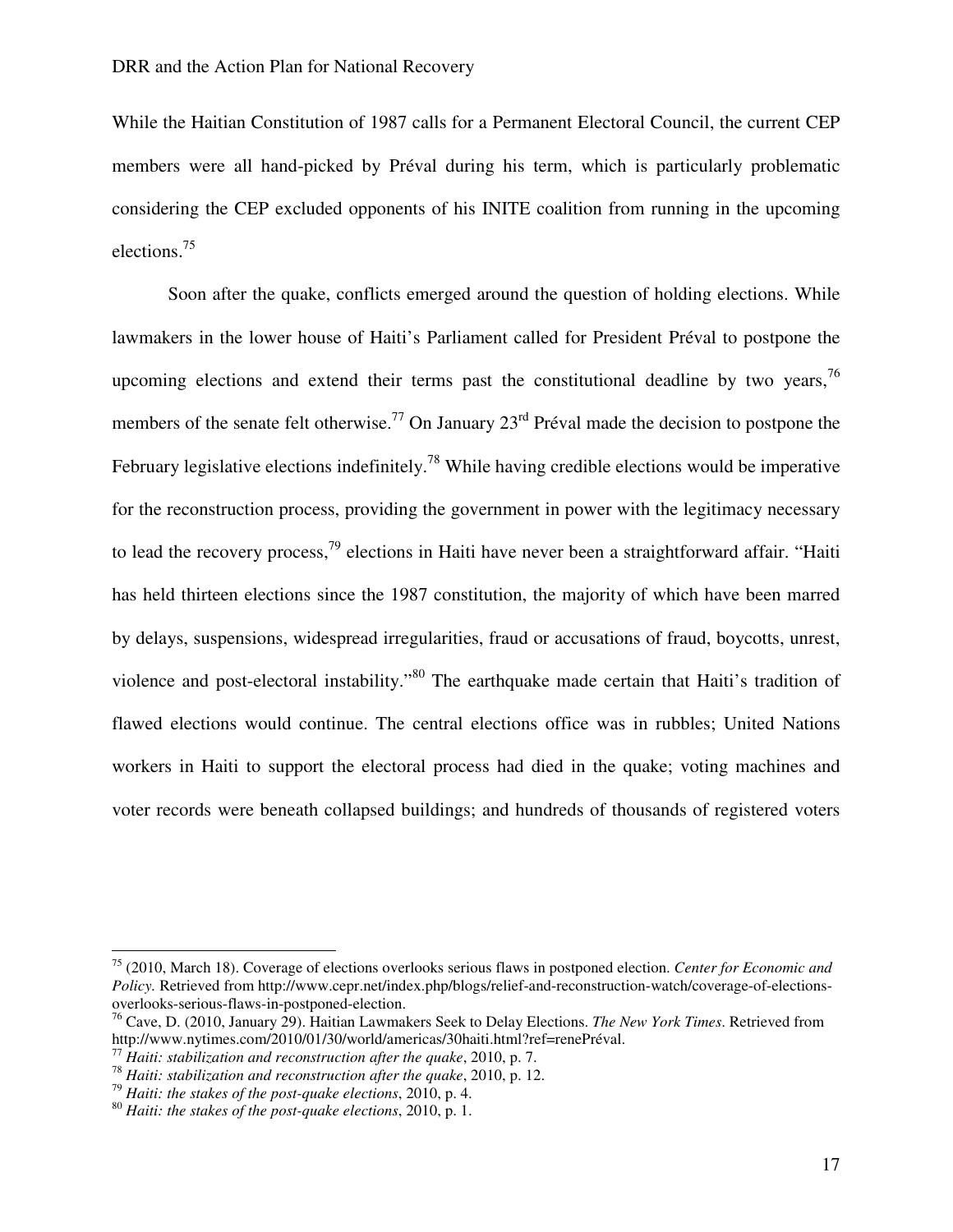were strewn across Port-au-Prince's streets and the Haitian countryside, in no condition to participate in elections.<sup>81</sup>

After the first round of the Presidential elections, eventually held on November 28, 2010, a number of conflicts emerged around Préval's supposedly handpicked successor, Jude Celestin, and which candidate had qualified to participate in the second-round runoff. According to international observers, the Préval-controlled CEP placed Jude Celestin in the second position over Michel Martelly, a popular musician-turned-politician. The Organization of American States (OAS) found the CEP's results not to be credible, pointing to a number of irregularities. They called for the disqualification of Celestin, and his replacement by Martelly, whom they believed had won the second most votes in the first round behind Mirlande Manigat. Protests by what were believed to be Martelly supporters,  $82$  as well as pressure from the international community, led to Celestin's withdraw from the presidential race, allowing the second round of elections to proceed with Manigat and Martelly.<sup>83</sup> Michel Martelly eventually won the election with 67.6 percent of the vote to Manigat's 31.5 percent. Despite this seemingly decisive victory, the legitimacy of Martelly's mandate can be placed into question considering that only 16.7 percent of registered voters were able to participate, and thus Martelly only received 716,986 votes in a country of over 9 million.<sup>84</sup> Nevertheless, Joseph Michel Martelly was declared President of Haiti on April 4, 2011.

<sup>81</sup> Cave, D. (2010, January 29). Haitian Lawmakers Seek to Delay Elections. *The New York Times*. Retrieved from http://www.nytimes.com/2010/01/30/world/americas/30haiti.html?ref=renePréval.

<sup>82</sup> Wilkinson, T. (2011January, 16). Standoff over presidential runoff seen as threat to Haiti. *The Los Angeles Times*. Retrieved from http://articles.latimes.com/2011/jan/16/world/la-fg-haiti-stalemate-20110116.

<sup>83</sup> (2011, January 25). Jude Celestin 'to quit' Haiti presidential election. *BBC News*. Retrieved from http://www.bbc.co.uk/news/world-latin-america-12283202.

<sup>84</sup> (2011, April 5). Martelly's historically weak mandate. *Center for Economic and Policy Research*. Retrieved from http://www.cepr.net/index.php/blogs/relief-and-reconstruction-watch/martellys-historically-weak-mandate. (2011, April 4). Haiti-flash elections: it's official, Michel Martelly won the second round. *Haiti Libre*. Retrieved from http://www.haitilibre.com/en/news-2677-haiti-flash-electionsit-s-official-michel-martelly-won-the-secondround.html.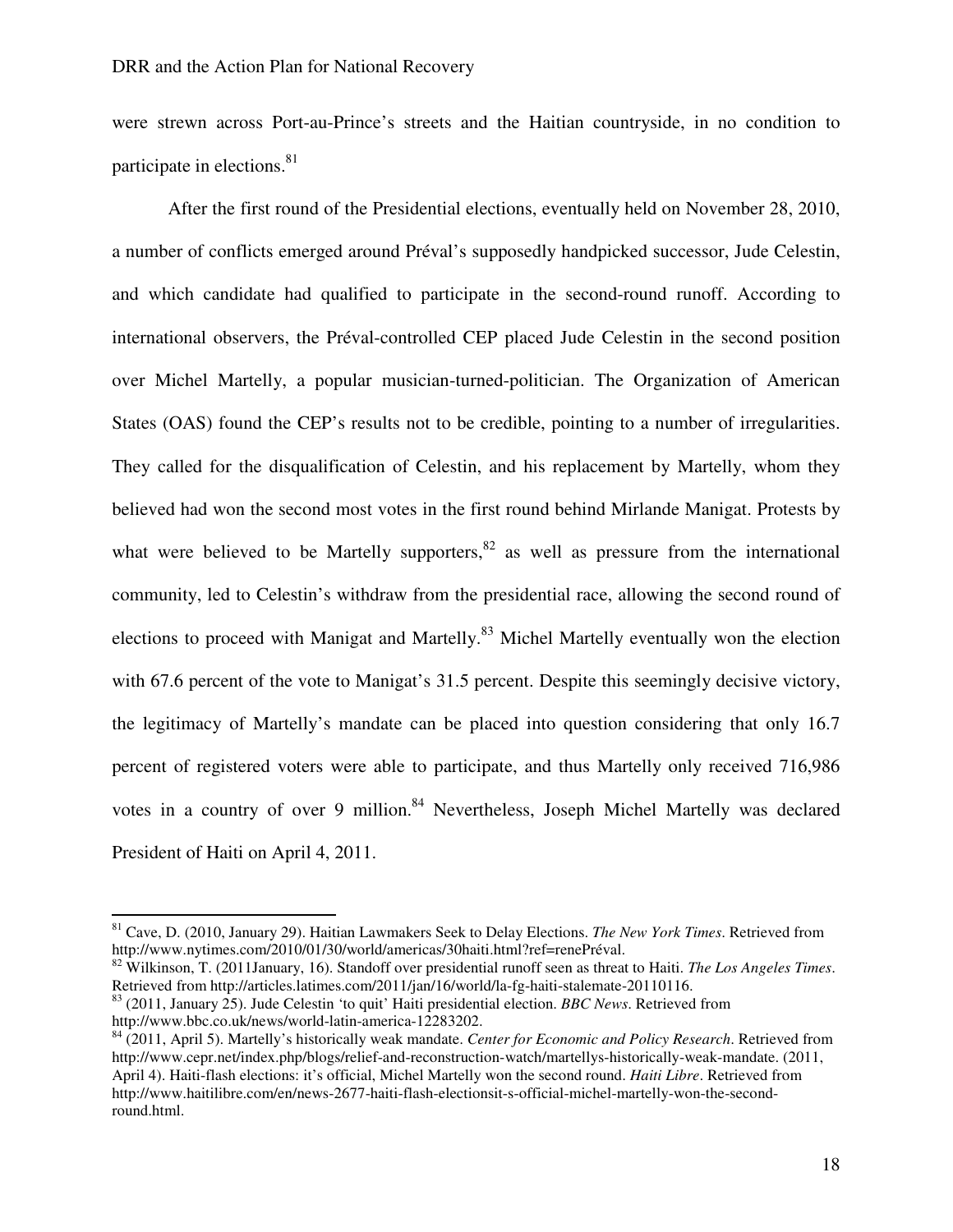## *Political Roadblocks to Reconstruction*

Even before Martelly took office, his administration would face a number of challenges regarding the reconstruction effort. For starters, none of the candidates running for election, including Martelly, outlined a coherent and concrete plan concerning the management of the reconstruction and recovery efforts that would be the primary focus of their mandate.<sup>85</sup> Inevitably Martelly would come out in support of the *Action Plan* established nearly a year before his presidency on March 31, 2010. But there were a number of criticisms regarding how the *Action Plan* came to be. Many felt that there had been little real consultation with important Haitian stakeholders.<sup>86</sup> In fact, the process excluded parliament, opposition parties,  $87$  civil society, and community grassroots organizations. The only persons that actively participated alongside major international donors were influential members of the domestic and international business communities, which were quick to form a private sector economic forum and roadmap for their inclusion in the reconstruction process.<sup>88</sup> Over 26 organizations representing Haitian civil society issued a formal statement decrying the process as exclusionary.<sup>89</sup> The *Action Plan* simply did not represent the social and political consensus needed for a reconstruction process based on sustainable development.<sup>90</sup> So, the Martelly government was beginning the reconstruction effort with a plan that lacked broad-based legitimacy.

Another major problem facing the Martelly administration was the political conflicts that would arise around the renewal of the Interim Haiti Recovery Commission's (IHRC) mandate.

<sup>85</sup> *Haiti: the stakes of the post-quake elections*, 2010, p. 20.

<sup>86</sup> Ferris, E. (2010). *Burning issues for Haiti's recovery*. The Brookings Institution. Retrieved from

http://www.brookings.edu/~/media/research/files/speeches/2010/9/09%20haiti%20recovery%20ferris/0909\_haiti\_re covery\_ferris.pdf. p. 3

<sup>87</sup> *Haiti: stabilization and reconstruction after the quake*, 2010, p. 7.

<sup>88</sup> *Haiti: stabilization and reconstruction after the quake*, 2010, p. 15.

<sup>89</sup> (2010, March 19). Haitian NGOs decry total exclusion from donors conferences on Haitian reconstruction. *Center for Economic and Policy Research.* Retrieved from http://www.cepr.net/index.php/blogs/relief-and-reconstructionwatch/qhaitian-ngos-decry-total-exclusion-from-donors-conferences-on-haitian-reconstructionq.

<sup>90</sup> *Haiti: stabilization and reconstruction after the quake*, 2010, p. 15.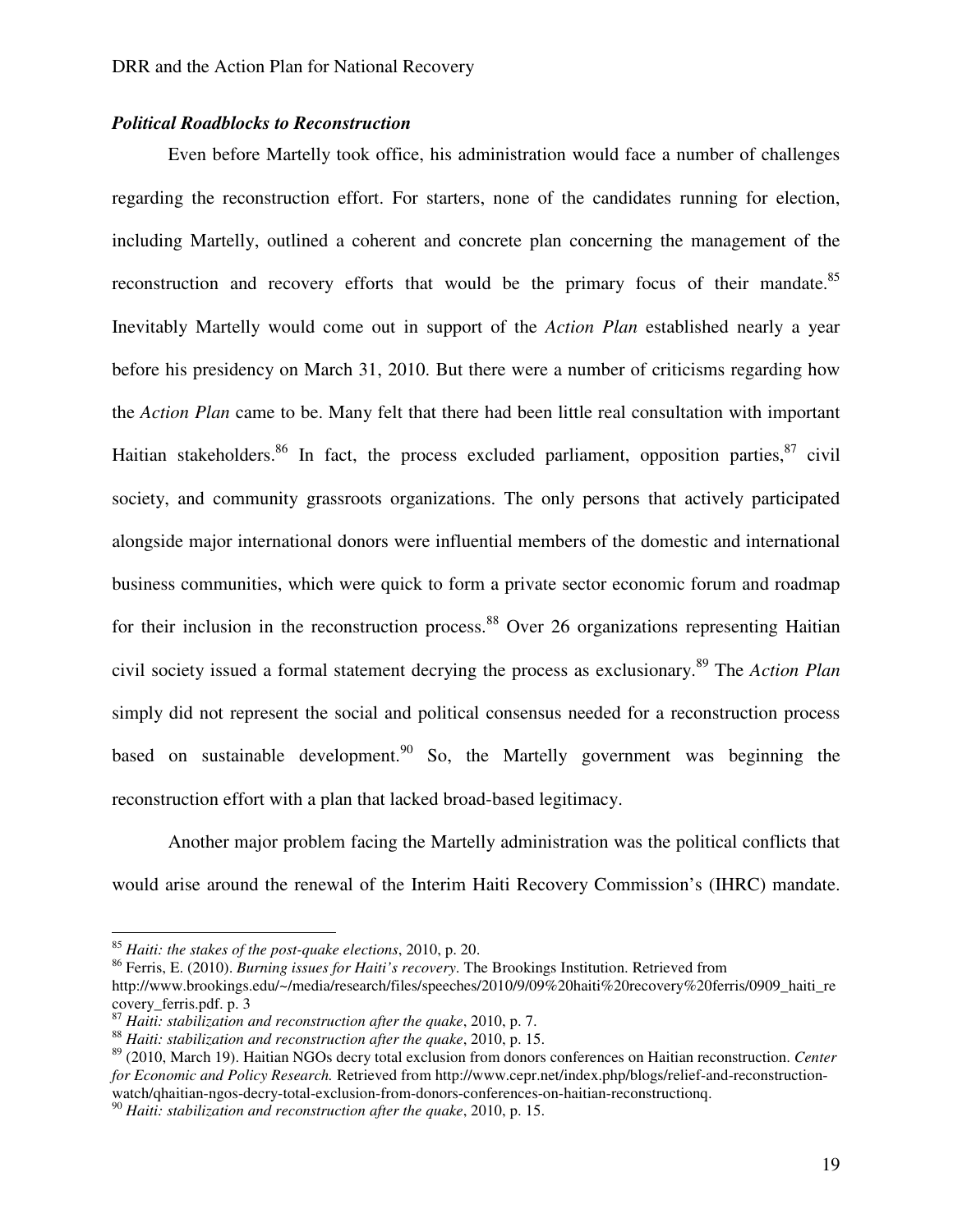The term of the IHRC, a body established after the earthquake by former United States President Bill Clinton and Préval's Prime Minister, Jean-Max Bellerive, to manage the reconstruction effort, was set to expire in less than a year after Martelly's election.<sup>91</sup> The IHRC was a critical institution in terms of providing the legitimacy that many international donors needed to feel secure in releasing aid to the Haiti reconstruction and recovery effort. Many questions emerged regarding whether its term should be extended, whether its functions should be transferred to the prime minister's office or the planning and external cooperation ministry, whether the Haiti Reconstruction Fund (HRF) connected to the IHRC should be maintained as part of it, or housed separately in the finance and economy ministry, the Central Bank, or operate mostly independently.<sup>92</sup>

When Martelly came to power, political conflict between his administration and the opposition-controlled legislature was particularly problematic. Both the upper and lower houses of Parliament were controlled by INITE, Préval's newly created political party. They rejected Martelly's first two selections for prime minister, thus preventing the Haitian state from taking an active leadership role in the reconstruction process.<sup>93</sup> Eventually Garry Conille was approved in October of 2011, but after four months in the post, resigned as tensions with Martelly and his cabinet ministers mounted.<sup>94</sup> This stalemate has had a major impact on the Clinton-led IHRC. Its mandate was allowed to expire on October 21, 2011, as President Martelly was unable to resolve political tensions with the Parliament. It ceased accepting project proposals for review and

<sup>91</sup> *Haiti: the stakes of the post-quake elections*, 2010, p. 20.

<sup>92</sup> *Haiti: the stakes of the post-quake elections*, 2010, p. 20.

<sup>93</sup> Cohen, M.J. (2012). *Haiti—the slow road to reconstruction*. Oxfam International. Retrieved from http://www.oxfam.org/en/policy/haiti-slow-road-reconstruction. p. 6

<sup>&</sup>lt;sup>94</sup> Delva, J.G. (2012, February 24). Haiti's prime minister resigns after four months. *Reuters*. Retrieved from http://www.reuters.com/article/2012/02/25/us-haiti-politics-idUSTRE81N1GP20120225.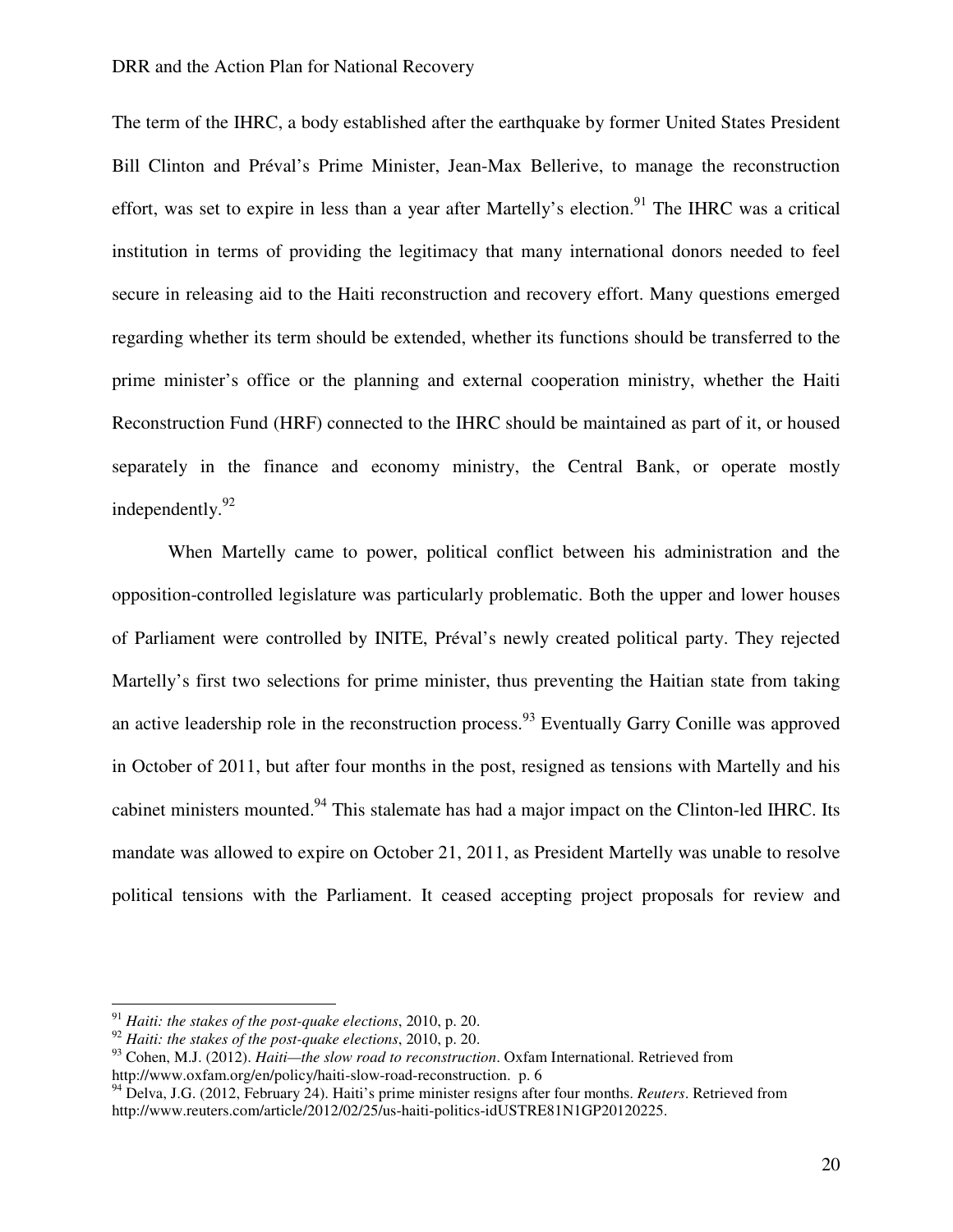approval,  $95$  prompting donors to withhold the release of aid promised to Haiti in the immediate aftermath of the tremor. Only recently in May 2012 has the Haitian Parliament approved President Martelly's new choice for prime minister, Laurent Lamonthe, previously a special adviser to the President before being named foreign affairs minister and co-chairman of an economic advisory panel with former U.S. President Bill Clinton.<sup>96</sup>

On top of these political tensions, the Martelly government was still faced with having to meet the basic needs of a Haitian population still dependent on the international community for food, bottled water, tarps, and other forms of aid, more than seven months after the earthquake.<sup>97</sup> The previous administration had fundamentally failed to establish a clear policy for dealing with the large internally displaced population (IDP). When Martelly became president, nearly half-amillion Haitians were still living under horrid conditions within camps.<sup>98</sup> Essentially the emergency phase of the response seemed to be extending into perpetuity. The Martelly government has thus been presented with the task of moving the country forward towards development that systematically addresses the previously identified vulnerabilities facing most Haitians.

#### *Building, But Not Necessarily Better*

#### *Deconcentration*

 $\overline{a}$ 

The devastating earthquake that struck the struggling country of Haiti in the early part of 2010 provided an opportunity to 'build back better'; a window of opportunity to address many of the vulnerabilities and risks that characterized the reality of Port-au-Prince and the country more

 $97$  Anatomy of a Haitian tragedy, 2011, p. 18.

<sup>95</sup> (2012, January 8). Haiti's slow recovery. *The New York Times*. Retrieved from

http://www.nytimes.com/2012/01/09/opinion/haitis-slow-recovery.html.

<sup>96</sup> Daniel, T. (2012, May 4). Haitian lawmakers approve new prime minister. *The Miami Herald*. Retrieved from http://www.miamiherald.com/2012/05/04/2782890/haitian-lawmakers-approve-new.html.

<sup>98</sup> (2011, May 20). Haiti's president Martelly. *The New York Times*. Retrieved from

http://www.nytimes.com/2011/05/21/opinion/21sat3.html?\_r=1&ref=michelmartelly.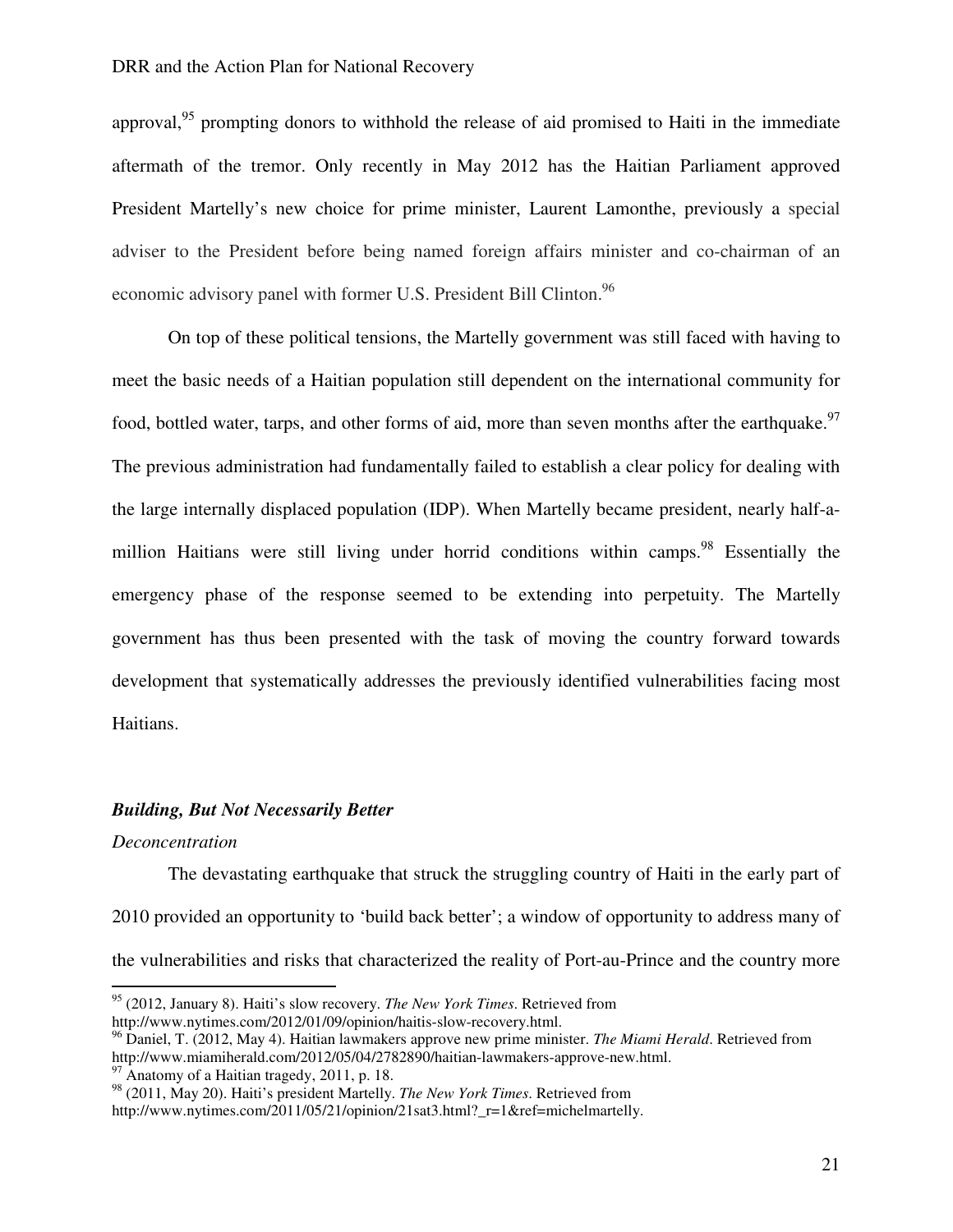broadly. Reconstruction and recovery would not be conducted in an ad hoc and unplanned manner, but would instead systematically address the five vulnerabilities and risks outlined in the *Action Plan*, seeking to mitigate them moving forward. But has the Martelly government worked steadfastly towards reducing the congestion and concentration of economic resources in Port-au-Prince? Has his administration sought to professionalize the Haitian construction sector, or ensure that reconstruction is following guidelines that take hurricane and earthquake risks into account? Are policies being established and implemented to reduce environmental degradation, and promote environmental sustainability? Is land use management and urban planning a central element of the reconstruction process? Considering the debilitating condition of the Haitian state, it is to be expected that this process is fraught with many problems.

In terms of dealing with Port-au-Prince's unsustainable population problem, the Martelly administration has focused mostly on championing investments in Haiti's other regional centers. The belief is that economic development in these locations will draw those whom the earthquake has displaced away from Port-au-Prince permanently. So far, it is believed that at least six Free Trade Zones and industrial parks are being planned.<sup>99</sup> In November 2011 the \$257m Caracol industrial park, formally known as the Parc Industriel du Region Nord (PIRN), was officially inaugurated near Cap Haïtien, the country's second city. With a South Korean apparel manufacturer as a key partner, it is believed that the park will create  $80,000$  jobs.<sup>100</sup> Caracol is also expected to have a multiplier effect on the Northeast Department region, particularly with the Inter-American Development Bank (IDB) financing programs to foster a friendly environment for the growth of local small and medium-sized enterprises expected to supply

<sup>99</sup> (2011, December 20). Open for business—part 2. *Inter Press Service.* Retrieved from http://ipsnews.net/news.asp?idnews=106270.

<sup>100</sup> (2012, January 7). Open for business. *The Economist*. Retrieved from http://www.economist.com/node/21542407.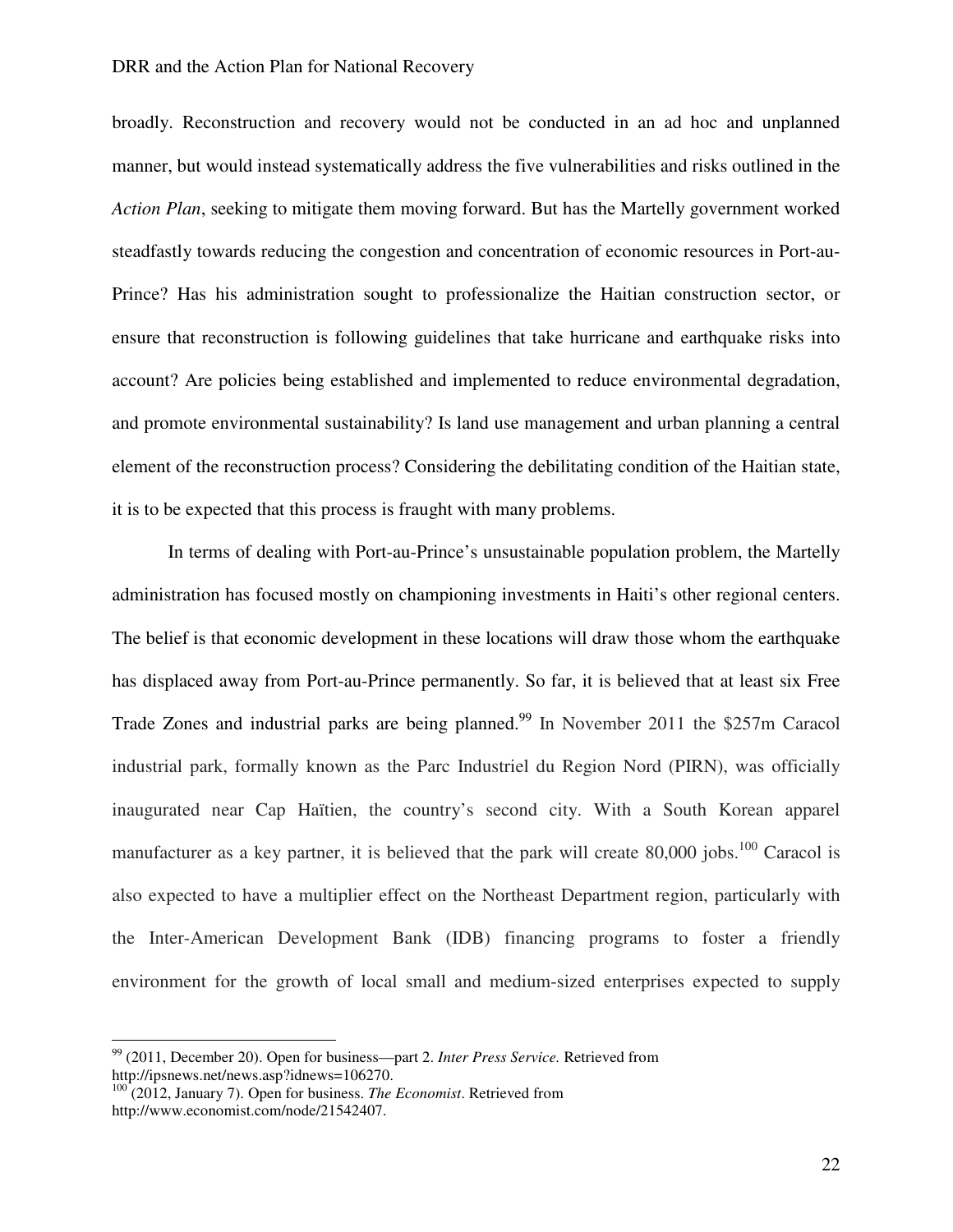l

goods and services to the industrial park's tenants and workers.<sup>101</sup> In addition to the industrial park, the Haitian government has secured a \$33 million donation from the Venezuelan government to expand the capacity of the Cap Haïtien airport, to be finished by February 2013.<sup>102</sup> The U.S. government has itself committed more than \$124 million to increase electrical power generation in the region, improve health services, modernize port facilities, and build 5,000 housing units.<sup>103</sup> According to Oxford University economist, Paul Collier, who worked on a United Nations development plan for Haiti prior to the earthquake, Caracol's location away from the devastated capital city would assist in decentralizing development in Haiti,  $^{104}$  a key objective of the *Action Plan*.

In connection with plans to attract investment to Haiti's various regional hubs, the Martelly government, through the Ministry of the Interior, has established a comprehensive community decentralization program called *Katye Pam Poze* (KPP). The first phase of this program involves what the administration calls Community Cafes, participatory dialogue sessions between the central government, local officials, and citizens, focused on identifying local needs and developing solutions. These sessions will outline priority areas for asset-based community development research, which will feed into detailed development blueprints for communities. So far, these Community Cafes have been held in Jacmel in the Southeast Department, Léogåne in the West Department, and Port-de-Paix in the Northwest. Seven

<sup>101</sup> (2011, November 28). Haiti and its partners lay the foundation stone for the Caracol Industrial Park. *Inter-American Development Bank.* Retrieved from http://www.iadb.org/en/news/news-releases/2011-11-28/caracolindustrial-park-in-haiti,9724.html.

<sup>102</sup> (2012, April 28). Haiti-reconstruction: the airport of Cap Haitien requires expropriations. *Haiti Libre*. Retrieved from http://www.haitilibre.com/en/news-5519-haiti-reconstruction-the-airport-of-cap-haitien-requiresexpropriations.html.

<sup>&</sup>lt;sup>103</sup> (2011, November 28). Haiti and its partners lay the foundation stone for the Caracol Industrial Park. *Inter-American Development Bank.* Retrieved from http://www.iadb.org/en/news/news-releases/2011-11-28/caracolindustrial-park-in-haiti,9724.html.

<sup>104</sup> Córdoba, J. (2011, January 11). Planned Haitian textile park provides hope for jobs. *The Wall Street Journal.*  Retrieved form http://www.ute.gouv.ht/caracol/fr/wall-street-journal/148-planned-haitian-textile-park-provideshope-for-jobs.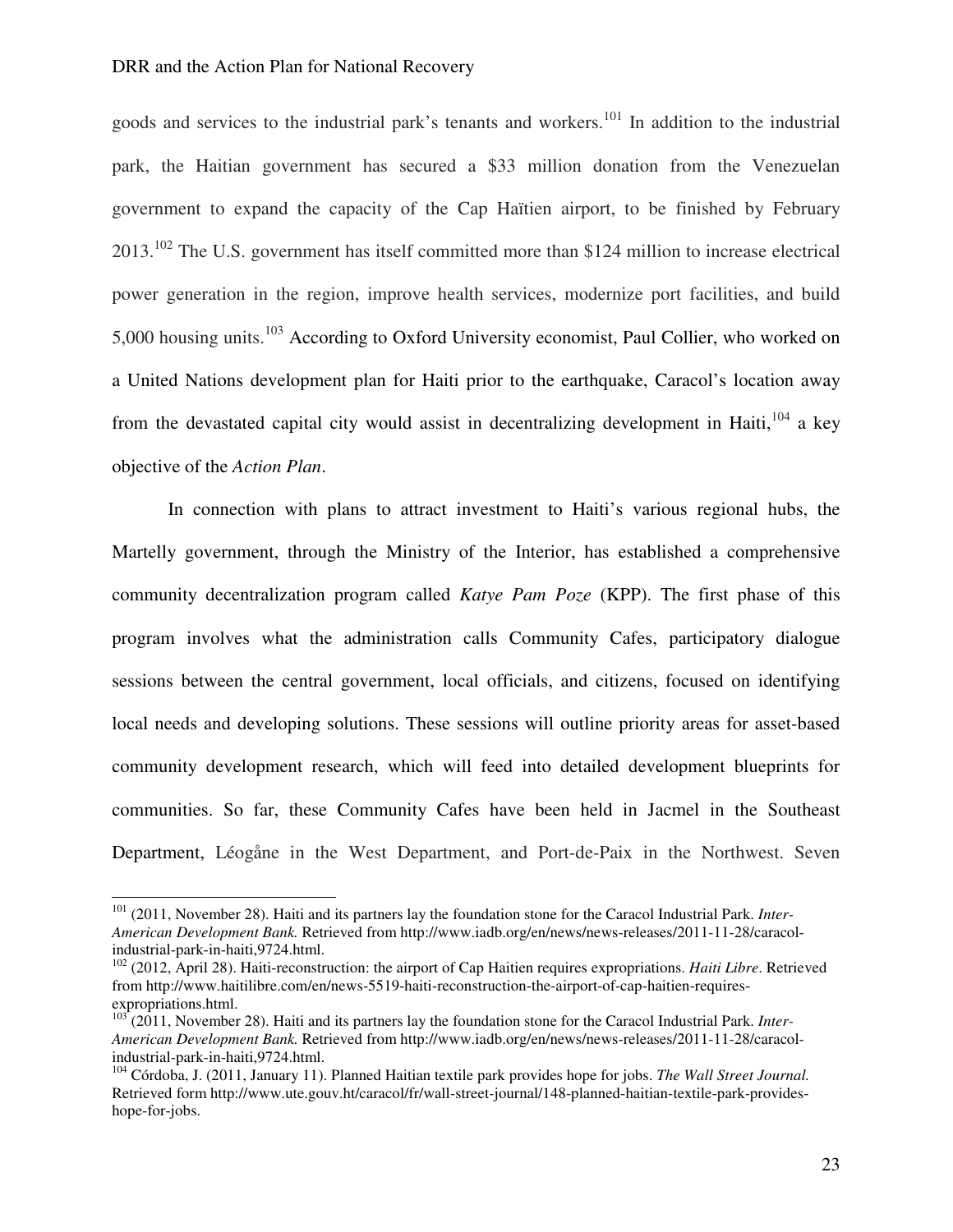l

additional Cafes are slated to take place in order to cover all ten of the country's departments.<sup>105</sup> The Minister of the Interior has also sought to incorporate the National Federation of Mayors of Haiti (FENAMH) in the new decentralization program.<sup>106</sup>

 In April 2012 the Minister of Planning and External Cooperation (MPCE) launched a two-day Strategic Planning of Secondary Cities workshop in Petit-Goave that focused on the region of Palmes in Southeast Haiti. This workshop included mayors of Petit-Goave and Grand-Goave, representatives of the Town Halls of Léogåne and Gressier, members of civil society, different social and professional organizations, delegations from other municipalities of the region, and the Administrative and Technical Directorate of the Intercommunity of Palmes (DATIP), an inter-municipal structure established after January 12, 2010 in order to create an effective administration at the level of the region of Palmes. Several drafts were presented of urban development plans, part of an overall development program called 'Vil nou vle a/Haiti emerging 2030.' The objectives of the development program were to make the Palmes region a model for decentralization and good governance, and an attractive tourist destination for potential domestic and international investors. It also championed development in each of the municipal zones of the Plames region, with tourism being the main potential for Gressier and Grand-Goåve, agriculture and agro-industry in Léogåne, along with commerce and public services in Petit-Goåve.<sup>107</sup> Initiatives such as *Katye Pam Poze* and this Strategic Planning of Secondary Cities workshop are focused primarily on stimulating development at the local level,

<sup>105</sup> (2012, April 6). Haiti-politic: decentralization, the KPP already in action in 3 cities of the country. *Haiti Libre*. Retrieved from http://www.haitilibre.com/en/news-5341-haiti-politic-decentralization-the-kpp-already-in-action-in-3-cities-of-the-country.html.

<sup>106</sup> (2012, April 13). Haiti-politics: positive meetings around the decentralization program KPP. *Haiti Libre*. Retrieved from http://www.haitilibre.com/en/news-5393-haiti-politic-positive-meetings-around-the-decentralizationprogram-kpp.html.

<sup>107</sup> (2012, April 13). Haiti-reconstruction: strategic planning workshop in the region of Palmes. *Haiti Libre*. Retrieved from http://www.haitilibre.com/en/news-5394-haiti-reconstruction-strategic-planning-workshop-in-theregion-of-palmes.html.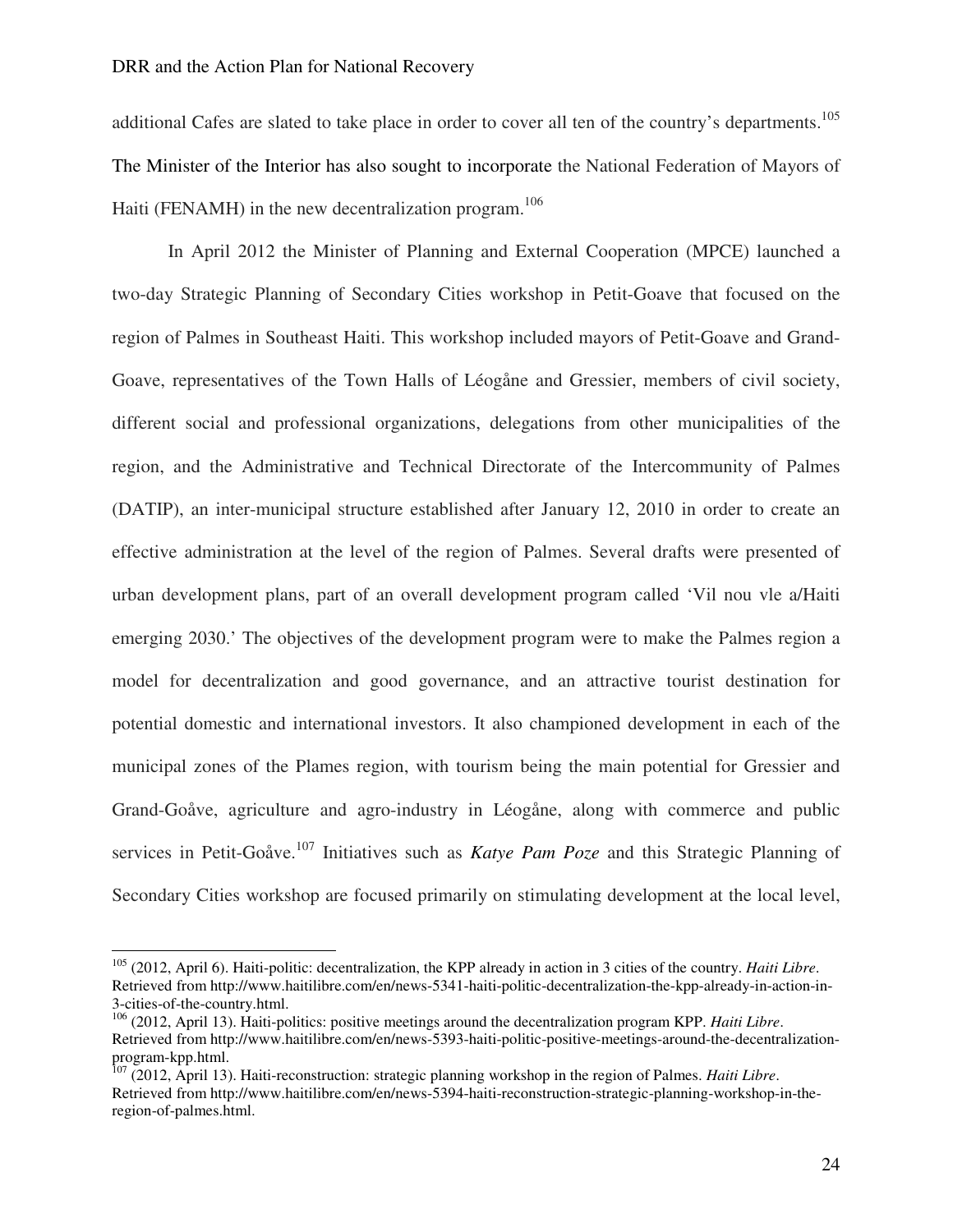so as to ensure that investments are not concentrated in one city, principally Port-au-Prince, but are instead spread out throughout the country.

 Where some have been critical of Martelly's de-concentration plans is in their disproportionate focus on investments in the light industry sector and urban economic expansion to the neglect of agriculture, whose dramatic decline over the past two to three decades fueled the rapid and overwhelming migration out of the countryside into Port-au-Prince. A study on the internal displacement caused by the earthquake done by the Karolinka Institute with Columbia University between January and March 2010 using information from Digicel, found that by January  $31<sup>st</sup>$  over half-a-million people had fled the capital into mainly the Sud, Ouest, and Artibonite Departments, mostly into the rural areas. But, by the middle of March, around 41 percent of that population had already returned back to the capital. They believe that this was because the rapid influx of people to the Haitian countryside placed much too great a stress on the food supplies of an already weak agricultural sector not well suited to meet the new demand. Previous presidential candidate, Charles Henri Baker, believed that though the textile sector might add 100,000 to 200,000 jobs in Haiti, investment in Haiti's agricultural sector could lead to millions of jobs, effectively becoming the foundation for the decentralization of Port-au-Prince. Not only would Haiti's development be dispersed throughout the country, it would reduce Haiti's dependence on food imports and allow it to become a major exporter of agricultural goods again. Despite these predictions, the UN Humanitarian Appeal for agriculture is just 40 percent funded.<sup>108</sup>

 In fact, a number of peasant and social organizations have organized to launch the *Kaba Grangou* (Stop Hunger) campaign that calls for making the revival of Haitian agriculture a

l

<sup>108</sup> (2010, June 7). Tracking the displaced: how agricultural support can aid the decentralization process. *Center for Economic and Policy Research.* Retrieved from http://www.cepr.net/index.php/blogs/relief-and-reconstructionwatch/tracking-the-displaced-how-agricultural-support-can-aid-the-decentralization-process.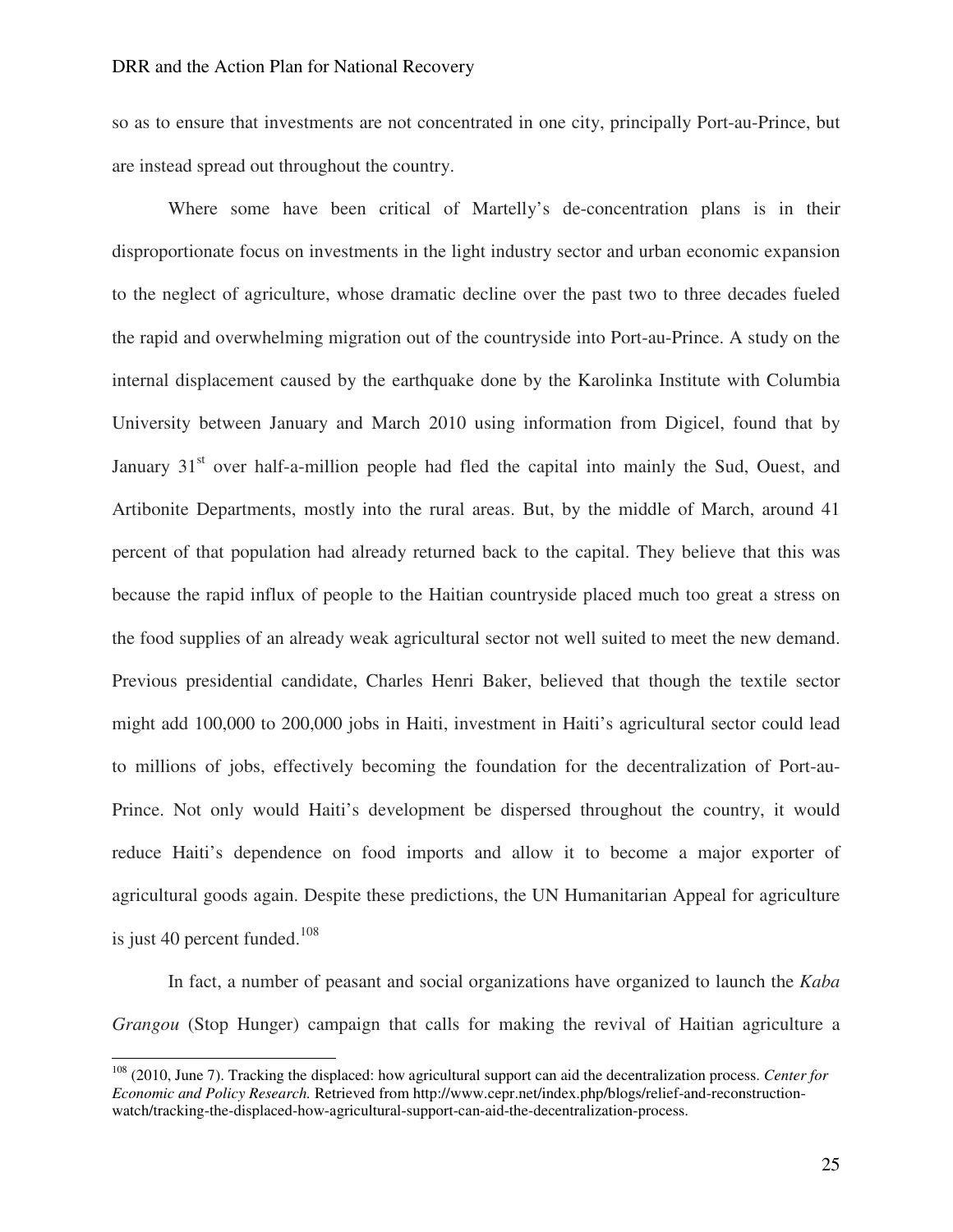central part of reconstruction, linking it with vulnerability reduction and climate change adaptation.<sup>109</sup> On April 29, 2012, on the eve of the National Day of Agriculture and Labor, they called on the Martelly government to provide 25 percent of the national budget to agriculture and the environment.<sup>110</sup> This was specifically to challenge the National Programme for the Fight Against Hunger and Malnutrition, *Aba Grangou*, launched earlier in the year by the president's wife, Sophia Martelly, which plans on mobilizing 10,000 development officers throughout the country to assist 100 families in gaining access to money transfers, agricultural programs, as well as access to facilities for crop and water storage.<sup>111</sup> They argue that despite this national program, the government's finance bill for 2011-2012 paints a different picture, allocating less than 7 billion gourdes (around 167 million dollars) for domestic agriculture, which they believe is nowhere near enough to revitalize an agriculture sector faced with massive invasions of foreign agriculture into the Haitian market. *Kaba Grangou* also denounces the Caracol Industrial Park as particularly the type of project that shows the governments neglect, if not open disdain, for Haiti's domestic agriculture.<sup>112</sup> Located between the northern cities of Cap-Haïtien and Ouanaminthe, the Caracol Industrial Park is being built on some of Haiti's most fertile land in the Northeast Department. A September 2010 study by a U.S.-based consulting firm hired by the Ministry of Economy and Finances (MEF) recommended the 243-hectare site as ideal partly because it supposedly 'was devoid of habitation and intensive cultivation.' In reality, it was the site of 300 farming plots, where peasant families had leased land from the state for decades.

l

<sup>109</sup>(2010, November 19). Kaba grangou: au sommet mondial sur les changements climatiques. *Le Nouvelliste*. Retrieved from http://www.lenouvelliste.com/article.php?PubID=&ArticleID=85817.

<sup>110</sup> (2012, May 2). Haïti-souveraineté alimentaire: supporter l'agriculture, rebâtir l'environnement. *AlterPresse*. Retrieved from http://www.alterpresse.org/spip.php?article12790.

<sup>111</sup> (2012, January 25). Haiti-social: The couple Martelly officially launched the program, Aba Grangou. *Haiti Libre*. Retrieved form http://www.haitilibre.com/en/news-4803-haiti-social-the-couple-martelly-officially-launched-theprogram-aba-grangou-speech.html.

<sup>112</sup> (2012, May 2). Haïti-souveraineté alimentaire: supporter l'agriculture, rebâtir l'environnement. *AlterPresse*. Retrieved from http://www.alterpresse.org/spip.php?article12790.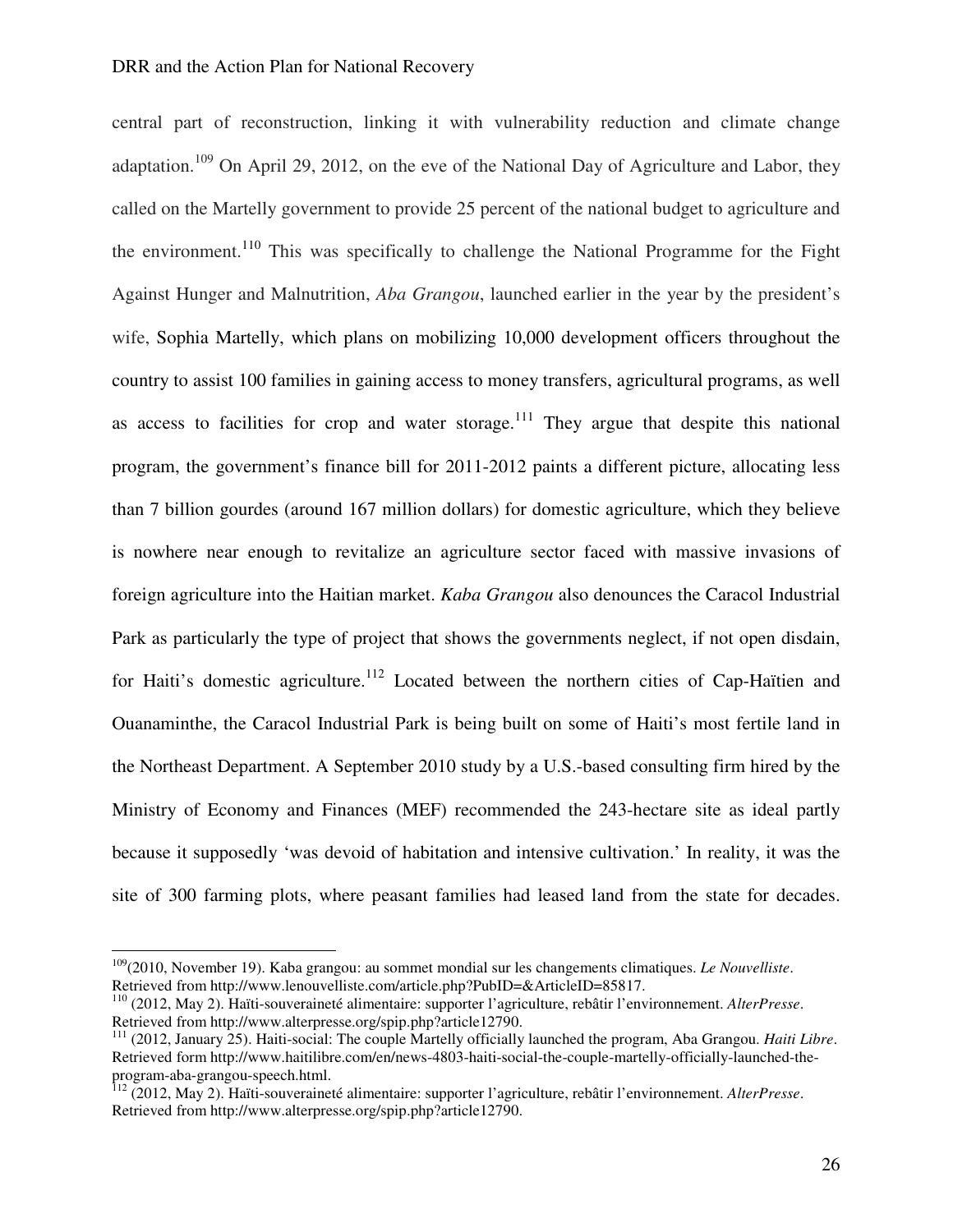They argue that establishing an industrial park that will attract nearly 200,000 new residents to the most fertile land in the area, essentially removing that land from agricultural production, is not likely to be the best path towards sustainable development.<sup>113</sup>

A second significant issue surrounding the industrial park is its possible environmental implications. The Caracol Industrial Park is being built in the middle of one of Haiti's major watersheds, the Trou du Nord River watershed, only five kilometers from the Caracol Bay, home to some of the country's last mangrove forests and coral reefs, vital to potential ecotourism development and protection from storm surge. $114$  In fact, a critical aspect of the site selection process was the availability of abundant water sources. The new textile mill is expected to use the Trou du Nord River that runs into the Caracol Bay as its waste waterway, potentially contaminating the surrounding ecosystem with the toxic dyes often used in these operations.<sup>115</sup> The planned electrical plant, likely to use heavy fuel oil in its operations, will demand massive amounts of water for cooling processes, and thus presents another potential environmental hazard. The influx of workers, staff, and general population likely to be attracted by this industrial development will also require significant amounts of water to meet drinking, cleaning, and waste treatment needs, potentially exposing the Trou du Nord River and the Caracol Bay to human waste.<sup>116</sup>

Even more unsettling, the firm that recommended the site for industrial development admitted to never considering the potential environmental hazards being created by this massive

<sup>113</sup> (2011, November 29). Haiti-open for business. *Haiti Grassroots Watch.* Retrieved form

http://haitigrassrootswatch.squarespace.com/haiti-grassroots-watch-engli/2011/11/29/haiti-open-for-business.html. <sup>114</sup> (2011, December 20). Open for business—part 2. *Inter Press Service.* Retrieved form http://ipsnews.net/news.asp?idnews=106270.

<sup>115</sup> (2011, November 29). Haiti-open for business. *Haiti Grassroots Watch.* Retrieved form

http://haitigrassrootswatch.squarespace.com/haiti-grassroots-watch-engli/2011/11/29/haiti-open-for-business.html.  $116$  (2012, May 9-15). Martelly government betting on sweatshops: Haiti: 'open for business,'—the third of three articles. *Haïti Liberté*, Vol. 5, No. 43. Retrieved from http://www.haiti-liberte.com/archives/volume5-

<sup>22/</sup>Martelly%20government.asp.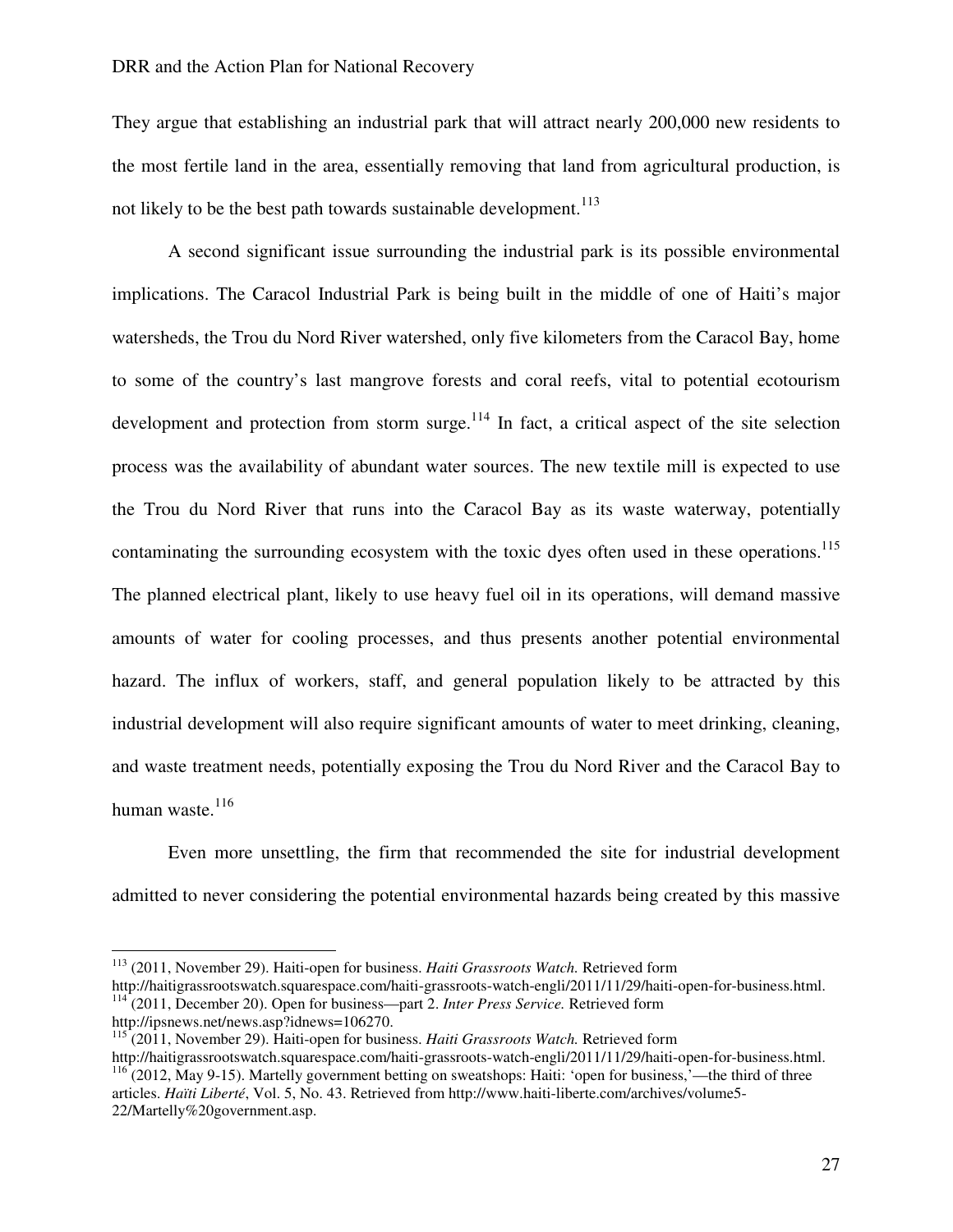development initiative, stating clearly that its selection process did not include extensive environmental, hydrologic, or topographic research, nor consultation with Haiti's Ministry of the Environment. It even claims that it was not aware of the environmental sensitivity of the Caracol Bay ecosystem, $^{117}$  despite numerous international efforts to preserve the area. In fact, the public record is clear on the importance that the international community placed on the Caracol Bay's environmental sustainability. In 2009, an Organization of American States (OAS) and Inter-American Biodiversity Information Network (IABIN) study placed the value of ecosystem services of the mangroves and coral reefs in the bay at nearly US\$ 110 million a year. The Caracol Bay lies in the Caribbean Biological Corridor (CBC), an area designated for protection by the Dominican Republic, Haiti, and Cuba in 2009, supported by the Interim Haiti Recovery Commission (IHRC) co-headed by Bill Clinton. In 2010 the UN Development Program and the Haitian Ministry of the Environment sought to establish the Caracol Bay as one of the primary areas of an emerging National System of Protected Areas (SNAP).<sup>118</sup> This level of disregard for the environmental integrity of this ecologically sensitive region by the Haitian government and the international community contravenes the stated objective of reversing environmental degradation outlined in the *Action Plan*.

Beyond increasing environmental vulnerabilities, some believe that the free trade zone model of development being implemented in the Northeast Department will concentrate social vulnerabilities in the region, just as the same model of development had done in Port-au-Prince decades earlier. The first of these export-manufacturing zones began under the dictatorship of François Duvalier, expanding rapidly in the 1970s and 80s during the period of his son's rule,

<sup>117</sup> (2011, December 20). Open for business—part 2. *Inter Press Service.* Retrieved form http://ipsnews.net/news.asp?idnews=106270.

 $118$  (2012, May 9-15). Martelly government betting on sweatshops: Haiti: 'open for business,'—the third of three articles. *Haïti Liberté*, Vol. 5, No. 43. Retrieved from http://www.haiti-liberte.com/archives/volume5- 22/Martelly%20government.asp.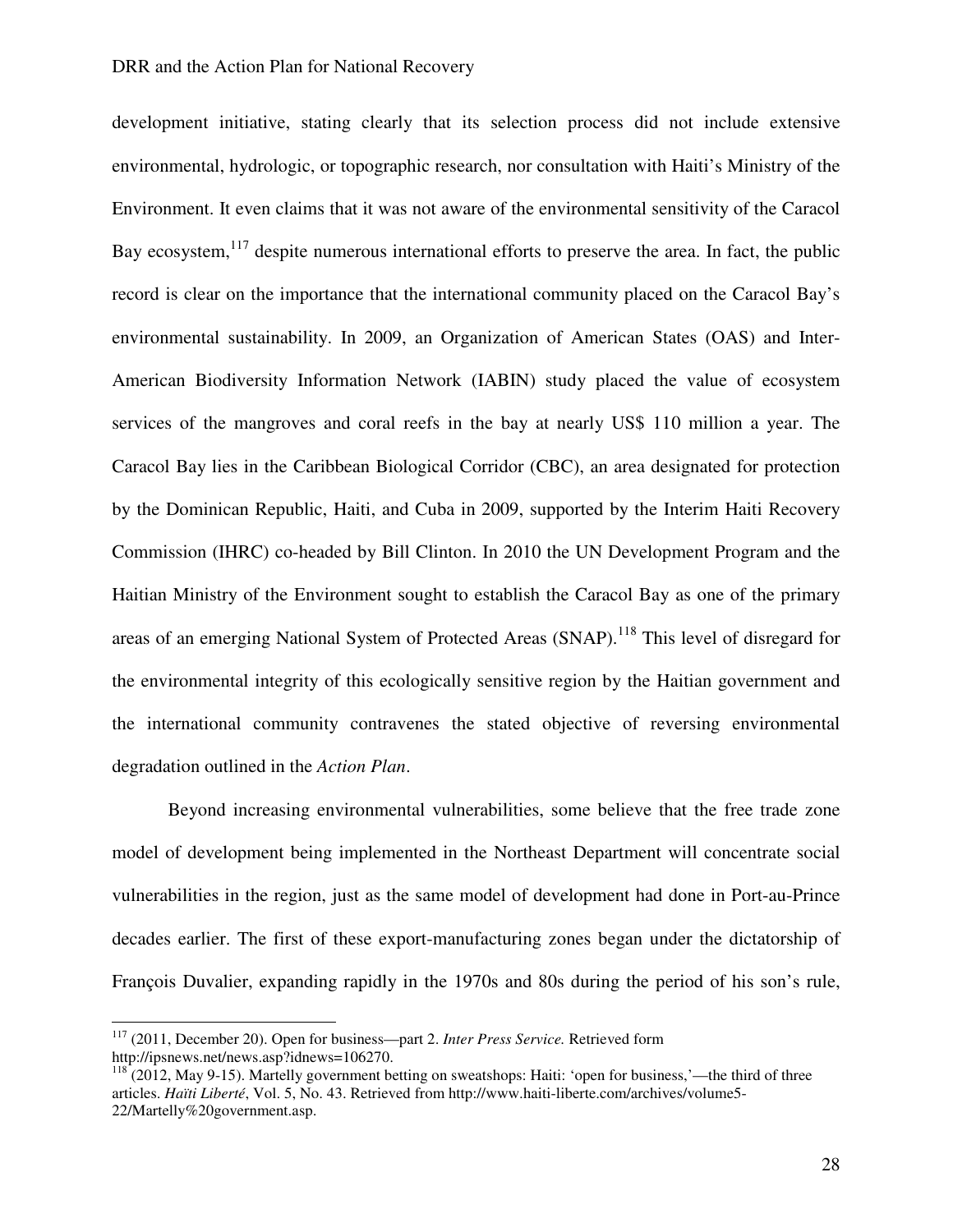$\overline{a}$ 

Jean-Claude Duvalier.<sup>119</sup> While exports from the sector grew at an average annual rate of 40 percent during the 1970s, the number of companies in the sector increased from 13 in 1966, to nearly 240 by the early 1980s, and Haiti became ninth in the world in the assembly of goods for US consumption, $120$  the population of Port-au-Prince, particularly its slum population, grew at an unsustainable rate as people left a countryside in rapid economic decline in hopes of getting jobs in these industries. This mass exodus from the countryside often meant decreased food production, and thus rising food costs in cities like Port-au-Prince. Those that found work in the manufacturing sector did not make enough to meet the challenges of rising food and housing costs, while many others simply could not be absorbed by the sector, and were thus forced to live in the informal settlements that emerged on insecure hillsides and ravines around the capital, exposing themselves to periodic mudslides and flooding. Cité Soleil, previously named Cité Simone after the elder Duvalier's wife, began as a planned housing development for 52 families that worked for the former Hasco sugar complex in  $1958$ ,<sup>121</sup> later housing those who came searching for work in the nearby Export Processing Zone. Today Cité Soleil is the largest slum of Port-au-Prince, with nearly 200,000 residents living without piped water, sewer services, or solid waste services,<sup>122</sup> plagued by gang violence, kidnappings, shootings, and robbery.<sup>123</sup> "In sum, the export assembly industry of the 1980s (coupled with a complete neglect of the rural

<sup>119</sup> Shamsie, Y. (2011). *Time for a 'high-road approach to EPZ development in Haiti*. Social Science Research Council. Retrieved from http://www.ssrc.org/publications/view/03C92980-9E49-E011-9A1B-001CC477EC84/. P.7 <sup>120</sup> Shamsie, 2011, p. 5.

<sup>&</sup>lt;sup>121</sup> (1984). Urban health and community development-phase II. United States Agency for International Development (USAID). Retrieved form http://pdf.usaid.gov/pdf\_docs/PDAAT248.pdf.

<sup>&</sup>lt;sup>122</sup> Rosensweig, F., McGahey, C., Noth, R., Shafritz, L., Gottert, P. (1996). A Plan for CDS to establish a water and sanitation district in Cité Soleil, Haiti and monitoring visit report. United States Agency for International Development. Retrieved form http://pdf.usaid.gov/pdf\_docs/PNABY701.pdf.

<sup>123</sup> Haviv, R. (2006, February 2). Glimmers of hope in Cite Soleil. *The Washington Post*. Retrieved from http://blog.washingtonpost.com/haitisstruggle/2006/02/glimmers\_of\_hope\_in\_cite\_solei\_1.html.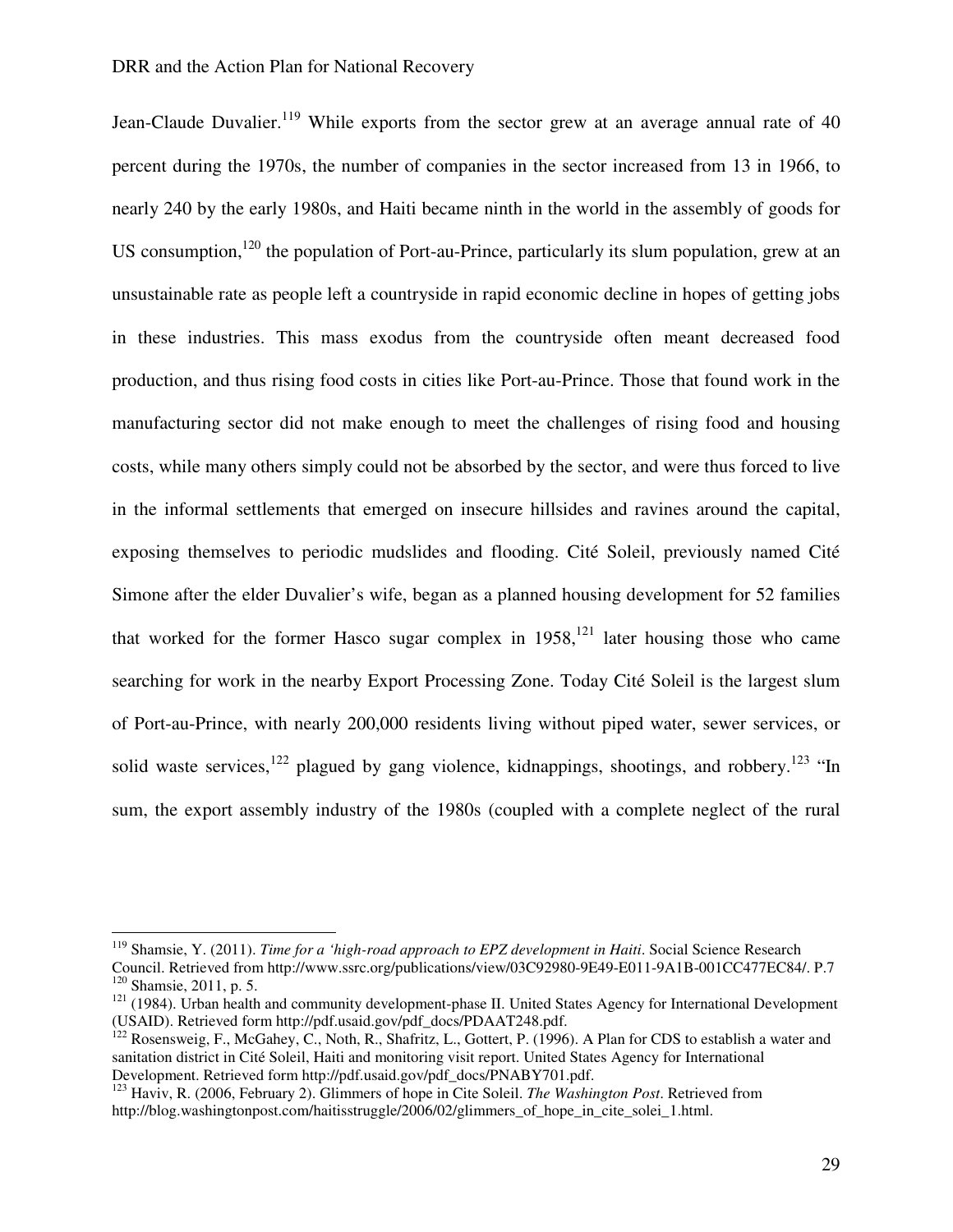hinterland by both the government and international donors) led to an uneven or unbalanced development pattern."<sup>124</sup>

Some believe that similar patterns could develop around the Caracol Industrial Park. Even the addition of 10,000 jobs, likely to increase the general population five times this number as workers bring their families along, would have a great impact on regional resources. It is projected that the industrial park may create  $80,000$  jobs.<sup>125</sup> Currently there are only 250,000 people in the region, mostly farmers and fishermen. Without clearly established and enforced zoning laws and urban planning, population growth could lead to a new region of slum growth. "The sudden arrival of thousands can have numerous negative impacts—more waste, uncontrolled use of water and trees (for cooking needs), and squatter settlements on farmland or in environmentally fragile areas."<sup>126</sup> These are some of the issues that the government is only beginning to address well after the construction of the industrial park has been set into motion. Supposedly, donors will support housing development along with complementary services, such as healthcare clinics and schools, in an effort to prevent the types of slum conditions that emerged in the past around export processing free trade zones.<sup>127</sup>

In February of 2012 the Minister of Environment arranged a meeting with representatives from the United Nations Development Programme (UNDP), USAID, the IDB, and the Fund for the Global Environment Facility (GEF) to discuss reconciling the economic incentives around the development of the Caracol Industrial Park with environmental interests in preserving the region's natural heritage. The Ministry proposed developing an environmental management plan

<sup>&</sup>lt;sup>124</sup> Shamsie, 2011, p. 5-6.

<sup>125</sup> (2012, January 7). Open for business. *The Economist*. Retrieved from

http://www.economist.com/node/21542407.

 $126$  (2012, May 9-15). Martelly government betting on sweatshops: Haiti: 'open for business,'—the third of three articles. *Haïti Liberté*, Vol. 5, No. 43. Retrieved from http://www.haiti-liberte.com/archives/volume5- 22/Martelly%20government.asp.

 $\frac{227 \text{ Nnm}}{27}$  Shamsie, 2011, p. 2.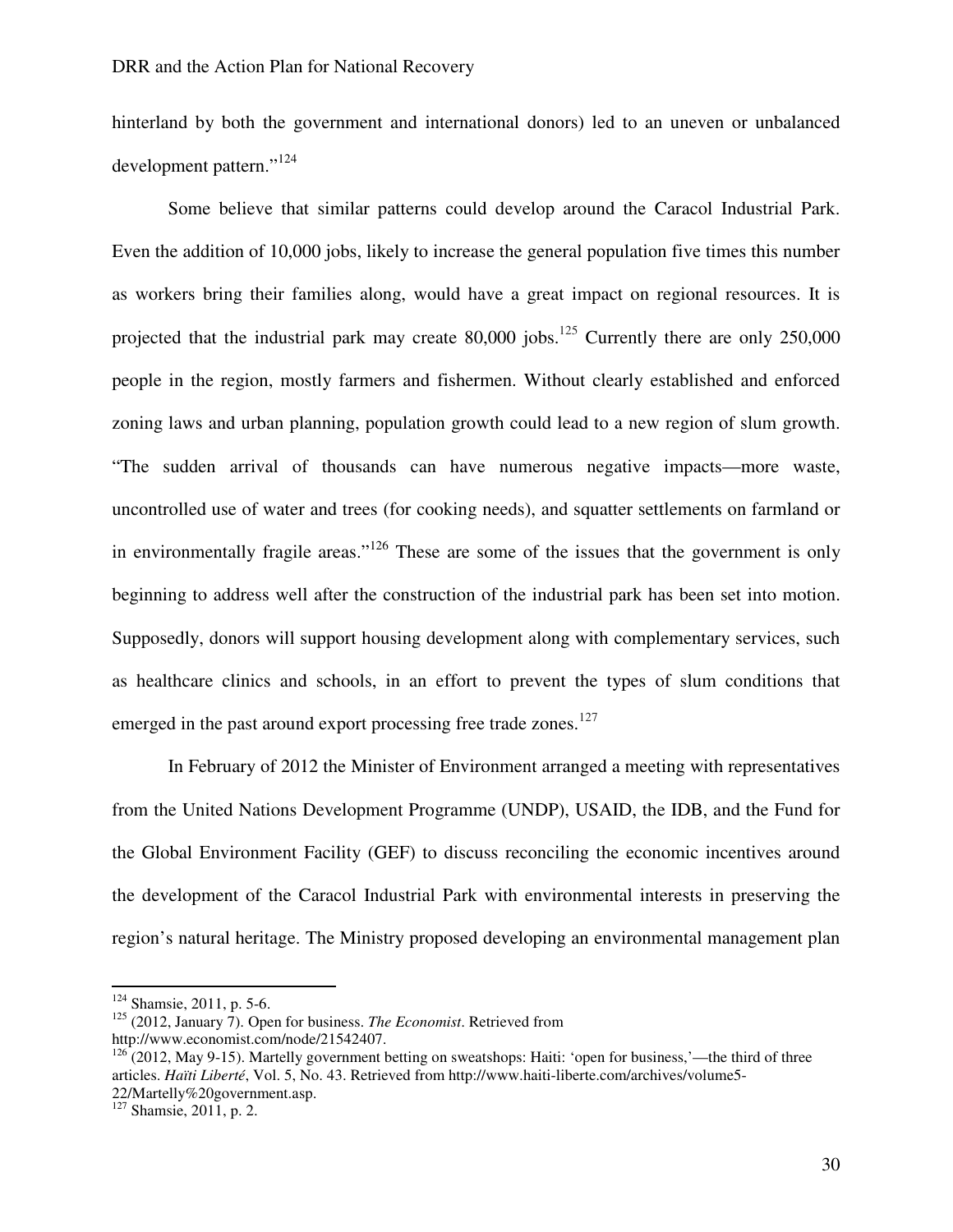to preserve the natural and cultural capital of the Northeast, the creation of a protected marine park, along with a land use management plan for the Trou du Nord watershed. Though more than fifty million U.S. dollars is needed to support these initiatives, only 4.2 million has been identified.<sup>128</sup>

While the Martelly government has seemed to focus more aggressively on promoting the light industry sector, there have been some efforts of late to begin investing in the long neglected agricultural sector. The administration seems to be looking at the export-processing zone success stories, such as Mauritius and Costa Rica, which employed light industry development as one pillar of a broader plan to diversify their economies, as potential models for Haiti in its own quest to 'build back better.' It seems that unlike the 1970s and 80s, where investments in light manufacturing was incentivized to the neglect of agriculture, the Haitian government and international donors are tweaking the development model, stating that such industrialization is to be complemented with support for regional agriculture production, a move away from enclave development.<sup>129</sup> On April 25, 2012, the Haitian Minister of Foreign Affairs signed an agreement of cooperation with the Deputy Minister of Foreign Affairs of Venezuela and the Ambassador of Argentina, which involves a donation of equipment equivalent to \$US15 million and technical assistance, to modernize the Haitian agriculture sector and promote domestic food production. The donated equipment will include plows, seeders, fertilizer spreaders, irrigation pumps, equipment for drip irrigation, water tanks, spare parts for maintenance and repair of machinery, along with silos for storing crops and seeds. Regular exchanges between the Haitian Ministry of Agriculture, experts from the National Institute of Agricultural Technology (INTA) of

<sup>128</sup> (2010, February 10). Haiti-environment: environmental guidelines for the Industrial Park North. *Haiti Libre*. Retrieved from http://www.haitilibre.com/en/news-4927-haiti-environment-environmental-guidelines-for-theindustrial-park-north.html.

 $129$  Shamsie, 2011, p. 2.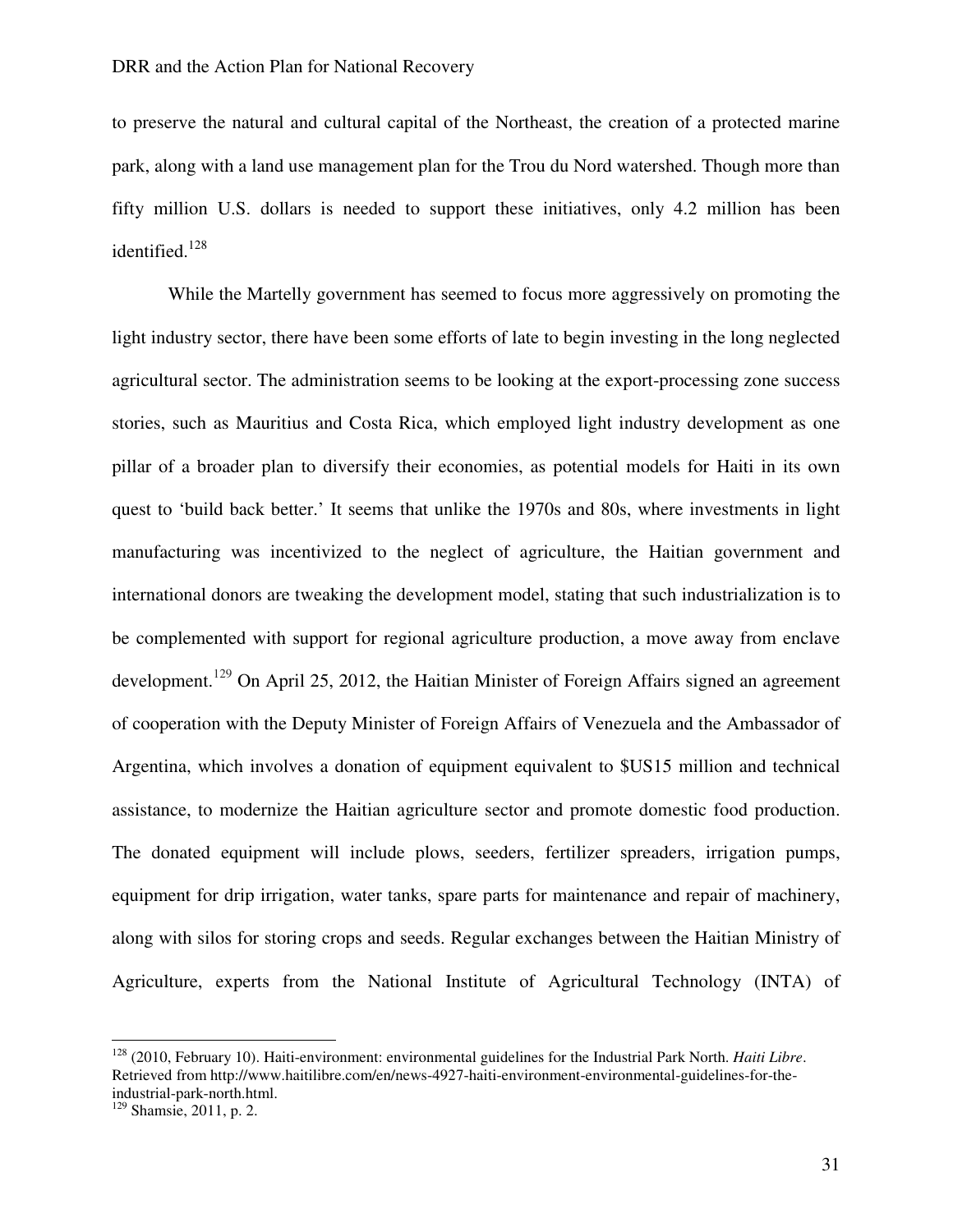Argentina, and similar experts from Venezuela, will be arranged to facilitate training on sustainable agricultural practices. The establishment of a state agency responsible for research on agricultural extension is also in the works.<sup>130</sup> The Minister of Agriculture has also made statements regarding investments to support Haitian producers, such as the establishment of a land bank, crop insurance, liberalization of trade regarding fertilizer to lower its price, and greater efforts to reduce the smuggling of agricultural products into Haiti.<sup>131</sup>

While these efforts will likely give those in the countryside a reason not to migrate to urban centers like Port-au-Prince, they are also significant in reducing environmental degradation related to poor farming practices. On May 1, 2012, Labor and Agriculture Day, President Martelly specifically discussed reducing risks and hazards related to poor agricultural practices. "We can not talk about agriculture without talking about our deteriorating environment; the recent rains continued to carry all our arable land," stated Martelly, continuing on to link efforts to establish sustainable agricultural practices throughout the Haitian countryside with efforts at sustainable watershed management and preventing development in such sensitive areas.<sup>132</sup> These statements alluded to the recent deal between Haiti's Agriculture Ministry and the IDB, whereby \$27 million will be granted for pilot programs focused on land security in two regions of the country, the Grand Riviere du Nord watershed in the north and the Ravine du Sud and Cavallion watersheds in the south. Emphasis will be placed on registering all lands into a land registry, identifying public lands as well as private owners and occupants. These programs are intended to strengthen the capacity of the implementing agency, the Executive Secretariat of the

<sup>130</sup> (2012, April 26). Haiti-social: good news for farmers and the population. *Haiti Libre*. Retrieved form http://www.haitilibre.com/en/news-5495-haiti-social-good-news-for-farmers-and-the-population.html.

<sup>131</sup> (2012, April 23). Haiti-agriculture: measures to encourage the agricultural sector. *Haiti Libre.* Retrieved from http://www.haitilibre.com/en/news-5475-haiti-agriculture-measures-to-encourage-the-agricultural-sector.html.

<sup>&</sup>lt;sup>132</sup> (2012, May 2). Haiti-agriculture: the urgency can not be an option. *Haiti Libre*. Retrieved from http://www.haitilibre.com/en/news-5542-haiti-agriculture-the-urgency-can-not-be-an-option.html.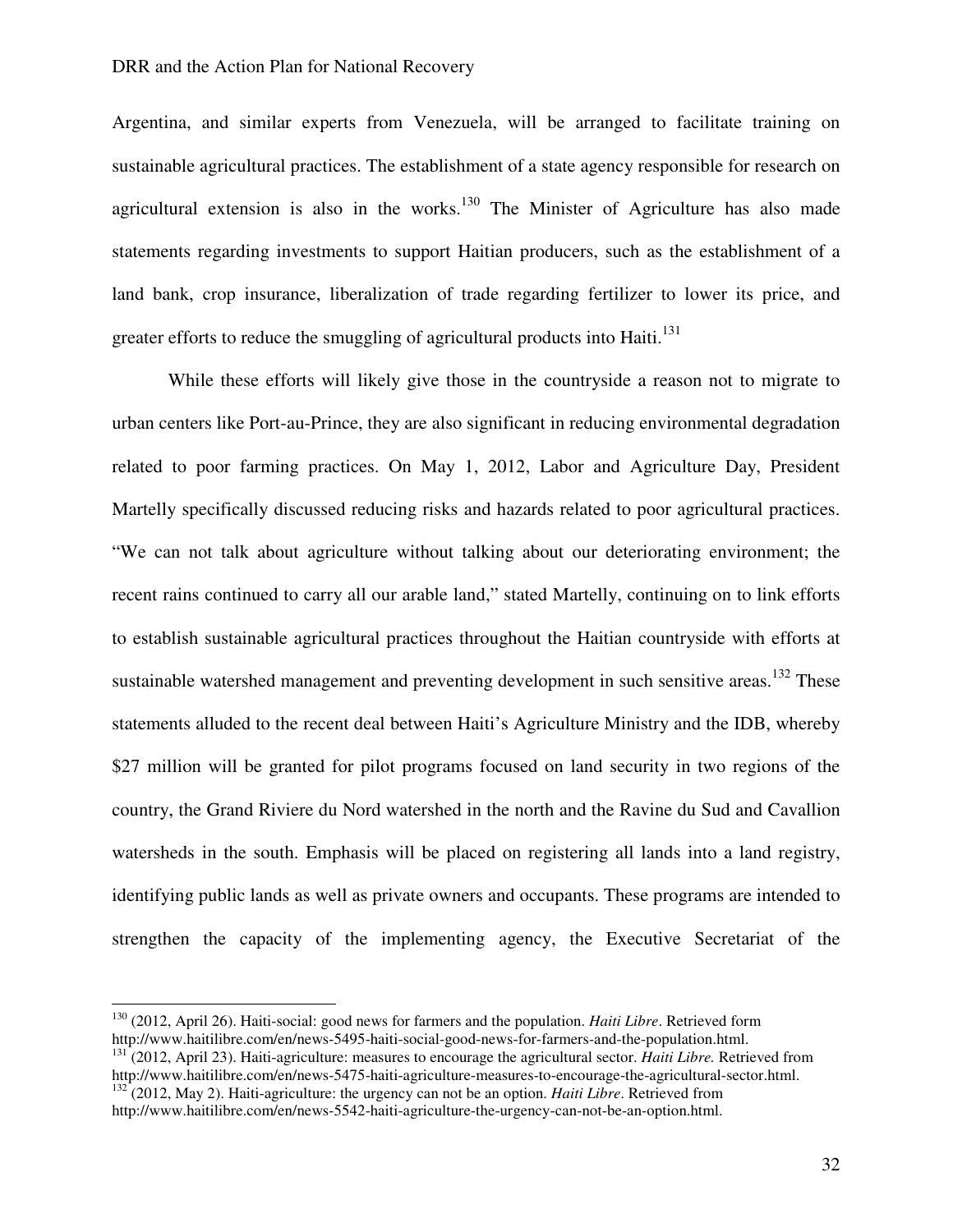Interministerial Committee for Territorial Planning (CIAT), to manage issues related to land tenure and security, as well as natural resource management.<sup>133</sup>

#### *Housing*

 $\overline{a}$ 

While de-concentration was one of the major elements of Martelly's first year in office, perhaps even more important, particularly to victims of the January 2010 earthquake, has been the government's attempts to assert leadership in the territorial rebuilding of Port-au-Prince. No other issue has been more central to this process than determining how to provide housing for Haiti's large number of internally displaced persons. Such large-scale housing in a context like post-earthquake Port-au-Prince is both complex and expensive, requiring strong state governance. It requires the most detailed planning and execution, clearly established criteria regarding potential beneficiaries, consultation with affected communities, established building standards, as well as answering questions regarding land rights, where to rebuild, risks, along with livelihoods and services.<sup>134</sup> These are all issues which past Haitian government's have failed to address in any systematic and comprehensive way.

Due to the complexity of large-scale permanent housing reconstruction and numerous political upheavals revolving around the transition from a Préval to a Martelly administration, Haiti has failed to establish a clearly outlined national housing resettlement and reintegration strategy, one of the Haitian government's most glaring failures of the past year.<sup>135</sup> There is a vacuum in terms of leadership, strategic management, policy development, and coordination

<sup>133</sup> (2012, April 26). Haiti-social: IDB approves \$27 million for Haiti rural land tenure program. *Haiti Libre.* Retrieved from http://www.haitilibre.com/en/news-5499-haiti-social-idb-approves-\$27-million-for-haiti-rural-landtenure-program.html.

<sup>134</sup> *Burning Issues for Haiti's Recovery*, 2010, p. 5-6.

<sup>135</sup> Charles, J. (2011, October 12). *The Miami Herald*. Retrieved from

http://www.miamiherald.com/2011/10/05/2442531/michel-martelly-launches-housing.html. Schneider, M. (2011, July 21). Haiti's recovery stalled. *The Miami Herald*. Retrieved from http://www.crisisgroup.org/en/regions/latinamerica-caribbean/haiti/op-eds/schneider-haitis-recovery-stalled.aspx.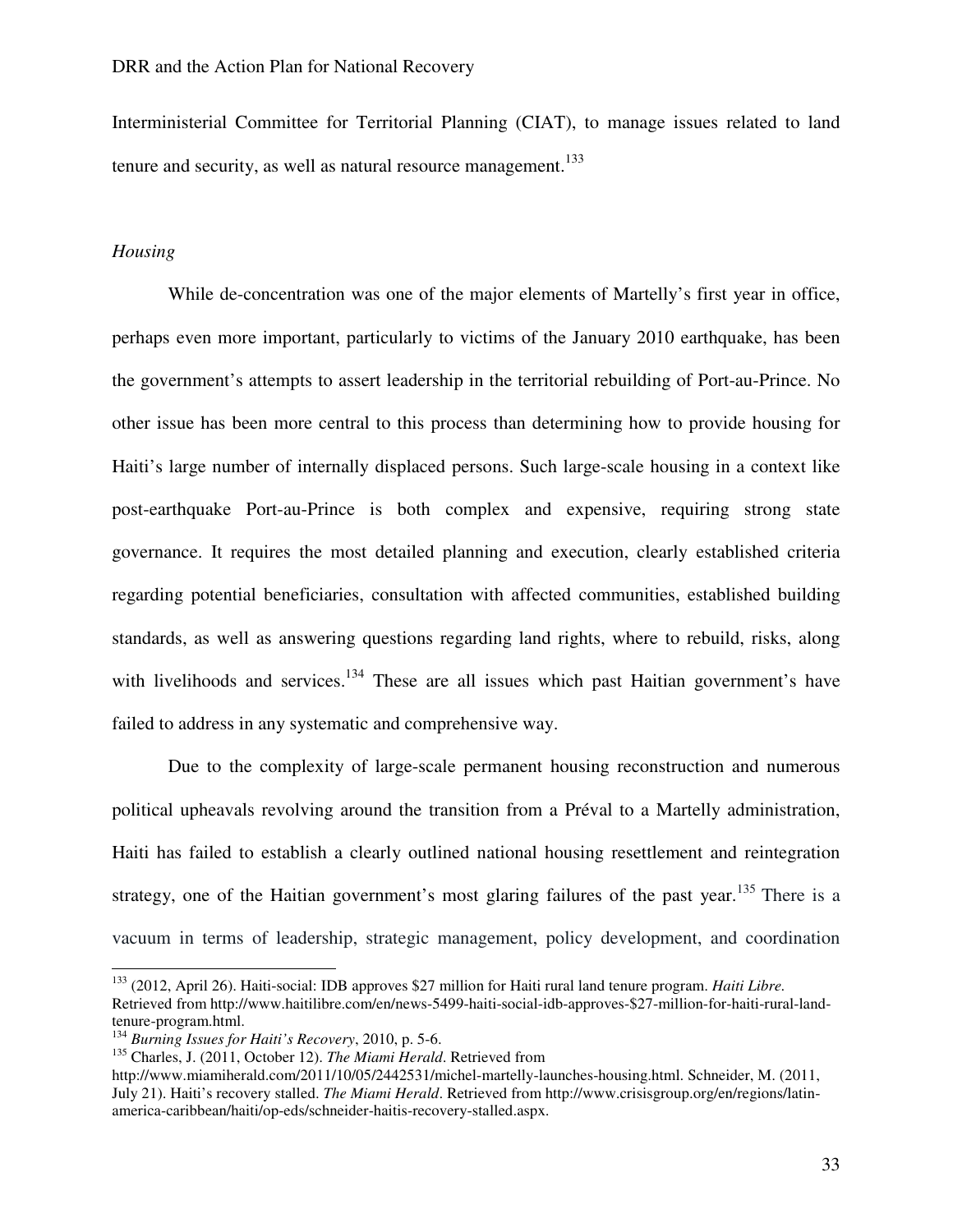around the issue of permanent housing reconstruction. As of the beginning of 2012, nearly two years after the earthquake, no agreement had been made on the potential size, design, costs, or methodology surrounding permanent housing reconstruction; no policy regarding the criteria for entitlement to permanent housing was established; no overall estimation of needs, costs, or timing of the reconstruction process was outlined; and no clear agreement on how much money would be set aside for reconstruction was established. This lack of clarity on these various issues are the main reasons why donors have not invested in permanent housing reconstruction.<sup>136</sup>

Since the Haitian government has not outlined a clear and comprehensive plan for permanent housing reconstruction, donors have disproportionately focused on providing temporary shelters. While the over 100,000 T-shelters provided are critical improvements over the ad hoc tents that were being put up by the internally displaced, they present a number of problems for the movement towards a comprehensive permanent housing scheme. Firstly, these t-shelters have absorbed large amounts of aid money, nearly \$500 million USD that could have gone towards permanent housing. They are often erected in densely populated areas of the city, areas where permanent housing construction needs to occur. It is also difficult to recycle their parts into the construction of more permanent structures because they are built using lightweight timber technology while typical Haitian construction requires heavy concrete. Also problematic is the failure to integrate skills training into T-Shelter construction programs, thus a missed opportunity to instill appropriate construction methods throughout the affected population. And lastly, experience from other major disaster zones shows that often these temporary shelters are not removed or upgraded into permanent shelters, but rather become more-or-less permanent

 $136$  Davis, I. (2011). What is the vision for sheltering and housing in Haiti? Summary observations of reconstruction progress following the Haiti earthquake of January 12<sup>th</sup> 2010. Retrieved from

http://onuhabitat.org/index.php?option=com\_content&view=article&id=706:l-quelle-vision-pour-les-abris-et-lelogement-en-haiti-r&catid=221:noticias&Itemid=294. p. 7.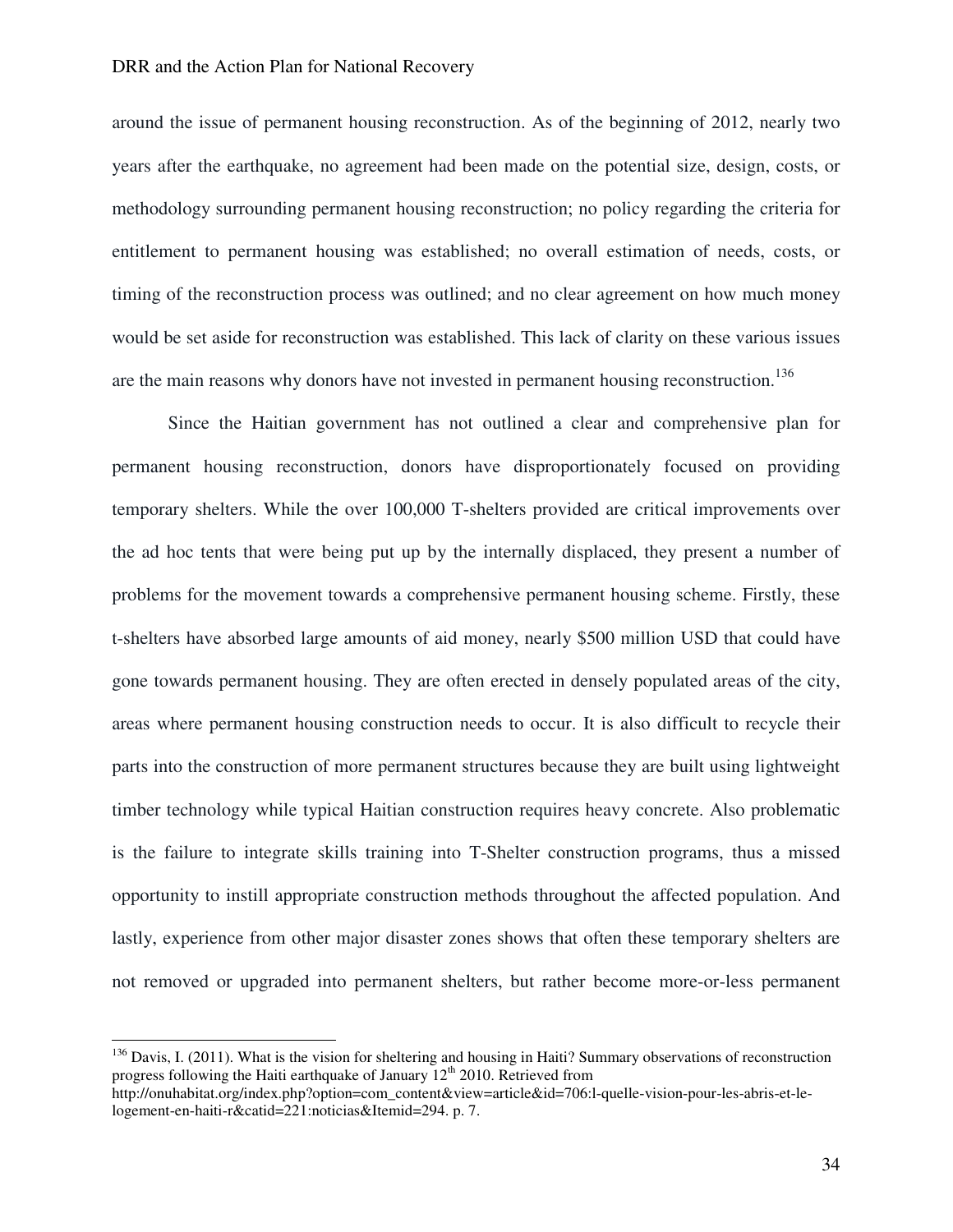sub-standard dwellings, reproducing many of the vulnerabilities that led to the previous disaster.<sup>137</sup>

Where housing repair and reconstruction of permanent dwellings is occurring, these are not regulated by the government to ensure common standards, coherence, or consistency, but are instead a "series of separate projects…characterized by individual project names and agency names,"<sup>138</sup> that follow their own safety standards, if standards are applied at all. This has meant a fragmented and haphazard reconstruction process, whereby different standards are being applied in the same regions, with some receiving technical and financial resources while others may not be as fortunate, leading to social tensions due to perceptions of unequal benefits.<sup>139</sup> While the Haitian government has established the Guide for the Safe Construction of Small Buildings (*Guide de Bonnes Pratiques pour la Construction de Petits Bâtiments en Maçonnerie Chaînée en Haïti*) and the Guide for the Repair of Small Buildings (Guide Pratique de Réparation de Petits Bâtiments en Haïti), $140$  its failure to enforce these guidelines, $141$  and failure to make safeconstruction training for homeowners and masons broadly available,  $142$  has meant that many families are repairing or reconstructing their homes without adequate technical advice or support, potentially reestablishing the risks that lead to the massive devastation of the January 2010 earthquake. "'I never see any government officials visiting work sites,' says Haitian-American

l

<sup>137</sup> Davis, 2011, p. 7.

<sup>138</sup> (2012). *Support for housing rehabilitation and reconstruction: progress and issues*. ONU HABITAT. Retrieved from http://reliefweb.int/node/490800. p. 3.

<sup>139</sup> *Haiti earthquake reconstruction*, 2010, p. 4.

<sup>&</sup>lt;sup>140</sup> (2012). Recently published guides for building reconstruction in Haiti are now the government standards for reconstruction. *Global Facility for Disaster Reduction and Recovery (GFDRR).* Retrieved from http://gfdrr.org/gfdrr/node/340.

 $141$  Davis, 2011, p. 15.

<sup>142</sup> Davis, 2011, p. 14.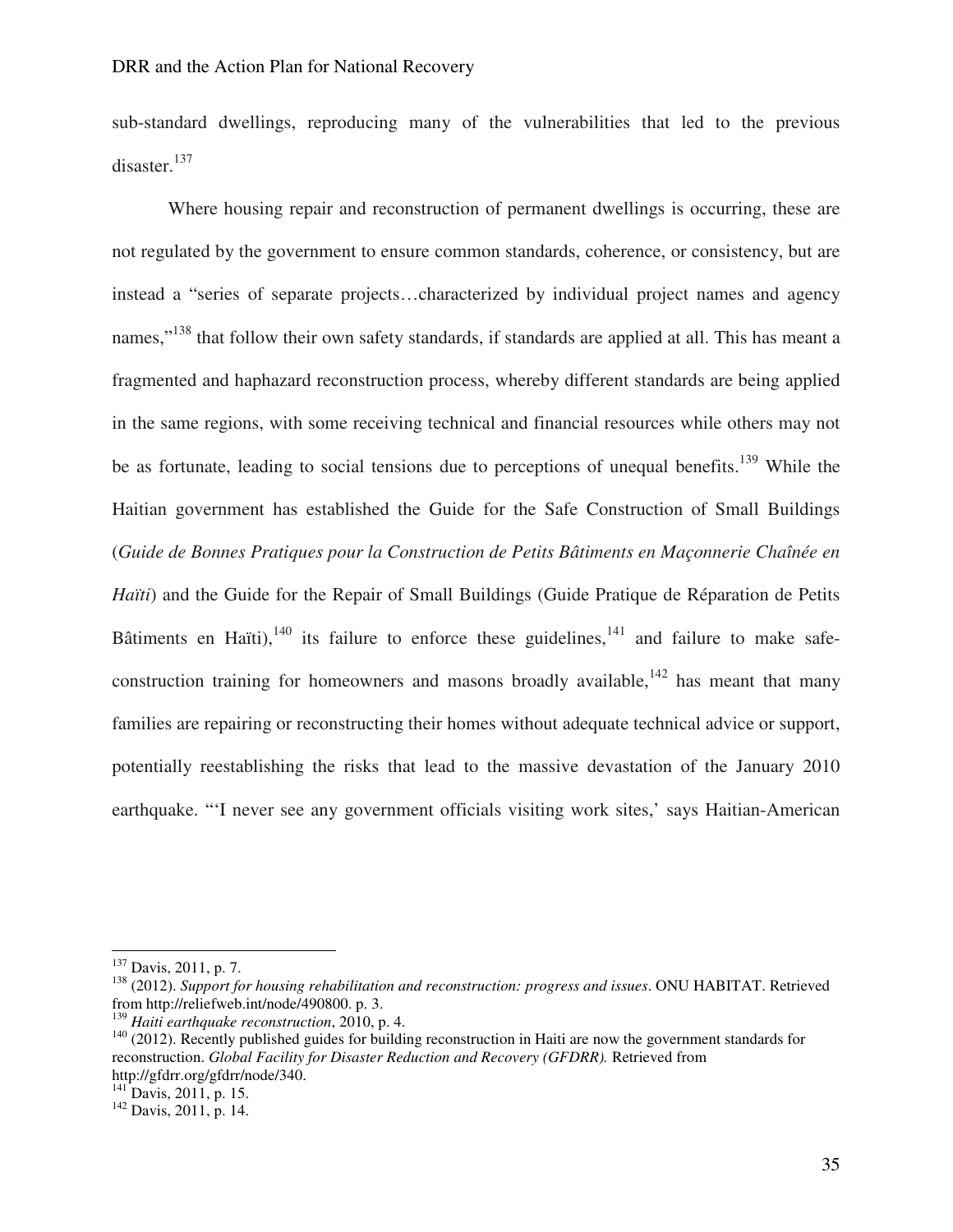architect Yves Francois…He adds that proper soil tests often aren't being conducted, and many drawings are not being reviewed by engineers."<sup>143</sup>

Many others are simply moving back into damaged homes without making repairs. According to a United States Agency for International Development (USAID) study, people were living in 85 percent of the houses marked yellow, and thus unsafe to inhabit but reparable, and 64 percent of the houses marked red, houses that were unsafe to enter and damaged beyond repair, placing themselves in serious danger.<sup>144</sup> The damage assessment process used to classify these buildings was developed in the United States, where assessment is attached to follow up processes that include support, advice, and compensation. In Haiti, these damage assessments were done in isolation, without such follow up. In Haiti "there is a vacuum in terms of policy for damaged houses, as well as know-how on how to retro-fit houses."<sup>145</sup>

While the government has not outlined a clear and comprehensive plan for permanent housing reconstruction, Martelly began his administration by presenting a pilot program for closing spontaneous camps and moving the internally displaced into permanent housing called the Six-Seize Plan. The plan's name comes from Martelly's objective of clearing 6 camps within the first hundred days of his presidency, and relocating families within the 16 neighborhoods from which they came. With \$78 million pledged by the Interim Haiti Recovery Commission, the plan will involve giving the displaced subsidies to rent out new homes, or to repair or rebuild their pre-earthquake homes. $146$ 

l

<sup>&</sup>lt;sup>143</sup> Hughes, C.J. (2012, January 11). Haiti, two years after the quake: while architects report some progress, rebuilding challenges persist. *Architectural Record*. Retrieved from

http://archrecord.construction.com/news/2012/01/Haiti-two-years-after-quake.asp. <sup>144</sup> Phillips, N. (2011). *Haiti's housing crisis: results of a household survey on the progress of president Michel Martelly's 100-day plan to close six IDP camps*. Institute for Justice & Democracy in Haiti. Retrieved from http://ijdh.org/wordpress/wp-content/uploads/2011/10/100-day-report.pdf. p. 4.  $145$  Davis, 2011, p. 15.

<sup>146</sup> (2011, September 10). Nowhere to go: the government's housing plan faces an uphill battle. *The Economist*. Retrieved from http://www.economist.com/node/21528627.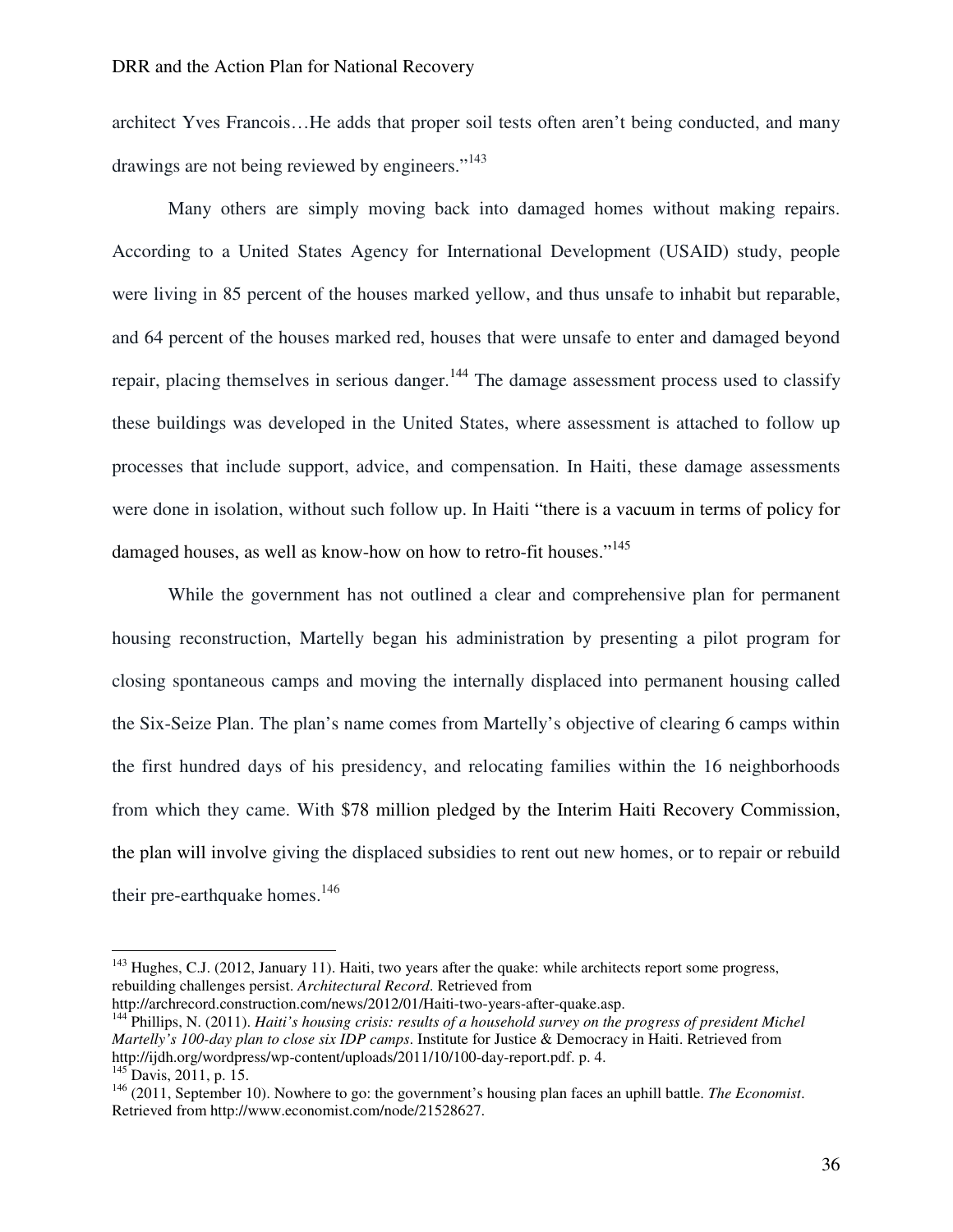Despite what seems like the beginnings of a rational step towards a comprehensive housing solution, a number of problems have emerged with Martelly's Six-Seize Plan. One problem is the condition of many of these 16 so-called 'communities of return.' They often consist of tightly packed concrete homes, either destroyed by the quake or built on unstable hills vulnerable to mudslides and floods.<sup>147</sup> Another issue is the methods used by the government to remove populations from these camps. Surveys conducted between August  $3<sup>rd</sup>$  and August  $10<sup>th</sup>$ 2011 in the six camps marked for closure found that residents were often being violently expelled from their tents.<sup>148</sup> These evictions often entailed police or non-uniformed armed men affiliated with the local mayor's office storming camps, beating and threatening the camp population, pushing them off camp grounds.<sup>149</sup> These expulsions make Martelly's Six-Seize plan seem more like a public relations campaign than a legitimate attempt to establish a comprehensive and sustainable solution to the housing and resettlement problem. Many within the camps believe that those in power want to remove them from the eyes of the international community; pushing them back into the hillside slums they were before. "Indeed, the encampments targeted by the Six-Seize plan are among the most visible to government and aid workers and to potential investors."<sup>150</sup>

Though the Six-Seize program offers subsidies for residents of the camps marked for closure, the US\$250 given to these evicted residents is not enough to pay for relocation or rent anywhere within Port-au-Prince. Even a twelve-by-ten foot shack with a concrete floor, plywood

<sup>147</sup> (2011, September 10). Nowhere to go: the government's housing plan faces an uphill battle. *The Economist*. Retrieved from http://www.economist.com/node/21528627.

<sup>148</sup> (2011, August 2011). Haitian government's plans to close camps coming under scrutiny. *Canada Haiti Action Network*. Retrieved from http://canadahaitiaction.ca/content/haitian-governments-plans-close-camps-coming-underscrutiny.

<sup>149</sup> (2011, August 2). Forced evictions continue, despite public opposition from Martelly. *Center for Economic and Public Policy Research.* Retrieved from http://www.cepr.net/index.php/blogs/relief-and-reconstructionwatch/forced-evictions-continue-despite-public-opposition-from-martelly.

<sup>150</sup> (2011, September 10). Nowhere to go: the government's housing plan faces an uphill battle. *The Economist*. Retrieved from http://www.economist.com/node/21528627.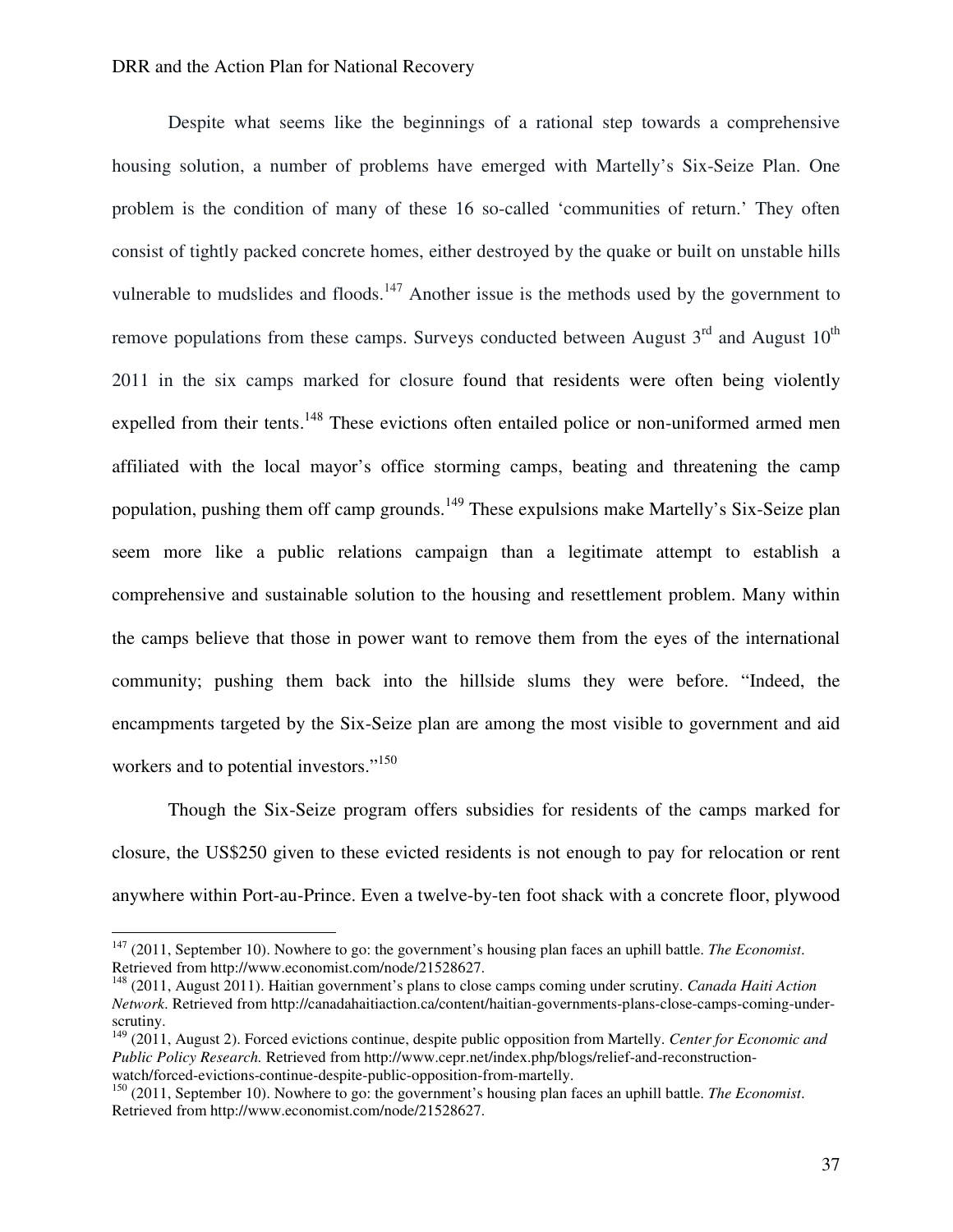walls, and a corrugated metal roof, costs around US\$300 to build.<sup>151</sup> "Based on the estimated cost to move just 5% of the displaced, housing all the tent cities' residents would require \$2 billion (30% of GDP)."<sup>152</sup> Another sign that the plan may not have been about establishing a long-term housing solution was its failure to adequately address the plight of renters. A high proportion of those affected by the earthquake were renters rather than land or property owners. Thus there is a critical need to "rapidly regenerate a large stock of affordable rental accommodation."153 The government has not developed a rental reconstruction strategy focused on increasing the supply of rental housing to keep rents from rising rapidly,<sup>154</sup> something that is already occurring as landlords anticipate aid given to displaced renters. 155

The one location that the government and the United Nations has sanctioned as an official disaster relief camp, Corail-Cesselesse, has a host of problems. The IDP population was promised that if they relocated from tent cities in Port-au-Prince to this 18,000 acre area of land nine miles from the capital, the government and the international community would provide them with housing, health care, schools, and most importantly, jobs in a newly created free trade zone. Instead, the nearly 100,000 people who migrated to Corail are living mostly in a state of disillusion.<sup>156</sup> There are a number of problems with the location. Firstly, it involves the uprooting of a large number of people from their social support systems, and placing them in a location that is a long distance from their primary sources of income back in Port-au-Prince. The site is also

<sup>151</sup> (2011, August 2011). Haitian government's plans to close camps coming under scrutiny. *Canada Haiti Action Network*. Retrieved from http://canadahaitiaction.ca/content/haitian-governments-plans-close-camps-coming-underscrutiny.

<sup>152</sup> (2011, September 10). Nowhere to go: the government's housing plan faces an uphill battle. *The Economist*. Retrieved from http://www.economist.com/node/21528627.

 $153$  Davis, 2011, p. 6-7.

<sup>154</sup> *Support for housing rehabilitation and reconstruction*, 2012, p. 8.

<sup>155</sup> (2011, September 10). Nowhere to go: the government's housing plan faces an uphill battle. *The Economist*. Retrieved from http://www.economist.com/node/21528627.

<sup>&</sup>lt;sup>156</sup> Baram, M. (2011, January 18). Camp Corail: Haiti's development king defends role in site location of huge refugee camp. *The Huffington Post*. Retrieved from http://www.huffingtonpost.com/2011/01/18/camp-corail-haitisdevelo\_n\_810038.html.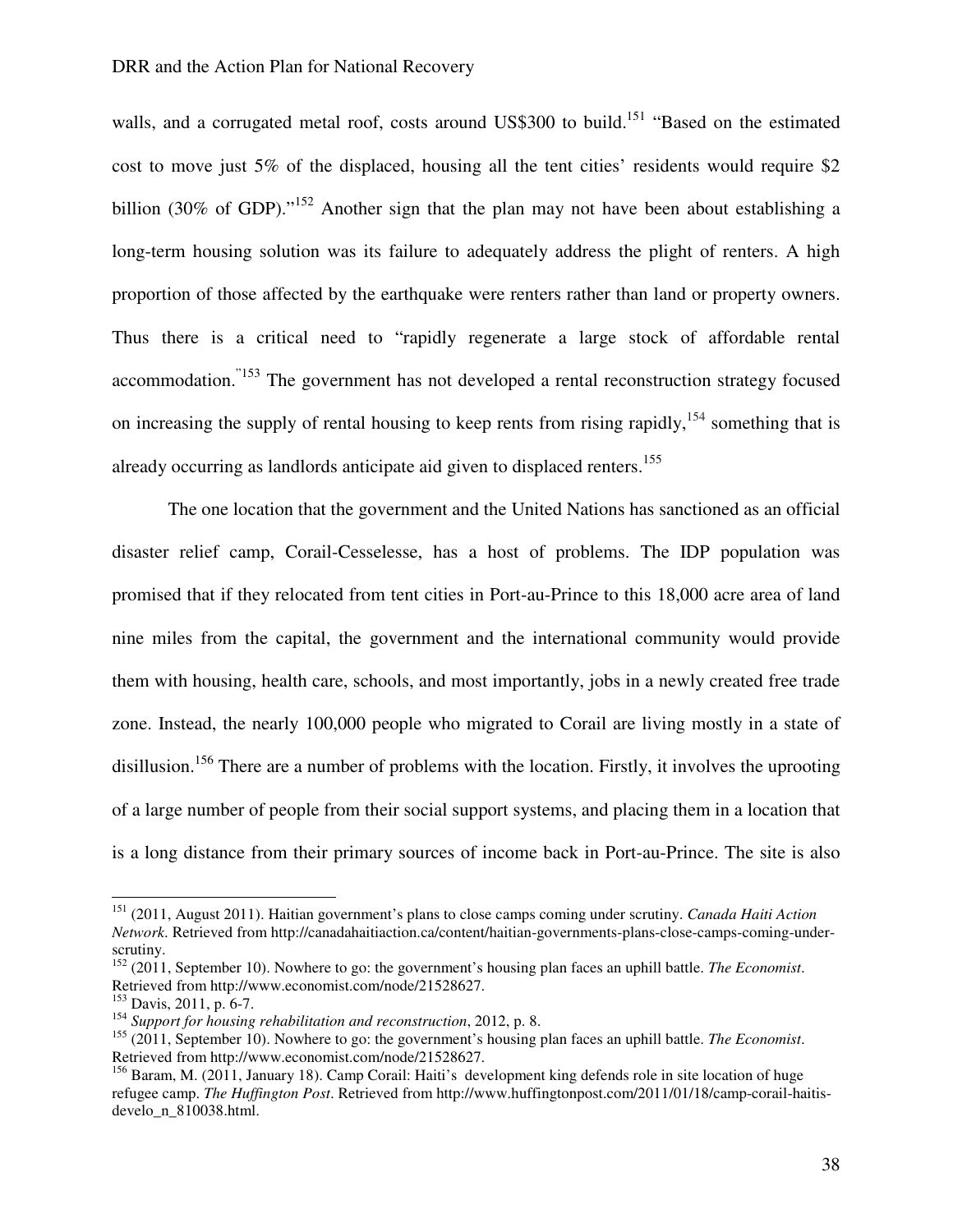highly vulnerable to the possibility of flooding since it is in a location devoid of any trees and is right up against a bare mountain. And lastly, the camp lacks infrastructure, particularly water and sanitation, and there are no clear plans for future development.<sup>157</sup> Other mass migrations to the barren plains north of Port-au-Prince are occurring in places like Morne Garnier and Canaan. Some see these as the emergence of a new set of shantytowns outside the capital. These settlements are mostly unplanned, with housing quality and safety as poor as was seen in the slums of the capital.<sup>158</sup> "If anything, these refugees from the city have even less than their urban counterparts—no nearby food outlets or water sources and no sanitation."<sup>159</sup> While these shifts of population out of Port-au-Prince can be potentially positive, reducing the density of the capital that made it a death trap, the lack of planning and poor conditions associated with these spontaneous camps does not "align with the Haitian government's objective to build back better." $160$ 

These emerging slums are partly due to the Haitian government's failure to establish a standard housing model to be replicated on a mass-production scale. While the "Building Back Better Communities" Housing Expo featuring 60 prototype designs occurred in July of 2011,<sup>161</sup> with builders, architects, planners, universities, and nonprofit organizations in attendance, no steps have been taken by the Martelly government to establish a model for mass-produced

<sup>&</sup>lt;sup>157</sup> Davis, 2011, p.10.

<sup>158</sup>Jaberg, S. (2012, January 11). Haiti faces major challenges two years on. *Swissinfo.ch.* Retrieved from http://www.swissinfo.ch/eng/politics/foreign\_affairs/Haiti\_faces\_major\_challenges\_two\_years\_on\_.html?cid=31889 022.

<sup>&</sup>lt;sup>159</sup> Fletcher, P. (2010, February 22). Outside Haitian capital, survivor settlements sprout. Reuters. Retrieved from http://www.reuters.com/article/2010/02/22/us-quake-haiti-settlements-idUSTRE61L2QG20100222.  $160$  Davis, 2011, p. 6.

<sup>&</sup>lt;sup>161</sup> (2011, June 15). 'Building back better communities' housing expo showcases innovation in Haitian reconstruction. Retrieved from http://en.cirh.ht/news-and-events/news/building-back-better-communities-housingexpo-showcases-innovation-in-haitian-reconstruction.html. Mcknight, J. (2012, January 12). Haiti: a housing expo gone bad. *Architectural Record.* Retrieved from

http://archrecord.construction.com/community/blogs/HaitiDispatch.asp?plckController=Blog&plckBlogPage=Blog ViewPost&newspaperUserId=ec218f36-139b-4ea2-95a3-88e6aafd36aa&plckPostId=Blog:ec218f36-139b-4ea2- 95a3-88e6aafd36aaPost:ad7fd20c-b0cb-47f7-9f69-b69d893dfa1b&plckScript=blogScript&plckElementId=blogDest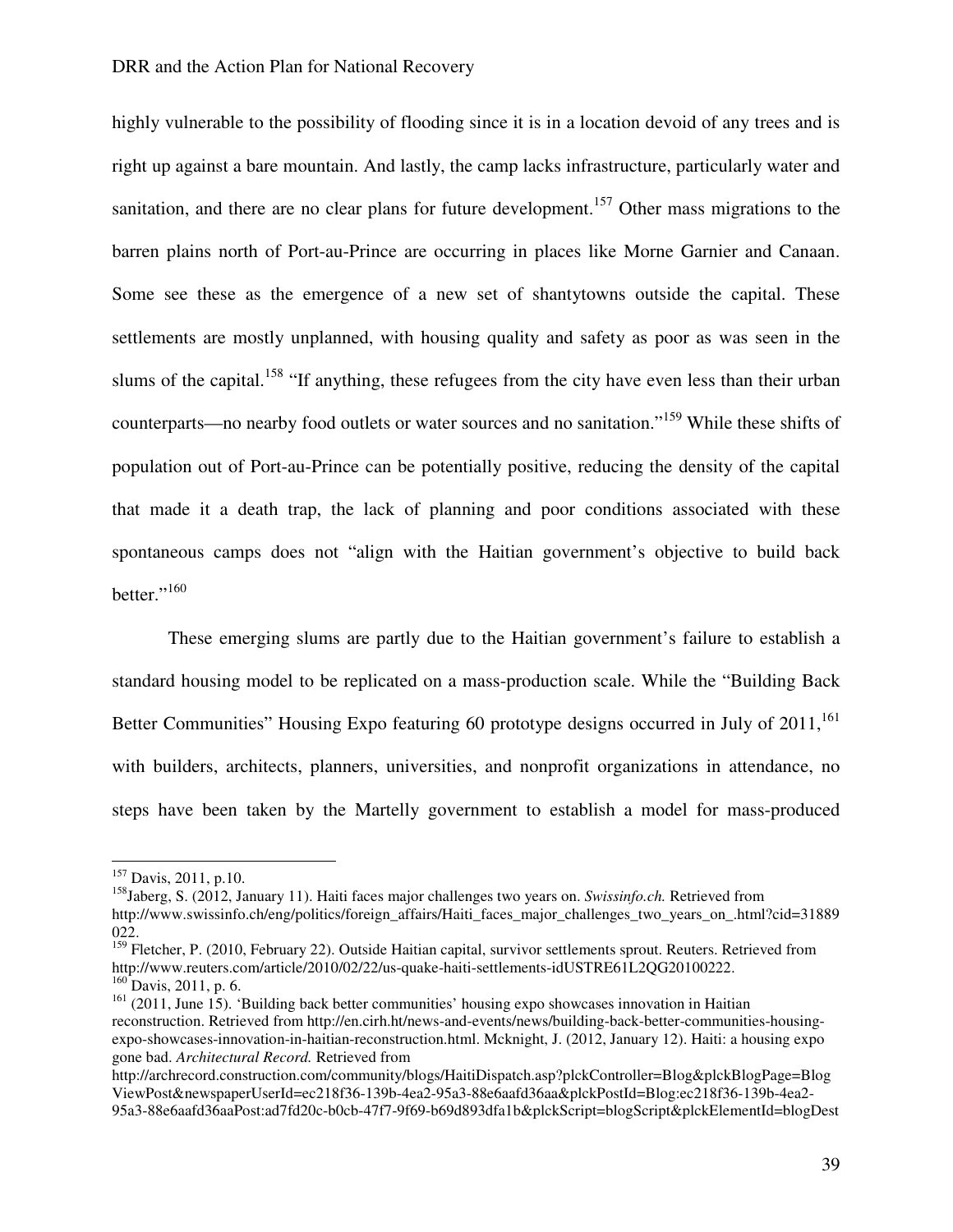affordable housing. One of the main obstacles to progress on this issue is the landownership quagmire. A permanent housing solution for the displaced is being hampered by a lack of clarity as to who has rights to what pieces of land, which has always been a politically volatile issue throughout the country's history. This has not only kept the Martelly government from acting, it has also caused donors to avoid dedicating aid to permanent reconstruction, while focusing more on temporary housing solutions like t-shelters.<sup>162</sup> "While temporary shelters and tents can often be erected on public property or on land rented by private owners, when it comes to transitional or permanent housing, questions of ownership are key."<sup>163</sup> The Haitian government has yet to establish a land-titling program or a mechanism for land adjudication that would help to deal with this critical issue.<sup>164</sup>

The almost exclusive focus on housing to the exclusion of comprehensive infrastructure planning is also problematic. For some urban planners, it simply does not make sense to highlight innovative green housing designs like the ones showcased at the Building Back Better Communities Expo if it is not clear how critical questions regarding sustainability, such as how to get water and sanitation to these homes, are going to be answered.<sup>165</sup> Many believe that it is easier and more cost effective to deal with the infrastructure issues facing Port-au-Prince and other affected areas before initiating major housing reconstruction, rather than to build an infrastructure into a pre-existing urban landscape. They argue that the government should place the development of drainage systems, roads, sewage, potable water networks, power, telecommunications, and solid waste management infrastructures at the forefront of its

<sup>162</sup> Charles, J. (2011, October 6). Pres. Michel Martelly launches housing plan in Haiti. *The Miami Herald*. Retrieved from http://www.miamiherald.com/2011/10/05/2442531/michel-martelly-launches-housing.html.

<sup>163</sup> *Burning Issues for Haiti's Recovery*, 2010, p. 5-6.

 $164$  Davis, 2011, p. 14.

<sup>165</sup> Charles, J. (2011, October 6). Pres. Michel Martelly launches housing plan in Haiti. *The Miami Herald*. Retrieved from http://www.miamiherald.com/2011/10/05/2442531/michel-martelly-launches-housing.html.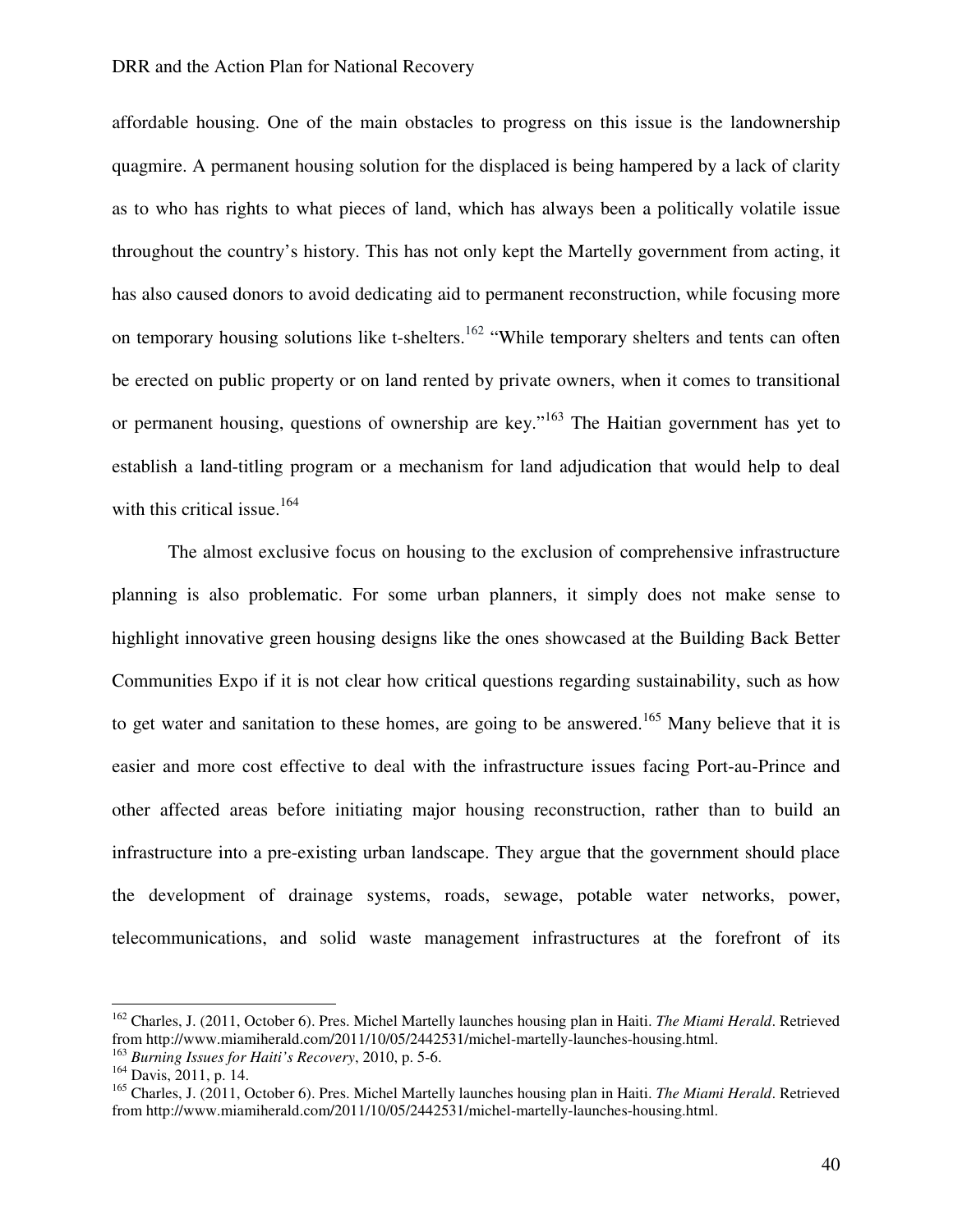reconstruction planning, before traditional risks and hazards are rebuilt into a reconstructed Portau-Prince. $166$ 

Others are critical of the Building Back Better Expo serving as a preliminary process in the government's selection of model housing. Many of the designs presented failed to meet the most elementary engineering requirements.<sup>167</sup> Others had not been tested for resistance to strong hurricane force winds, and were likely to be "torn from their foundations, or have their roof torn off, or their walls blown down, in [the event of] hurricanes."<sup>168</sup> Also, many of the prototypes presented at the expo simply do not seem economically feasible nor do they promote sustainable development for Haiti. Some were in the price range of \$20,000 to \$30,000 USD, completely oblivious to the fact that a majority of the population lives on less than \$2 USD a day.<sup>169</sup> "Even if these new pre-fabricated houses were being mass-produced, at \$5,000, tent city residents cannot afford them.<sup>170</sup> Not only would these be too expensive for the average Haitian, the construction of many of these homes would not contribute to the economic boost that such large-scale housing reconstruction could potentially provide the country. Of the 60 models on display, only seven were built by Haitian companies, while most of the models would rely heavily on imported materials for their construction rather than locally sourced materials.<sup>171</sup> Essentially, the Building

<sup>166</sup> Davis, 2011, p. 13.

<sup>167</sup> Kijewski-Correa, T; Taflanidis, A. (2011). *The Haitian Housing Dilemma: Can Sustainability and Hazard-Resilience be Achieved?* Bulletin of Earthquake Engineering. Retrieved from

http://haiti.ce.nd.edu/Engineering2Empower/Resources\_files/HaitiDilemma.pdf. p. 6

<sup>168</sup> Macdonald, I. (2011, June 20). Disaster capitalism in Haiti leaves displaced with few good choices. *Colorlines*. Retrieved from

http://colorlines.com/archives/2011/06/disaster\_capitalism\_in\_haiti\_leaves\_displaced\_with\_few\_good\_choices.html <sup>169</sup> Macdonald, I. (2011, June 20). Disaster capitalism in Haiti leaves displaced with few good choices. *Colorlines*. Retrieved from

http://colorlines.com/archives/2011/06/disaster\_capitalism\_in\_haiti\_leaves\_displaced\_with\_few\_good\_choices.html <sup>170</sup> Presutti, C. (2011, October 31). Haiti rebuilds slowly under new government, prime minister. *Voice of America*. http://www.voanews.com/english/news/americas/Haiti-Rebuilds-Slowly-Under-New-Government-Prime-Minister-132988083.html.

<sup>171</sup> Macdonald, I. (2011, June 20). Disaster capitalism in Haiti leaves displaced with few good choices. *Colorlines*. Retrieved from

http://colorlines.com/archives/2011/06/disaster\_capitalism\_in\_haiti\_leaves\_displaced\_with\_few\_good\_choices.html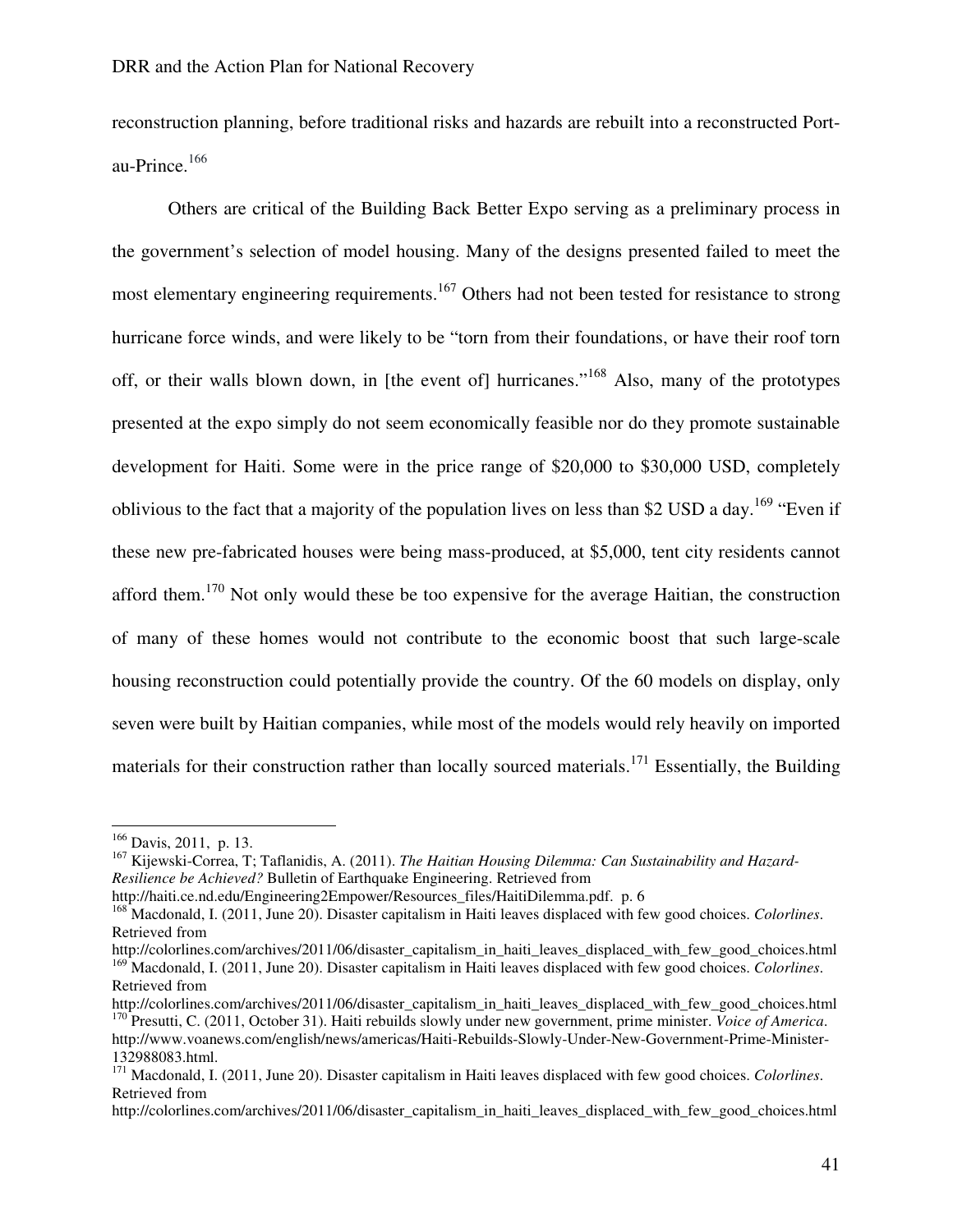Back Better Communities Expo failed to adequately prioritize sustainability, as well as dual hazard resilience, as criteria for selected models.<sup>172</sup>

While the Haitian government has mostly struggled with the issue of resettlement and housing reconstruction, there have been some positive, though perhaps minor, steps forward. Just recently a Unit for Construction of Housing and Public Buildings (Unité de Construction du Longement et des Bâtiments Publics) was announced, which will potentially allow the government to take a more active role in directing and coordinating reconstruction efforts.<sup>173</sup> The Ministry of Public Works, Transport and Communication (MTPTC) has begun the process of establishing a framework to improve and standardize training for safer construction throughout the country, launching an awareness campaign focused on safe construction.<sup>174</sup> And lastly, the Ministry of Interior has partnered with UN-Habitat-Haiti to push through the component of the Support Programme for the Reconstruction of Housing and Neighborhoods (PARLG) focused on increasing municipal and community capacity to guide, direct, and coordinate reconstruction within their jurisdictions. It emphasizes building the human resource capacity of municipalities by establishing Local Technical Agencies (ATL) and developing mechanisms for municipalities to participate directly in development planning, urban planning, and project management. The municipalities included in this program include Port-au-Prince, Carrefour, Petion Ville, Delmas, Cité Soleil, Croix des Bouquets, Tabarre, Jacmel, St. Marc, and Miragoâne.<sup>175</sup>

<sup>172</sup> *The Haitian Housing Dilemma*, 2011, p. 6

<sup>173</sup> *Support for housing rehabilitation and reconstruction*, 2012, p. 3.

<sup>174</sup> *Support for housing rehabilitation and reconstruction*, 2012, p. 9.

 $175$  (2012, May 11). Haiti-reconstruction: new mechanisms for institutional strengthening of territorial collectivities. *Haiti Libre*. Retried from http://www.haitilibre.com/en/news-5617-haiti-reconstruction-new-mechanism-forinstitutional-strengthening-of-territorial-collectivities.html.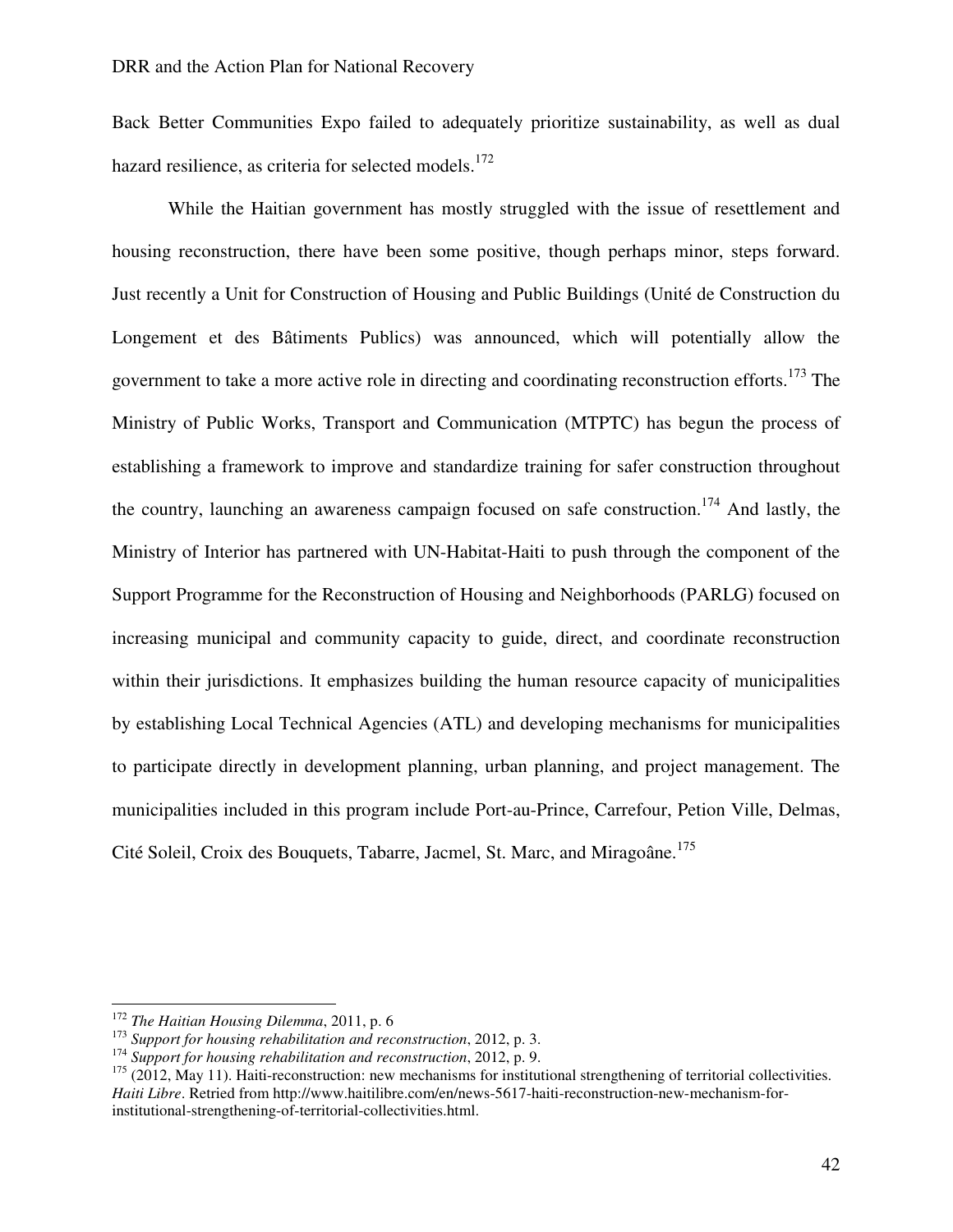# *Conclusion*

Immediately after the tragic devastation of the January 12, 2010 Haiti earthquake, the Government of Haiti and the international community declared that Haiti must 'build back better.' They enshrined this objective of 'building back better' into the *Action Plan for National Recovery and Development of Haiti*, the document outlining both the Haitian government and the international community's primary objectives as the reconstruction of this devastated country moves forward. Reconstruction and recovery would be focused on reducing Haiti's principle vulnerabilities. It would decentralize development away from a Port-au-Prince now mostly reduced to rubble. It would professionalize and regulate Haiti's construction sector so that it adhered to international practices and standards for construction in areas threatened by earthquakes and hurricanes. It would address the widespread environmental degradation that has characterized Haiti over the past century or so. And, it would establish mechanisms for urban planning, land tenure, and land use management. While these goals are praiseworthy, their accomplishment is fundamentally predicated on reforming and strengthening a Haitian state that has been endemically weak and fantastically corrupt. Failures to address the weakness of the Haitian state in an aggressive manner have affected its abilities to lead the reconstruction effort towards 'building back better.'

Where the Martelly government seems most successful in moving towards the objectives of the *Action Plan* are in his administration's efforts to de-concentrate economic activity away from Port-au-Prince. A major component of this effort is to promote free trade zones throughout the various regions of the country, with the Caracol Industrial Park in the Northeast Department being the first of many. He has courted investments and aid from the international community to ensure that this industrial development will be connected to improvements in corresponding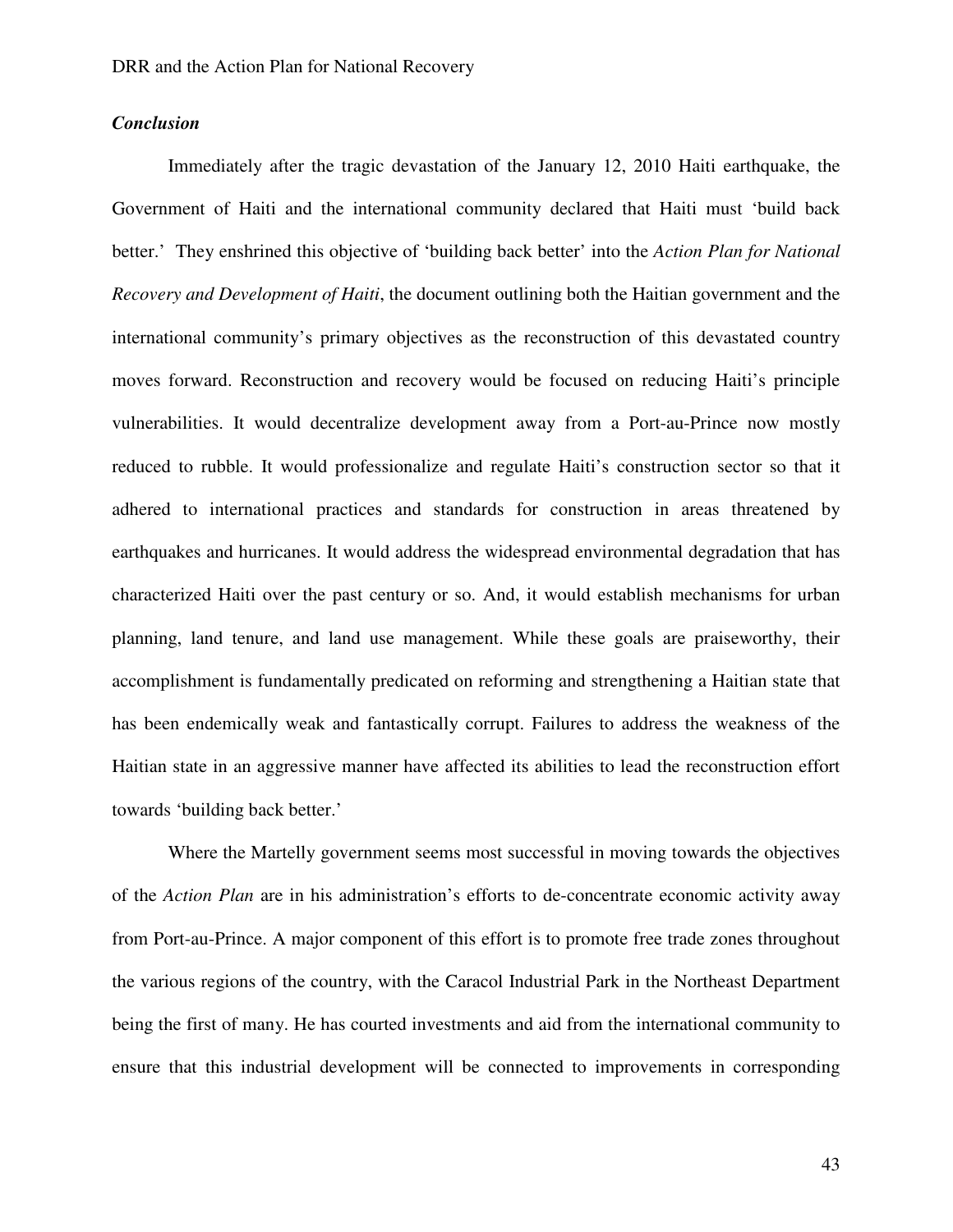regional seaports, airports, and electrical infrastructures. The Martelly administration has also begun provisional initiatives to strengthen the capacity of Haiti's municipalities to engage in urban and development planning. It also claims that it will not focus solely on light industry development to the exclusion of agriculture, and seems to be taking preliminary steps to modernize the agricultural sector and promote the dissemination of sustainable farming practices throughout the country.

While Martelly's work to spread development throughout Haiti is where he has had the most initial success in meeting an objective of the *Action Plan*, it may also be where his government encounters its greatest failures in 'building back better.' This seems be the case mostly because the process of economic de-concentration is being dominated by the interests of multinational corporations, the domestic private sector, and political elites, with little consultation or coordination with Haitian civil society and the Haitian people for which these initiatives are supposedly for. The decision to place an industrial park in an area that is environmentally fragile, and well suited for agricultural development, is problematic. Also troubling is the emphasis being placed on Haiti's so-called comparative advantage, it's peoples' desperation for jobs and the low wages this guarantees for multinational corporations. Unless these jobs are complemented with strong state support for broad-based, public, and affordable health care, education, and other critical services, these free trade zones planned for the various departments of Haiti may simply recreate Port-au-Prince-like slum conditions throughout the country. The situation regarding the resettlement and housing of Haiti's IDPs points to what the future may look like for Haiti. People are returning to homes that are structurally unsound without government assistance to retrofit or repair them to meet safety standards for homes in earthquake zones. Others are building shanty towns on the outskirts of the capital without any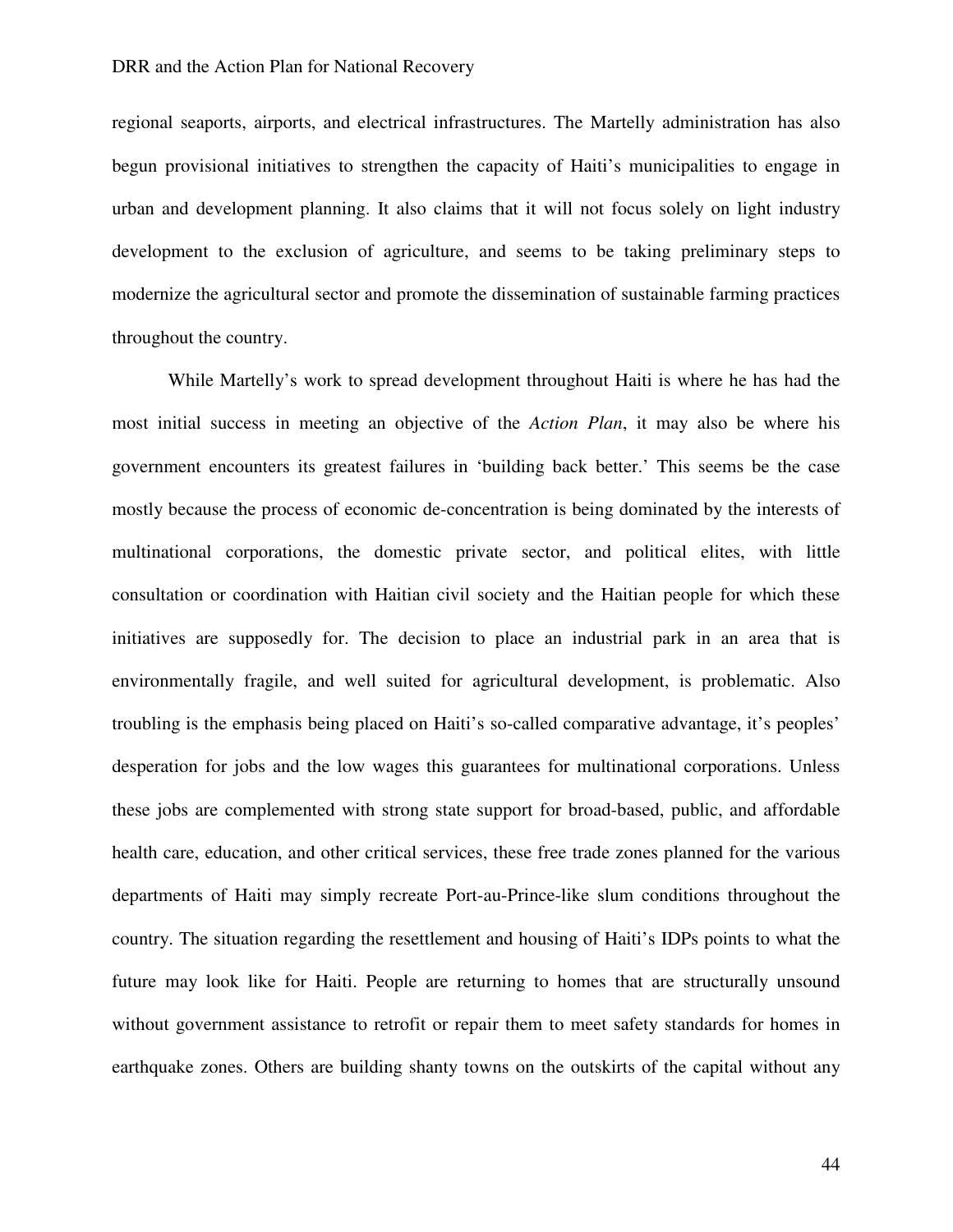government planning, infrastructure, or services, just as had occurred in Port-au-Prince prior to the earthquake, except now they are further from the meager economic opportunities of the capital, and thus more vulnerable. Much of this is a product of government inability to address fundamental issues such as land titling and land rights. It is also a product of a government that is more beholden to elites than it is to the everyday Haitian man, woman, and child on the streets. Rather than building back better, we may be witnessing the reconstruction of a Port-au-Prince and a Haiti that is even more vulnerable, simply waiting for the next big disaster to come, whether from above or from below.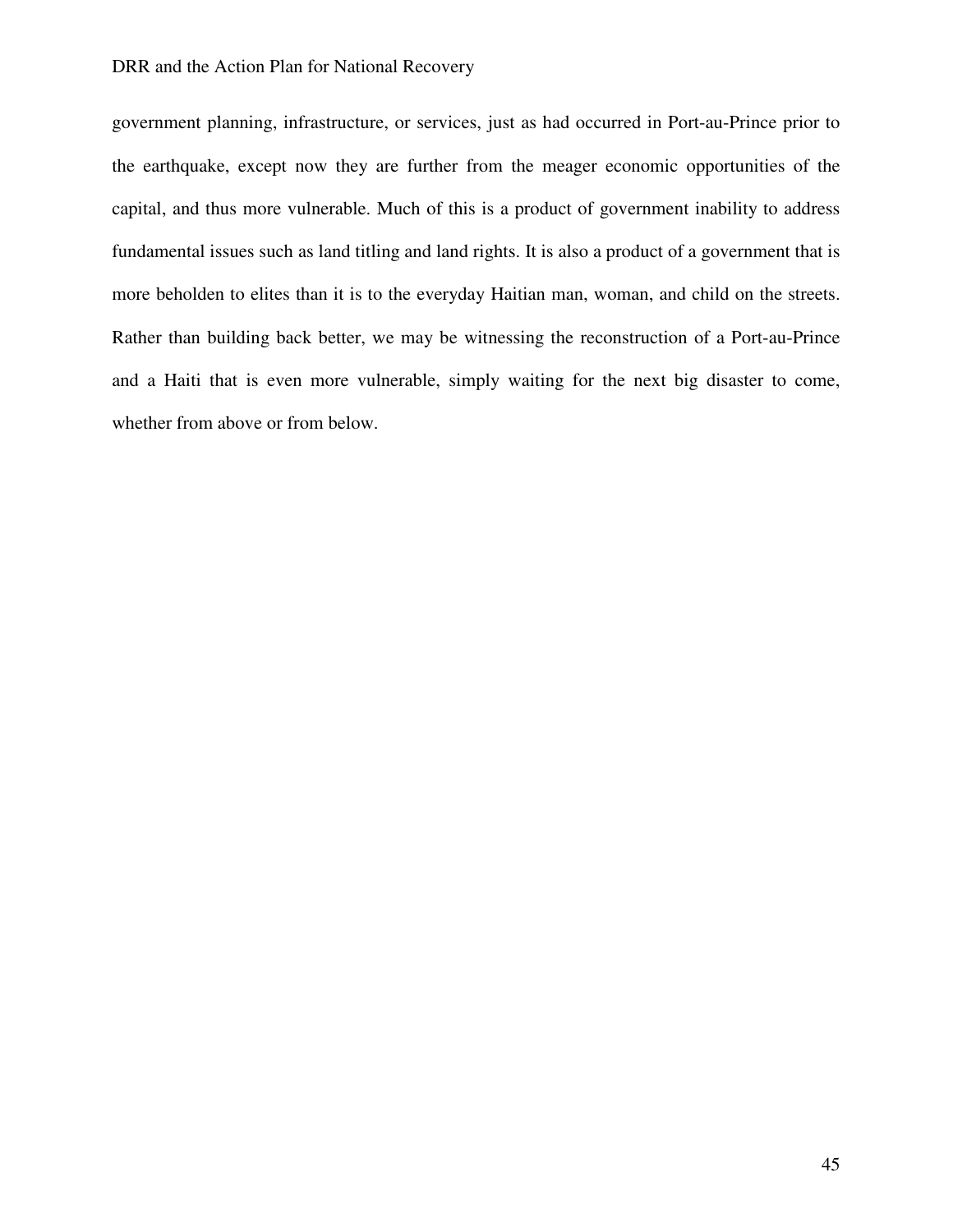# **Bibliography**

(1984). Urban health and community development-phase II. United States Agency for International Development (USAID). Retrieved form http://pdf.usaid.gov/pdf\_docs/PDAAT248.pdf.

(2009). *Haiti: 'a gathering storm': climate change and poverty*. Oxfam International. Retrieved from http://www.oxfam.org/en/policy/haiti-gathering-storm

(2010). *Action plan for national recovery and development of Haiti: immediate key initiatives for the future*. Government of the Republic of Haiti. Retrieved from http://www.haitireconstructionfund.org/hrf/sites/haitireconstructionfund.org/files/Haiti%20Actio n%20Plan.pdf.

(2010). *Disaster risk management in Latin America and the Caribbean region: GFDRR country notes*. The World Bank; Global Facility for Disaster Reduction and Recovery (GFDRR). Retrieved from http://www.gfdrr.org/gfdrr/sites/gfdrr.org/files/DRM\_LAC\_CountryPrograms.

(2010, February 10). Haiti-environment: environmental guidelines for the Industrial Park North. *Haiti Libre*. Retrieved from http://www.haitilibre.com/en/news-4927-haiti-environmentenvironmental-guidelines-for-the-industrial-park-north.html.

(2010). *Haiti earthquake PDNA: assessment of damage, losses, general and sectoral needs*. Government of the Republic of Haiti. Retrieved from http://siteresources.worldbank.org/INTLAC/Resources/PDNA\_Haiti-2010 Working Document EN.pdf.

 (2010). *Haiti earthquake reconstruction: knowledge notes from DRM global expert team for the government of Haiti.* The World Bank, Government of Haiti, and Global Facility for Disaster Reduction and Recovery (GFDRR). Retrieved from http://reliefweb.int/node/368515.

(2010). *Haiti: stabilization and reconstruction after the quake*. Latin America/Caribbean Report N˚ 32. International Crisis Group. Retrieved from http://www.crisisgroup.org/~/media/Files/latinamerica/haiti/32 haiti stabilisation and reconstruction after the quake.ashx.

(2010). *Haiti: the stakes of the post-quake elections*. Latin America/Caribbean Report N˚ 35. International Crisis Group. Retrieved from http://www.crisisgroup.org/~/media/Files/latinamerica/haiti/35%20Haiti%20-%20The%20Stakes%20of%20the%20Post-Quake%20Elections.ashx

(2010, January 12). Haiti was 'catastrophe waiting to happen.' *CNN World*. Retrieved from http://articles.cnn.com/2010-01-12/world/haiti.earthquake.infrastructure\_1\_building-povertyline-catastrophe/2?\_s=PM:WORLD.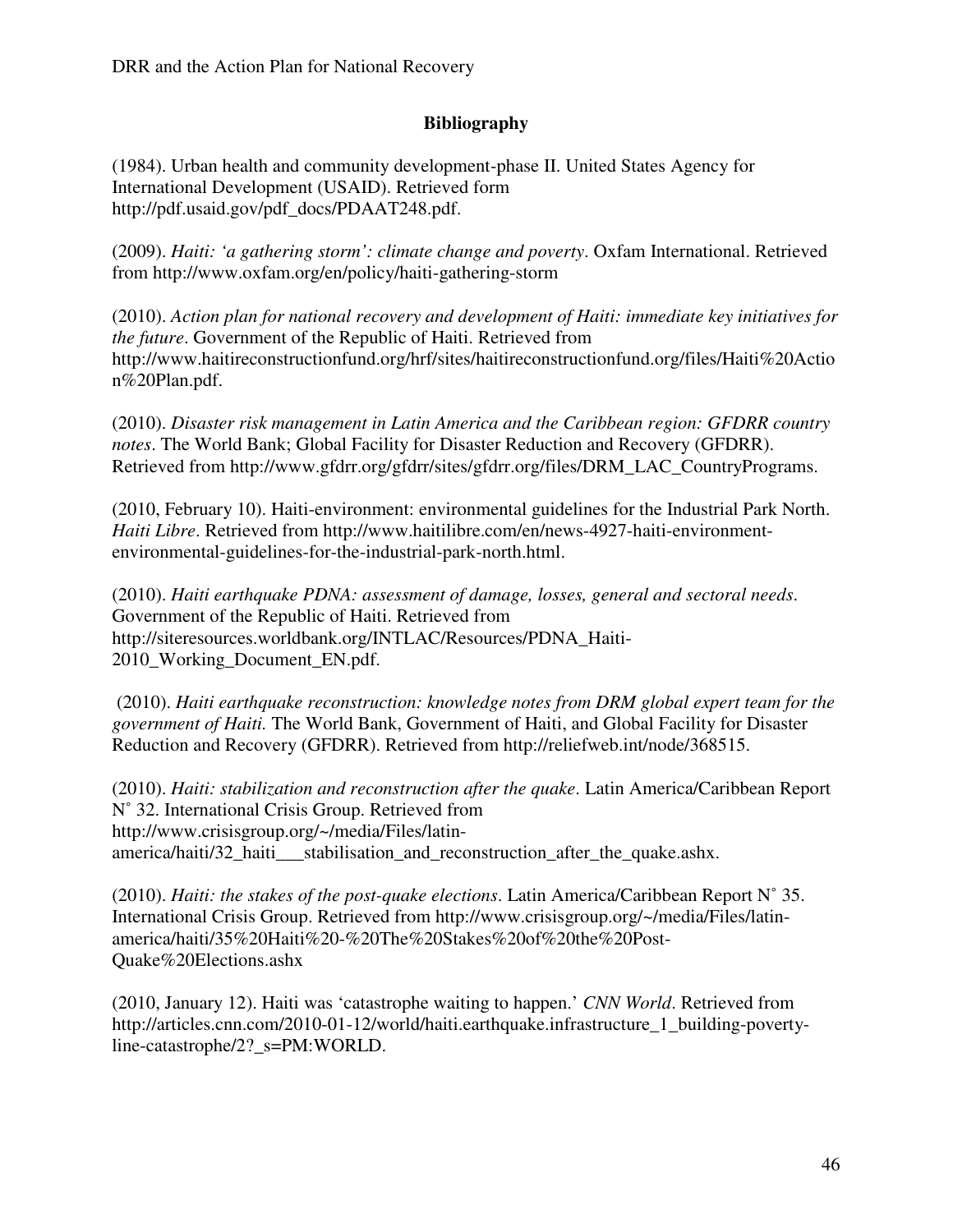(2010, January 13). Poverty is behind Haiti's vulnerability to natural disasters. *UN Radio*. Retrieved from http://reliefweb.int/node/340272.

(2010, June 7). Tracking the displaced: how agricultural support can aid the decentralization process. *Center for Economic and Policy Research.* Retrieved from http://www.cepr.net/index.php/blogs/relief-and-reconstruction-watch/tracking-the-displacedhow-agricultural-support-can-aid-the-decentralization-process.

(2010, March 18). Coverage of elections overlooks serious flaws in postponed election. *Center for Economic and Policy.* Retrieved from http://www.cepr.net/index.php/blogs/relief-andreconstruction-watch/coverage-of-elections-overlooks-serious-flaws-in-postponed-election.

(2010, March 19). Haitian NGOs decry total exclusion from donors conferences on Haitian reconstruction. *Center for Economic and Policy Research.* Retrieved from http://www.cepr.net/index.php/blogs/relief-and-reconstruction-watch/qhaitian-ngos-decry-totalexclusion-from-donors-conferences-on-haitian-reconstructionq.

(2010, November 19). Kaba grangou: au sommet mondial sur les changements climatiques. *Le Nouvelliste*. Retrieved from http://www.lenouvelliste.com/article.php?PubID=&ArticleID=85817.

(2011, April 4). Haiti-flash elections: it's official, Michel Martelly won the second round. *Haiti Libre*. Retrieved from http://www.haitilibre.com/en/news-2677-haiti-flash-electionsit-s-officialmichel-martelly-won-the-second-round.html.

(2011, April 5). Martelly's historically weak mandate. *Center for Economic and Policy Research*. Retrieved from http://www.cepr.net/index.php/blogs/relief-and-reconstructionwatch/martellys-historically-weak-mandate.

(2011, August 18). Haitian government's plans to close camps coming under scrutiny. *Canada Haiti Action Network*. Retrieved from http://canadahaitiaction.ca/content/haitian-governmentsplans-close-camps-coming-under-scrutiny.

(2011, August 2). Forced evictions continue, despite public opposition from Martelly. *Center for Economic and Public Policy Research.* Retrieved from http://www.cepr.net/index.php/blogs/relief-and-reconstruction-watch/forced-evictions-continuedespite-public-opposition-from-martelly.

(2011, December 20). Open for business—part 2. *Inter Press Service.* Retrieved from http://ipsnews.net/news.asp?idnews=106270.

(2011). *Haiti reconstruction: factors contributing to delays in USAID infrastructure construction.* United States Government Accountability Office. Retrieved from http://www.gao.gov/products/GAO-12-68.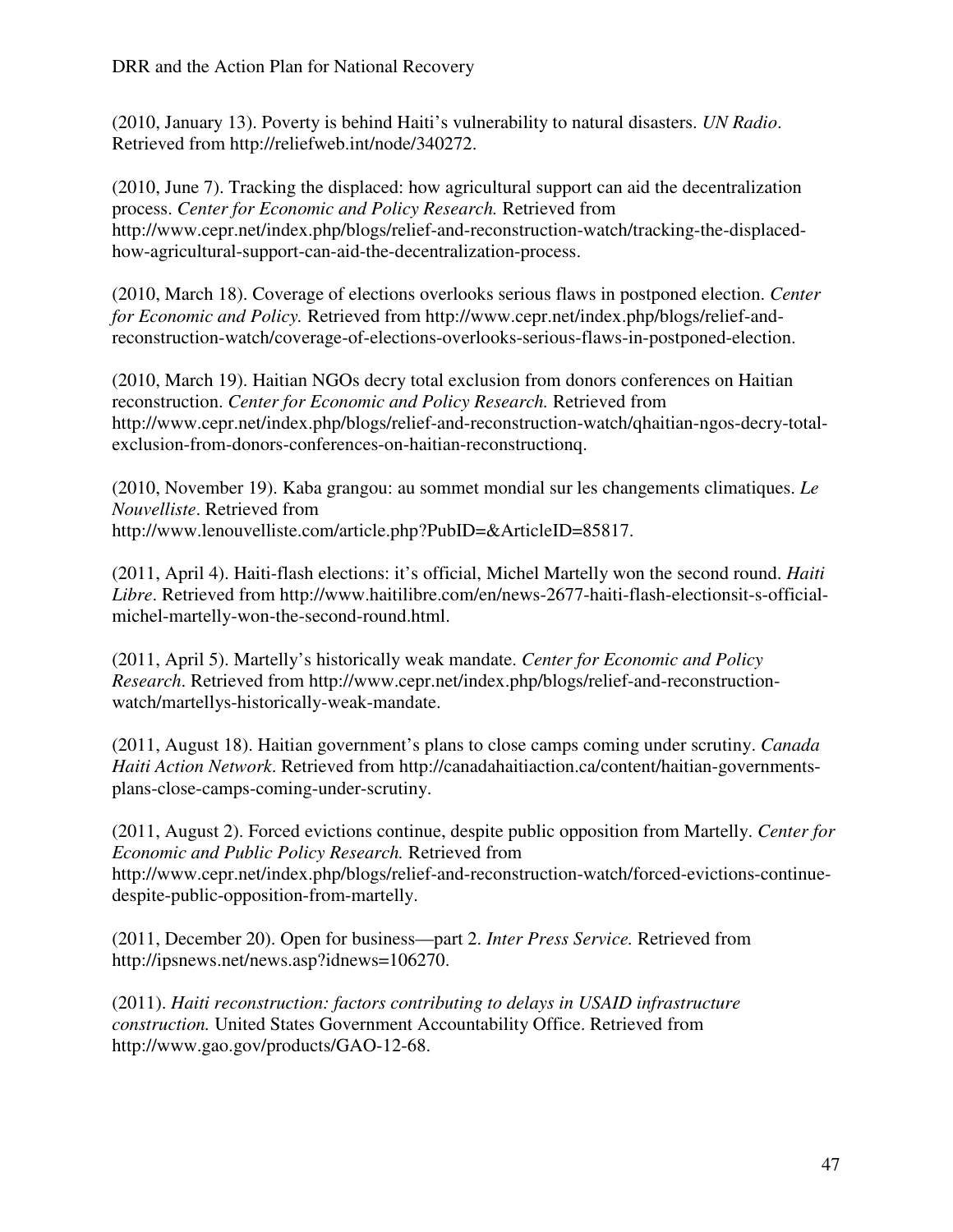(2011, January 5). Haiti earthquake facts and figures. *World Concern*. Retrieved from http://reliefweb.int/node/380897.

(2011, January 25). Jude Celestin 'to quit' Haiti presidential election. *BBC News*. Retrieved from http://www.bbc.co.uk/news/world-latin-america-12283202.

(2011, June 15). 'Building back better communities' housing expo showcases innovation in Haitian reconstruction. Retrieved from http://en.cirh.ht/news-and-events/news/building-backbetter-communities-housing-expo-showcases-innovation-in-haitian-reconstruction.html.

(2011, May 20). Haiti's president Martelly. *The New York Times*. Retrieved from http://www.nytimes.com/2011/05/21/opinion/21sat3.html? r=1&ref=michelmartelly.

(2011, November 28). Haiti and its partners lay the foundation stone for the Caracol Industrial Park. *Inter-American Development Bank.* Retrieved from http://www.iadb.org/en/news/newsreleases/2011-11-28/caracol-industrial-park-in-haiti,9724.html.

(2011, November 29). Haiti-open for business. *Haiti Grassroots Watch.* Retrieved form http://haitigrassrootswatch.squarespace.com/haiti-grassroots-watch-engli/2011/11/29/haiti-openfor-business.html.

(2011, September 10). Nowhere to go: the government's housing plan faces an uphill battle. *The Economist*. Retrieved from http://www.economist.com/node/21528627.

(2012, April 6). Haiti-politic: decentralization, the KPP already in action in 3 cities of the country. *Haiti Libre*. Retrieved from http://www.haitilibre.com/en/news-5341-haiti-politicdecentralization-the-kpp-already-in-action-in-3-cities-of-the-country.html.

(2012, April 13). Haiti-politics: positive meetings around the decentralization program KPP. *Haiti Libre*. Retrieved from http://www.haitilibre.com/en/news-5393-haiti-politic-positivemeetings-around-the-decentralization-program-kpp.html.

(2012, April 13). Haiti-reconstruction: strategic planning workshop in the region of Palmes. *Haiti Libre*. Retrieved from http://www.haitilibre.com/en/news-5394-haiti-reconstructionstrategic-planning-workshop-in-the-region-of-palmes.html.

(2012, April 23). Haiti-agriculture: measures to encourage the agricultural sector. *Haiti Libre.* Retrieved from http://www.haitilibre.com/en/news-5475-haiti-agriculture-measures-toencourage-the-agricultural-sector.html.

(2012, April 26). Haiti-social: good news for farmers and the population. *Haiti Libre*. Retrieved form http://www.haitilibre.com/en/news-5495-haiti-social-good-news-for-farmers-and-thepopulation.html.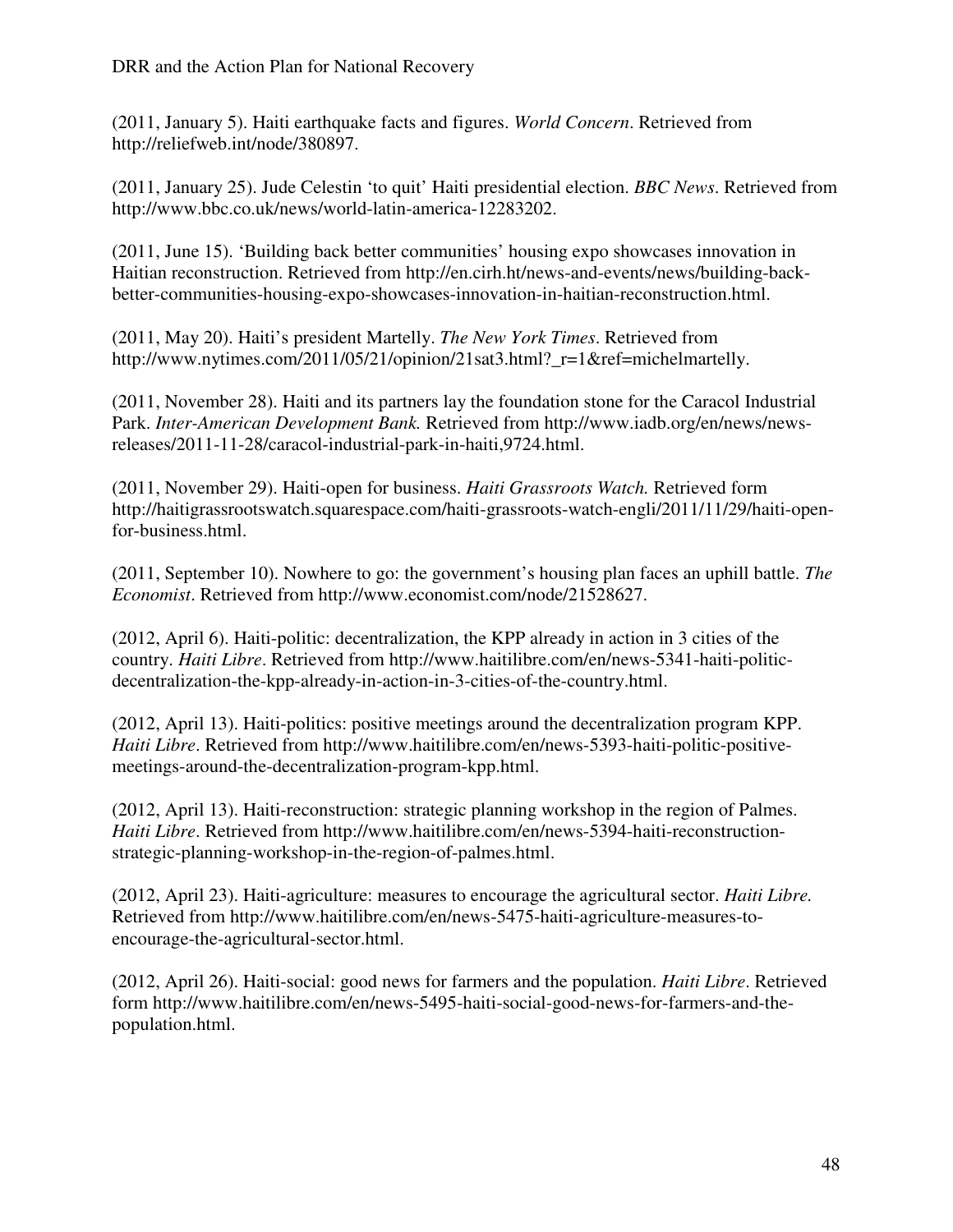(2012, April 26). Haiti-social: IDB approves \$27 million for Haiti rural land tenure program. *Haiti Libre.* Retrieved from http://www.haitilibre.com/en/news-5499-haiti-social-idb-approves- \$27-million-for-haiti-rural-land-tenure-program.html.

(2012, April 28). Haiti-reconstruction: the airport of Cap Haitien requires expropriations. *Haiti Libre*. Retrieved from http://www.haitilibre.com/en/news-5519-haiti-reconstruction-the-airportof-cap-haitien-requires-expropriations.html.

(2012, January 7). Open for business. *The Economist*. Retrieved from http://www.economist.com/node/21542407.

(2012, January 8). Haiti's slow recovery. *The New York Times*. Retrieved from http://www.nytimes.com/2012/01/09/opinion/haitis-slow-recovery.html.

(2012, January 25). Haiti-social: The couple Martelly officially launched the program, Aba Grangou. *Haiti Libre*. Retrieved form http://www.haitilibre.com/en/news-4803-haiti-social-thecouple-martelly-officially-launched-the-program-aba-grangou-speech.html.

(2012, February 22). The non-reconstruction of the State University. *Haiti Grassroots Watch*. Retrieved from http://haitigrassrootswatch.squarespace.com/haiti-grassroots-watchengli/2012/2/21/the-non-reconstruction-of-the-state-university.html.

(2012, May 2). Haiti-agriculture: the urgency can not be an option. *Haiti Libre*. Retrieved from http://www.haitilibre.com/en/news-5542-haiti-agriculture-the-urgency-can-not-be-anoption.html.

(2012, May 2). Haïti-souveraineté alimentaire: supporter l'agriculture, rebâtir l'environnement. *AlterPresse*. Retrieved from http://www.alterpresse.org/spip.php?article12790.

 (2012, May 9-15). Martelly government betting on sweatshops: Haiti: 'open for business,'—the third of three articles. *Haïti Liberté*, Vol. 5, No. 43. Retrieved from http://www.haitiliberte.com/archives/volume5-22/Martelly%20government.asp.

(2012, May 11). Haiti-reconstruction: new mechanisms for institutional strengthening of territorial collectivities. *Haiti Libre*. Retried from http://www.haitilibre.com/en/news-5617-haitireconstruction-new-mechanism-for-institutional-strengthening-of-territorial-collectivities.html.

(2012). Recently published guides for building reconstruction in Haiti are now the government standards for reconstruction. *Global Facility for Disaster Reduction and Recovery (GFDRR).* Retrieved from http://gfdrr.org/gfdrr/node/340.

(2012). *Support for housing rehabilitation and reconstruction: progress and issues*. ONU HABITAT. Retrieved from http://reliefweb.int/node/490800.

Baram, M. (2011, January 18). Camp Corail: Haiti's development king defends role in site location of huge refugee camp. *The Huffington Post*. Retrieved from http://www.huffingtonpost.com/2011/01/18/camp-corail-haitis-develo\_n\_810038.html.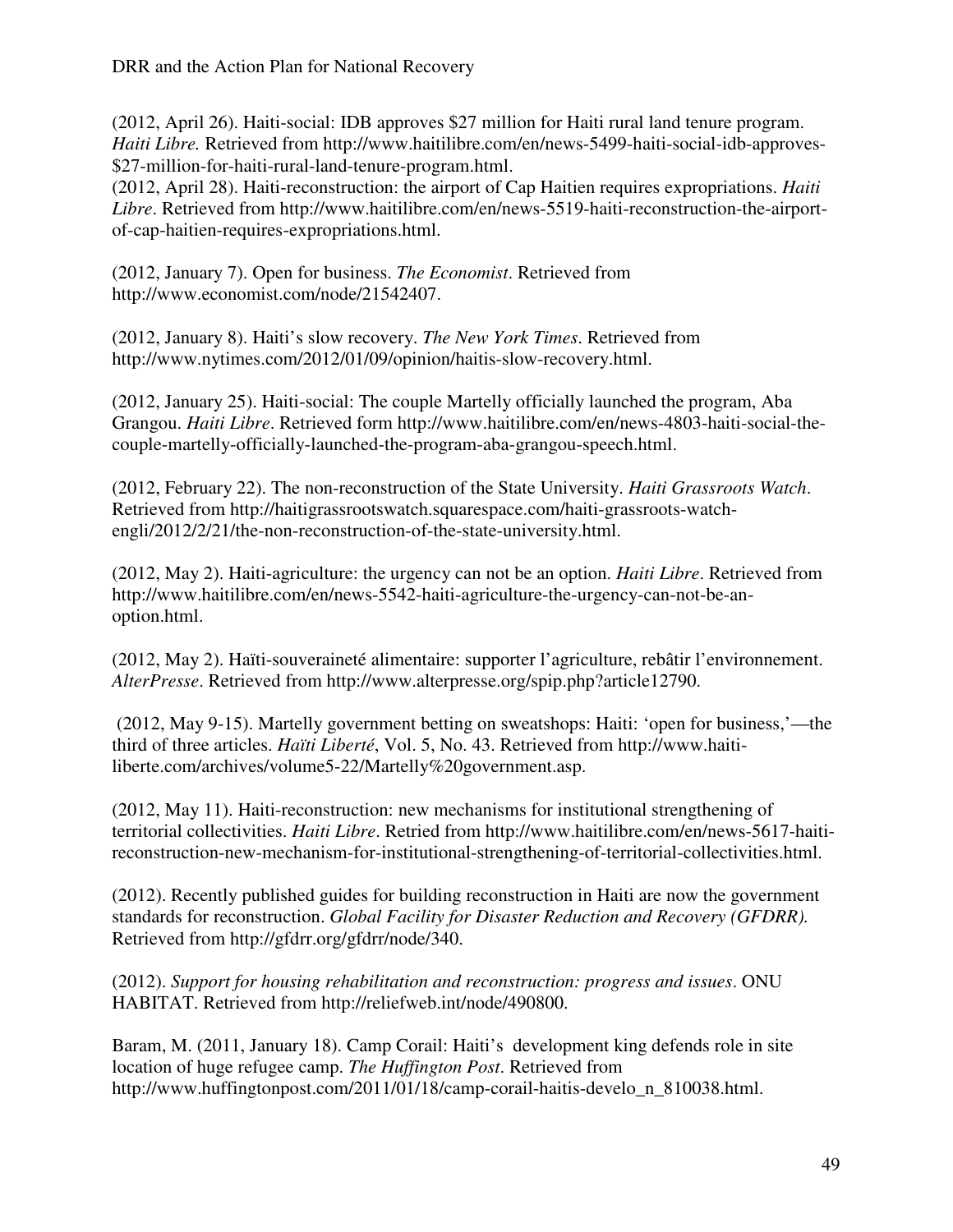Cave, D. (2010, January 29). Haitian Lawmakers Seek to Delay Elections. *The New York Times*. Retrieved from http://www.nytimes.com/2010/01/30/world/americas/30haiti.html?ref=renePréval.

Charles, J. (2011, October 6). Pres. Michel Martelly launches housing plan in Haiti. *The Miami Herald*. Retrieved from http://www.miamiherald.com/2011/10/05/2442531/michel-martellylaunches-housing.html.

Clermont, C., Sanderson, D., Sharma, A., & Spraos, H. (2011). *Urban disasters—lessons from Haiti: study of member agencies' responses to the earthquake in Port-au-Prince, Haiti, January 2010*. Disasters Emergency Committee. Retrieved from http://reliefweb.int/sites/reliefweb.int/files/resources/7DF0911A3489BB2BC125784C00374515- Full\_Report.pdf

Cohen, M.J. (2012). *Haiti—the slow road to reconstruction*. Oxfam International. Retrieved from http://www.oxfam.org/en/policy/haiti-slow-road-reconstruction.

Córdoba, J. (2011, January 11). Planned Haitian textile park provides hope for jobs. *The Wall Street Journal.* Retrieved form http://www.ute.gouv.ht/caracol/fr/wall-street-journal/148 planned-haitian-textile-park-provides-hope-for-jobs.

Crane, K., Dobbins, J., Miller, L.E., Ries, C.P., Chivvis, C.S., Haims, M.C., Overhaus, M., Schwartz, H.L., Wilke, E. (2010). *Building a More Resilient Haitian State.* The Rand Corporation. Retrieved from http://www.rand.org/pubs/monographs/MG1039.html.

Daniel, T. (2012, May 4). Haitian lawmakers approve new prime minister. *The Miami Herald*. Retrieved from http://www.miamiherald.com/2012/05/04/2782890/haitian-lawmakers-approvenew.html.

Davis, I. (2011). What is the vision for sheltering and housing in Haiti? Summary observations of reconstruction progress following the Haiti earthquake of January  $12<sup>th</sup> 2010$ . Retrieved from http://onuhabitat.org/index.php?option=com\_content&view=article&id=706:l-quelle-visionpour-les-abris-et-le-logement-en-haiti-r&catid=221:noticias&Itemid=294.

Delva, J.G. (2012, February 24). Haiti's prime minister resigns after four months. *Reuters*. Retrieved from http://www.reuters.com/article/2012/02/25/us-haiti-politicsidUSTRE81N1GP20120225.

Ferris, E. (2010). *Burning issues for Haiti's recovery*. The Brookings Institution. Retrieved from http://www.brookings.edu/~/media/research/files/speeches/2010/9/09%20haiti%20recovery%20f erris/0909 haiti recovery ferris.pdf.

Ferris, E., Petz, D. (2010). *Haiti Six Months On*. The Brookings Institution.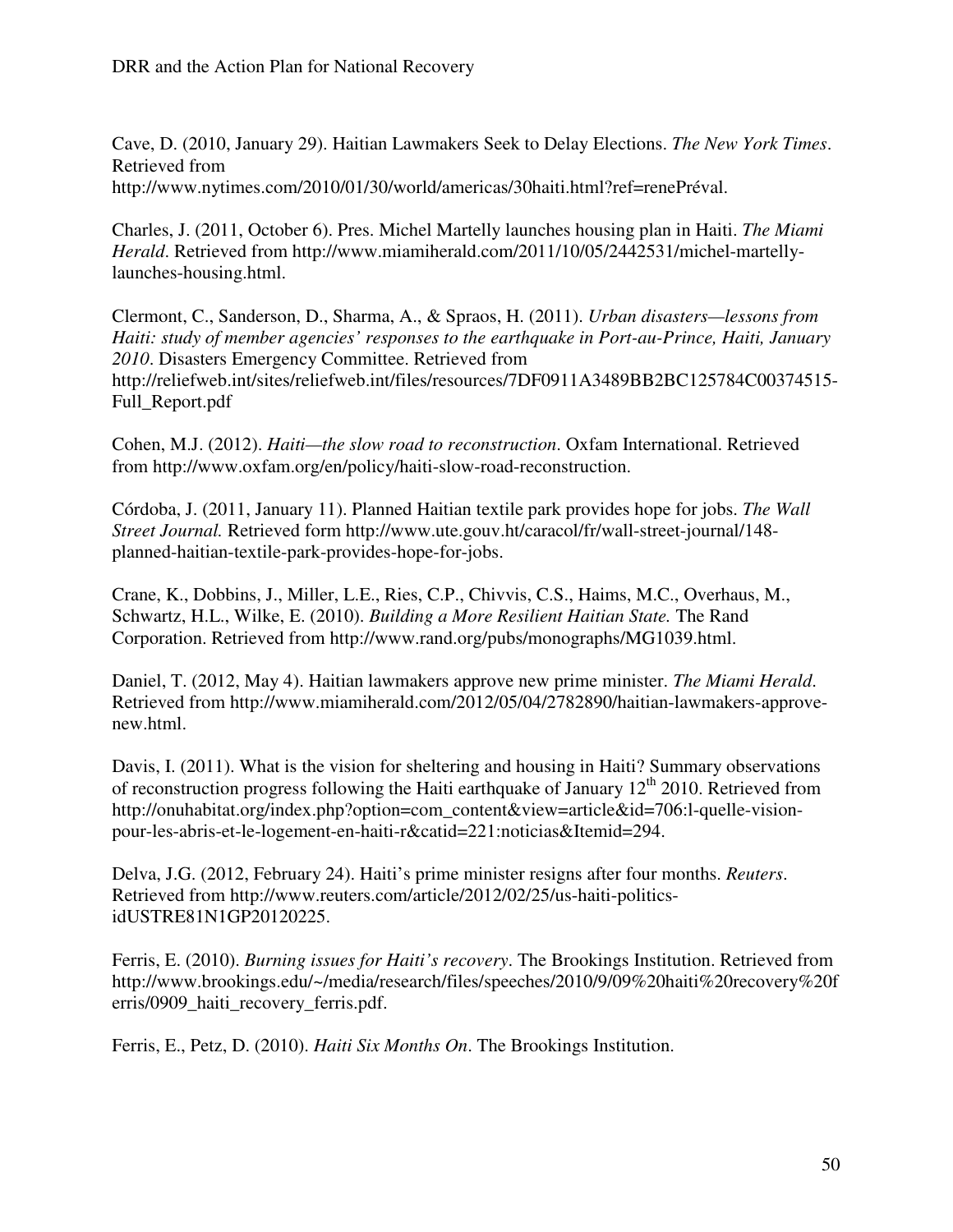Fletcher, P. (2010, February 22). Outside Haitian capital, survivor settlements sprout. Reuters. Retrieved from http://www.reuters.com/article/2010/02/22/us-quake-haiti-settlementsidUSTRE61L2QG20100222.

Fountain, H. (2010, January 14). Flawed building likely a big element. *The New York Times*. Retrieved from http://www.nytimes.com/2010/01/14/world/americas/14construction.html?ref=world.

Gros, J.G. (2011). Anatomy of a Haitian tragedy: when the fury of nature meets the debility of the state. *Journal of Black Studies*, XX (X), 1-27.

Haviv, R. (2006, February 2). Glimmers of hope in Cite Soleil. *The Washington Post*. Retrieved from

http://blog.washingtonpost.com/haitisstruggle/2006/02/glimmers\_of\_hope\_in\_cite\_solei\_1.html.

Hughes, C.J. (2012, January 11). Haiti, two years after the quake: while architects report some progress, rebuilding challenges persist. *Architectural Record*. Retrieved from http://archrecord.construction.com/news/2012/01/Haiti-two-years-after-quake.asp.

Jaberg, S. (2012, January 11). Haiti faces major challenges two years on. *Swissinfo.ch.* Retrieved from

http://www.swissinfo.ch/eng/politics/foreign\_affairs/Haiti\_faces\_major\_challenges\_two\_years\_o n\_.html?cid=31889022.

Kijewski-Correa, T; Taflanidis, A. (2011). *The Haitian Housing Dilemma: Can Sustainability and Hazard-Resilience be Achieved?* Bulletin of Earthquake Engineering. Retrieved from http://haiti.ce.nd.edu/Engineering2Empower/Resources\_files/HaitiDilemma.pdf.

Kovacs, P. (2010). *Reducing the risk of earthquake damage in Canada: Lessons from Haiti and Chile.* Institute for Catastrophic Loss Reduction. Retrieved from http://www.davidhyde.ca/admin/pdf/73.pdf

Macdonald, I. (2011, June 20). Disaster capitalism in Haiti leaves displaced with few good choices. *Colorlines*. Retrieved from http://colorlines.com/archives/2011/06/disaster\_capitalism\_in\_haiti\_leaves\_displaced\_with\_few \_good\_choices.html.

Maguire, R. (2010). *Reconstruction to Rebalance Haiti after the Earthquake*. Government of the United States of America. Retrieved from http://www.foreign.senate.gov/imo/media/doc/MaguireTestimony100204p2.pdf

Margesson, R., Taft-Morales, M. (2010). *Haiti earthquake: crisis and response*. Congressional Research Service. Retrieved from http://www.fas.org/sgp/crs/row/R41023.pdf